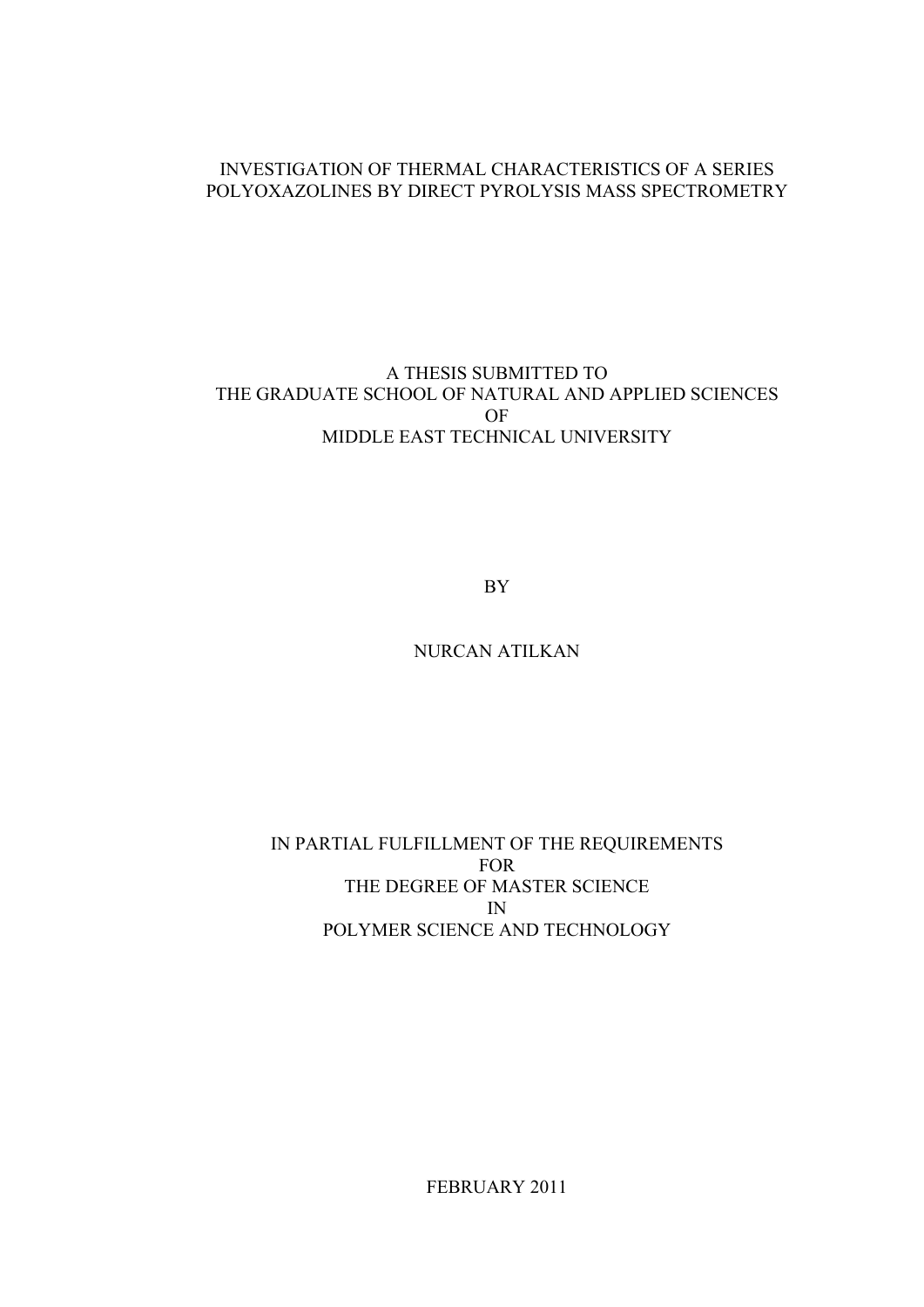# Approval of thesis:

# **INVESTIGATION OF THERMAL CHARACTERISTICS OF A SERIES POLYOXAZOLINES BY DIRECT PYROLYSIS MASS SPECTROMETRY**

submitted by **NURCAN ATILKAN** in partial fulfillment of the requirements for the degree of **Master of Science in Polymer Science and Technology Department, Middle East Technical University** by,

| Prof. Dr. Canan Özgen<br>Dean, Graduate School of Natural and Applied Sciences       |  |
|--------------------------------------------------------------------------------------|--|
| Prof. Dr. Necati Özkan<br>Head of Department, Polymer Science and Technology         |  |
| Prof. Dr. Jale Hacaloğlu<br><b>Supervisor, Chemistry Department, METU</b>            |  |
| Prof. Dr. Levent Toppare<br>Co-Supervisor, Chemistry Department, METU                |  |
| <b>Examining Committee Members</b>                                                   |  |
| Prof. Dr. Ahmet M. Önal<br>Chemistry Dept., METU                                     |  |
| Prof. Dr. Jale Hacaloğlu<br>Chemistry Dept., METU                                    |  |
| Prof. Dr. Levent Toppare<br>Chemistry Dept., METU                                    |  |
| Prof. Dr. Göknur Bayram<br>Chemical Engineering Dept., METU                          |  |
| Assoc. Prof. Dr. Yasemin Arslan Udum<br>Advanced Technologies Dept., Gazi University |  |

**Date:09/02/2011**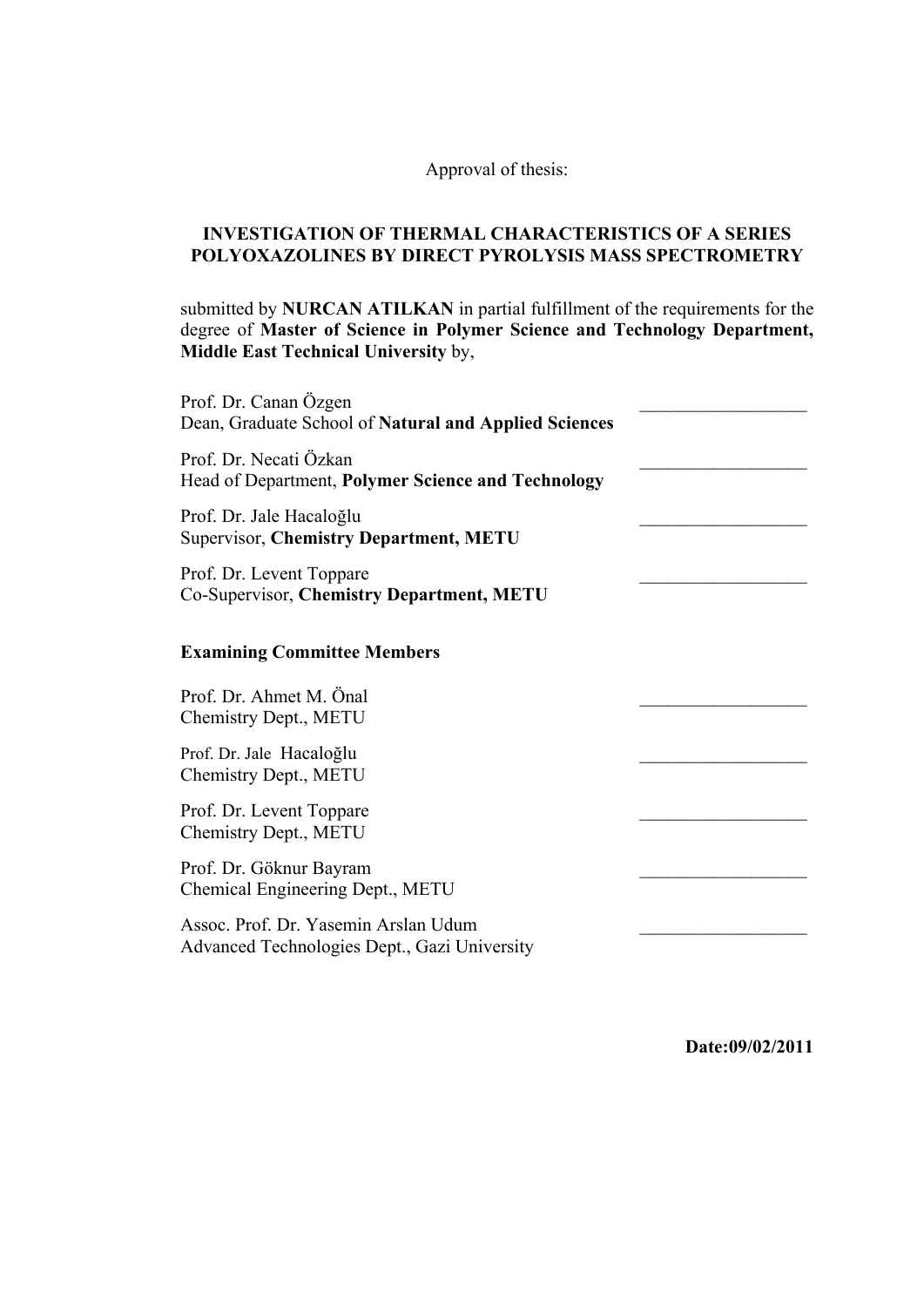**I hereby declare that all information in this document has been obtained and presented in accordance with academic rules and ethical conduct. I also declare that, as required by these rules and conduct, I have fully cited and referenced all material and results that are not original to this work.** 

> Name, Last name: Nurcan Atılkan Signature: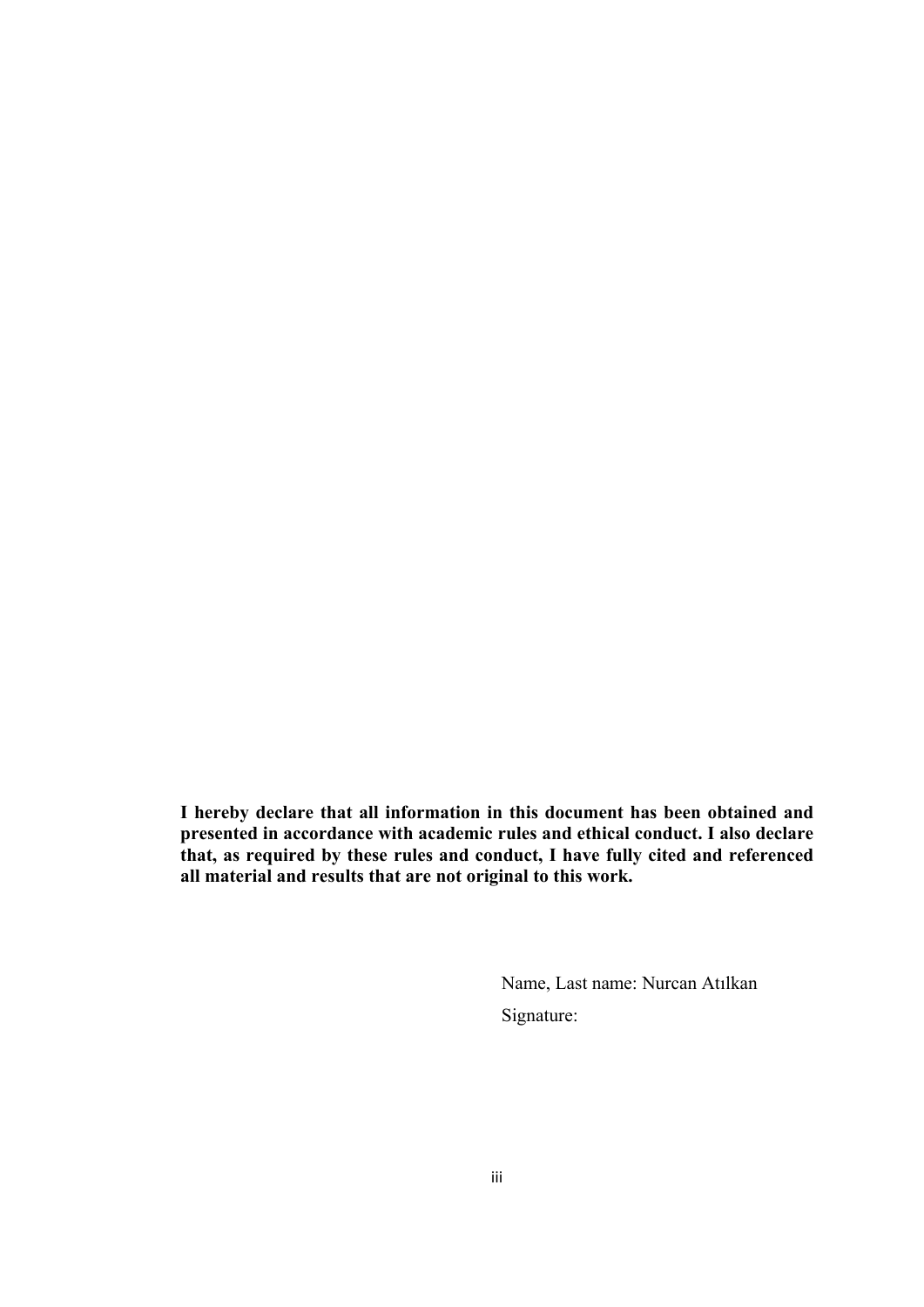### **ABSTRACT**

# INVESTIGATION OF THERMAL CHARACTERISTICS OF A SERIES POLYOXAZOLINES BY DIRECT PYROLYSIS MASS SPECTROMETRY

Atılkan, Nurcan

M.Sc., Department of Polymer Science and Technology Supervisor: Prof. Dr. Jale Hacaloğlu Co-Supervisor: Prof. Dr. Levent Toppare

February 2011, 69 pages

In the latest years, many studies especially on characterization and synthesis of polyoxazolines have been made. During these studies, new polyoxazolines such as poly(2-isopropyl-2-oxazoline) (PIPOX), poly(2-(3-butenyl)-2-oxazoline) (PBOX) and modified PBOX were synthesized. However, there has been no investigation on their thermal characteristics such as thermal stability and thermal degradation products.

In this study, thermal degradation characteristics, thermal degradation products and thermal stability of PIPOX, PBOX and modified PBOX polymers PBOX-Perf, PBOX-Thiop, PBOX-Sug, PBOX-SP and PBOX-TP were investigated. In this study mercaptans 1H,1H,2H,2H-perfluoro-octanethiol, 3-mercapto-1,2 propanediol, thioβ-D-glucose derivative and their mixture were used in PBOX modifications. The effect of modification of PBOX with different mercaptans on thermal characteristics was also analyzed.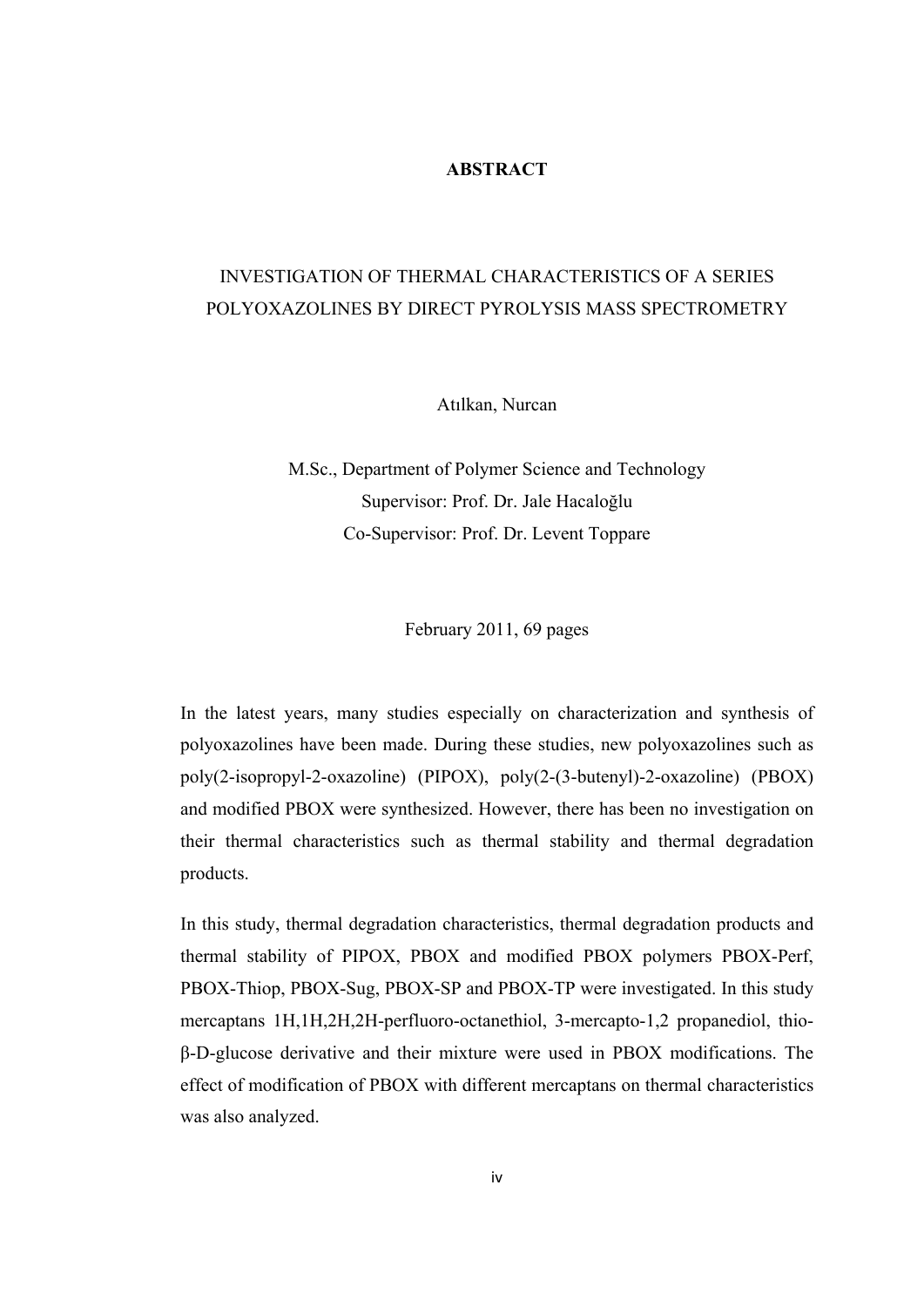For the PIPOX, formations of protonated monomer and oligomers from dimer to heptamer were observed. However, when the isopropyl group changes with 3 butenyl group, protonated oligomers up to trimer were observed because the crosslinking formed during the polymerization of unsaturated butenyl inhibited the production of oligomers. In addition to this, thermal degradation at lower temperatures was observed.

The change in thermal stability and thermal degradation products were observed as a result of modification of PBOX with different mercaptans. Unlike PBOX-Sug thermal degradation started at very low temperatures for PBOX-Thiop and PBOX-Perf. This degradation observed at lower temperatures disappeared for PBOX-SP and PBOX-TP. For PBOX-Perf, PBOX-Sug and PBOX- Thiop, decomposition of side chains at low temperatures and decomposition of the main chain at high temperatures were observed.

Although the same thermal degradation behavior for PBOX-TP and PBOX-Thiop was expected, since PBOX-TP was obtained as a result of modification of PBOX with high amounts of mercaptan used in PBOX-Thiop and small amounts of mercaptan used in the PBOX-Perf, the results show that neither PBOX-Thiop nor PBOX-Perf thermal degradation behavior are dominant. This is also valid for PBOX-SP. PBOX-SP has higher thermal stability when compared to PBOX-Sug.

Keywords: Poly(2-isopropyl-2-oxazoline) (PIPOX), poly(2-(3-butenyl)-2-oxazoline) (PBOX) , modified PBOX, thermal degradation, direct pyrolysis mass spectrometry.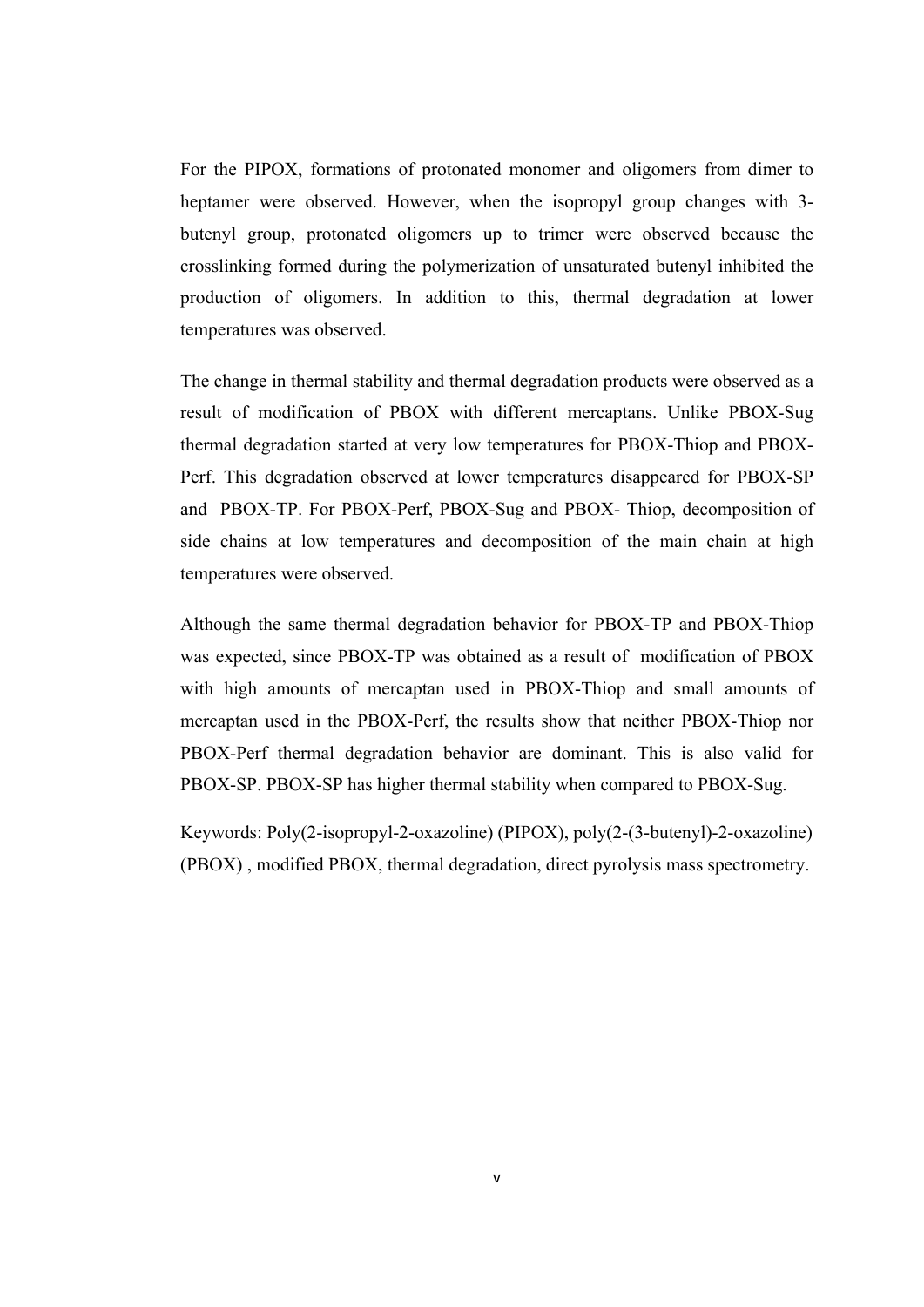# DİREKT PİROLİZ KÜTLE SPEKTROMETRESİ İLE BİR SERİ POLİOKZASOLİNLERİN ISISAL KARAKTERİSTİĞİNİN İNCELENMESİ

Atılkan, Nurcan

Yüksek Lisans, Polimer Bilim ve Teknolojisi Bölümü Tez Yöneticisi : Prof. Dr. Jale Hacaloğlu Ortak Tez Yöneticisi: Prof. Dr. Levent Toppare

Şubat 2011, 69 sayfa

Son yıllarda özellikle poliokzasolinlerin karakterizasyonu ve sentezleri ile ilgili olarak bir çok çalışma yapılmıştır. Bu çalışmalar esnasında poli(2-izopropil-2 okzasolin) (PIPOX), poli(2-(3-bütenil)-2-okzasolin) (PBOX)ve modifiye PBOX gibi yeni poliokzasolinler sentezlenmiştir. Fakat bu poliokzasolinlerin ısısal kararlılık ve ısısal bozunum ürünleri gibi ısısal karakteristikleri ile ilgili inceleme yoktur.

Bu çalışmada PIPOX, PBOX ve modifiye edilmiş PBOX polimerleri PBOX-Perf, PBOX-Thiop, PBOX-Sug, PBOX-SP ve PBOX-TP'nin ısısal bozunum karakteristiği, ısısal bozunum ürünleri ve ısısal kararlılığı incelenmiştir. Bu çalışmada, 1H,1H,2H,2H- perflorooktantiyol, 3-merkapto-1,2 propandiol, thio-β-Dgilikoz türevi ve bunların karışımı merkaptanlar PBOX modifikasyonlarında kullanılmıştır. PBOX'ın farklı merkaptanlar ile modifikasyonunun ısısal karakteristiğe olan etkisi de analiz edilmiştir.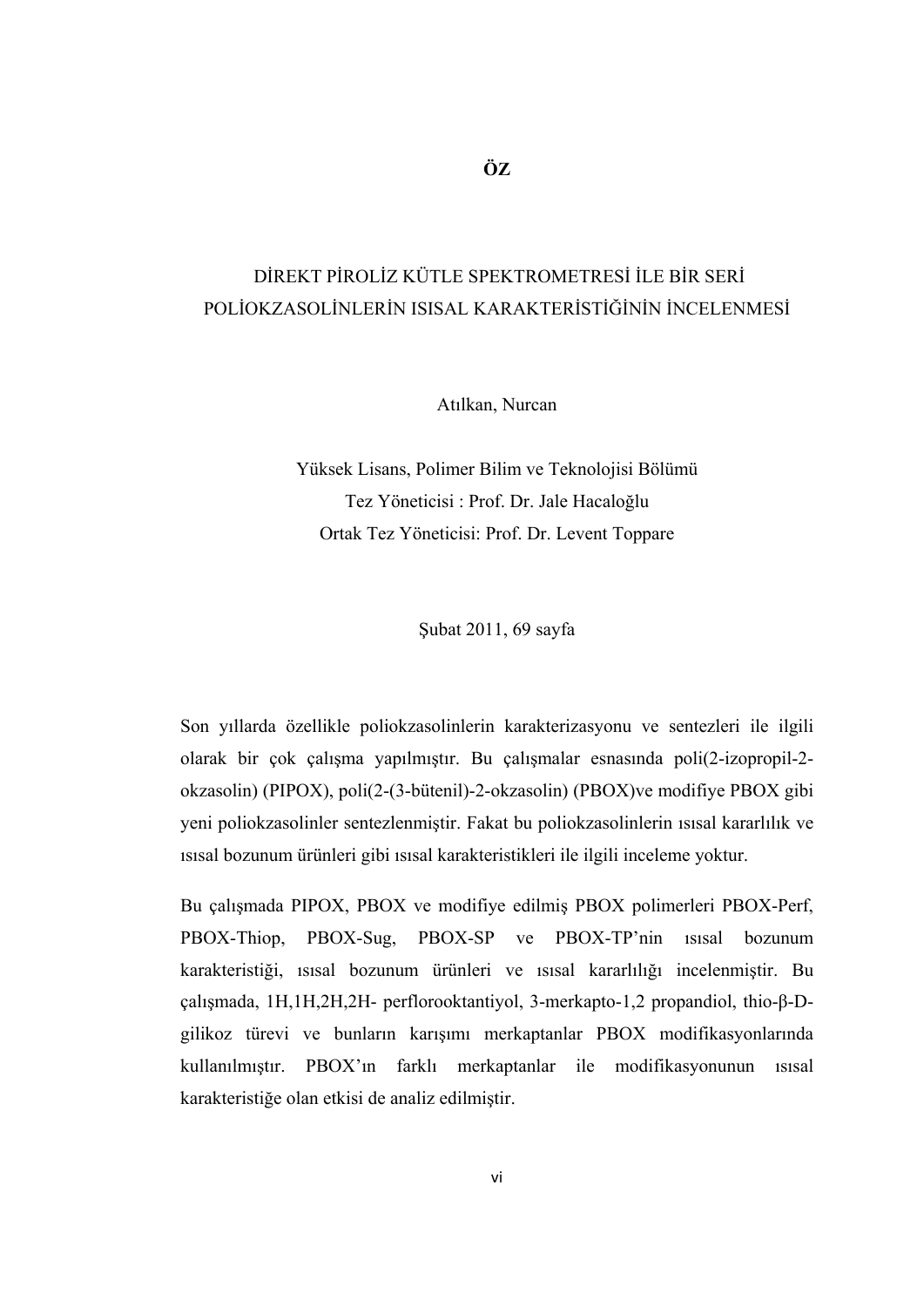PIPOX için protonlanmış monomer ve dimerden heptamere kadar oligomer oluşumu gözlemlenmiştir. Ancak izopropil grubu 3-bütenil grubu ile değiştiğinde, trimere kadar protanlanmış oligomer oluşumu gözlemlenmiştir. Doymamış bütenilin polimerizasyonu esnasında oluşan çapraz bağlı yapı oligomer oluşumunu engellemiştir. Bunun yanı sıra daha düşük sıcaklıklarda ısısal bozunum gözlenmiştir.

PBOX'ın farklı merkaptanlar ile modifikasyonu sonucunda ısısal kararlılık ve ısısal bozunum ürünlerinde değişiklikler gözlemlenmiştir. PBOX-Thiop ve PBOX-Perf için PBOX-Sug'dan farklı olarak ısısal bozunumlar çok düşük sıcaklıklarda başlamıştır. Düşük sıcaklıklarda gözlenen bu bozunum PBOX-SP ve PBOX-TP için kaybolmuştur. PBOX-Perf, PBOX-Sug and PBOX- Thiop için, düşük sıcaklıklarda yan zincirlerin bozulması ve yüksek sıcaklıklarda ana zincirin bozulması gözlemlenmiştir.

PBOX-TP, PBOX'ın yüksek miktarda PBOX-Thiop'ta kullanılan merkaptan ve çok az miktarda PBOX-Perf'te kullanılan merkaptan ile modifiye edilmesiyle elde edilmiş olmasından dolayı PBOX-TP ve PBOX-Thiop için aynı ısısal bozunum davranışı beklenilmesine rağmen, sonuçlar ne PBOX-Thiop ne de PBOX-Perf'in ısısal bozunum davranışının baskın olmadığını göstermiştir. Bu durum PBOX-SP içinde geçerlidir. PBOX-SP, PBOX-Sug ile kıyaslandığında daha yüksek ısısal kararlılığa sahiptir.

Anahtar kelimeler: Poli(2-izopropil-2-okzasolin) (PIPOX), poli(2-(3-bütenil)-2 okzasolin) (PBOX) ve modifiye edilmiş PBOX, ısısal bozunum, direkt piroliz kütle spektrometresi.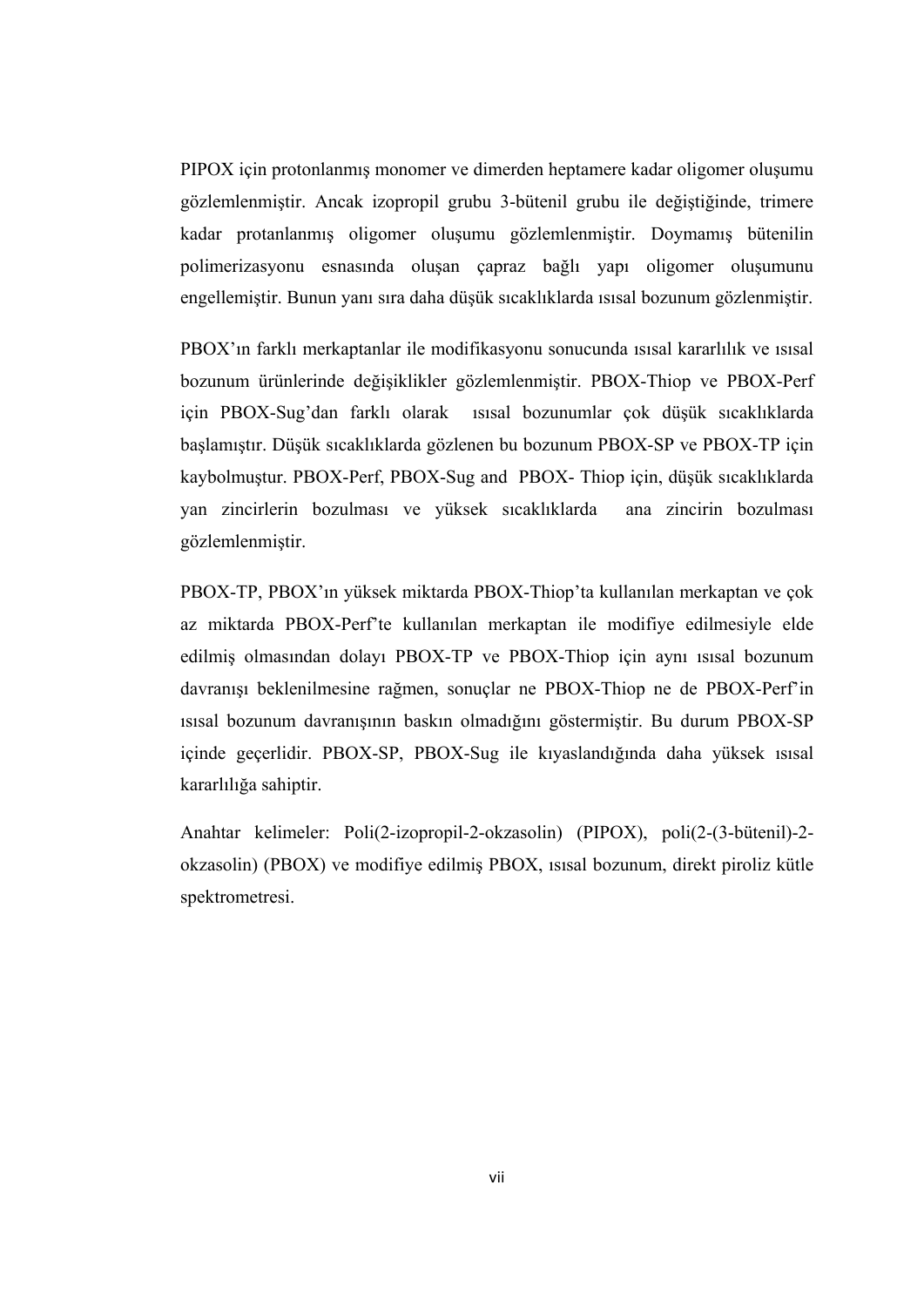# **TO MY DEAR FAMILY**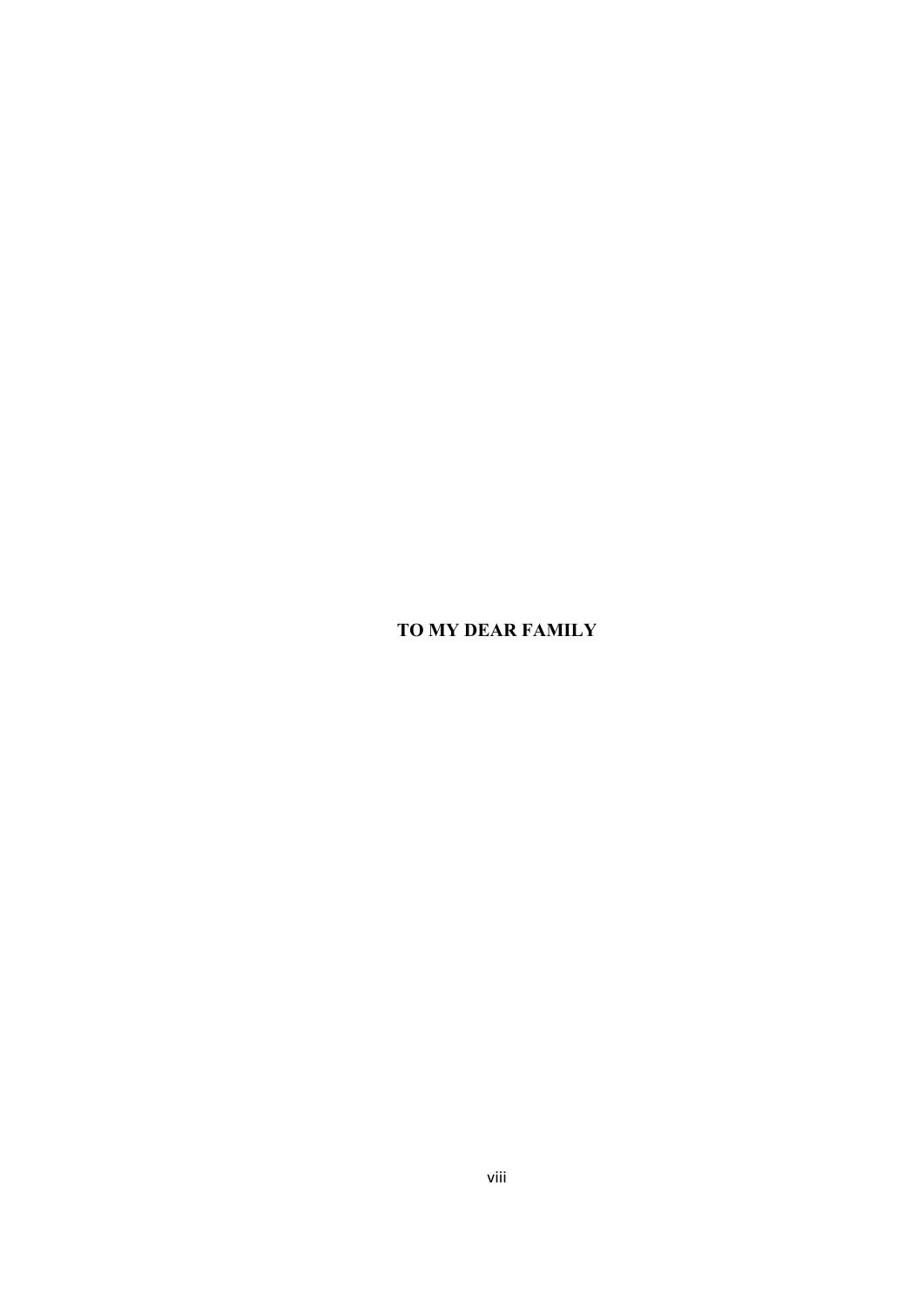### **ACKNOWLEDGEMENTS**

I would like to express my deepest gratitude to my supervisor Prof.Dr. Jale Hacaloğlu for her support and guidance throughout my thesis. Without her advices and endless patience, this thesis wouldn't have been possible to accomplish.

I would also like to thank my co-advisor Prof.Dr. Levent Toppare for his support.

I would also like to express my special thanks to Yusuf Nur for his friendship, technical advices and encouragements.

Finally, I would like to thank to my family for their endless support during my study.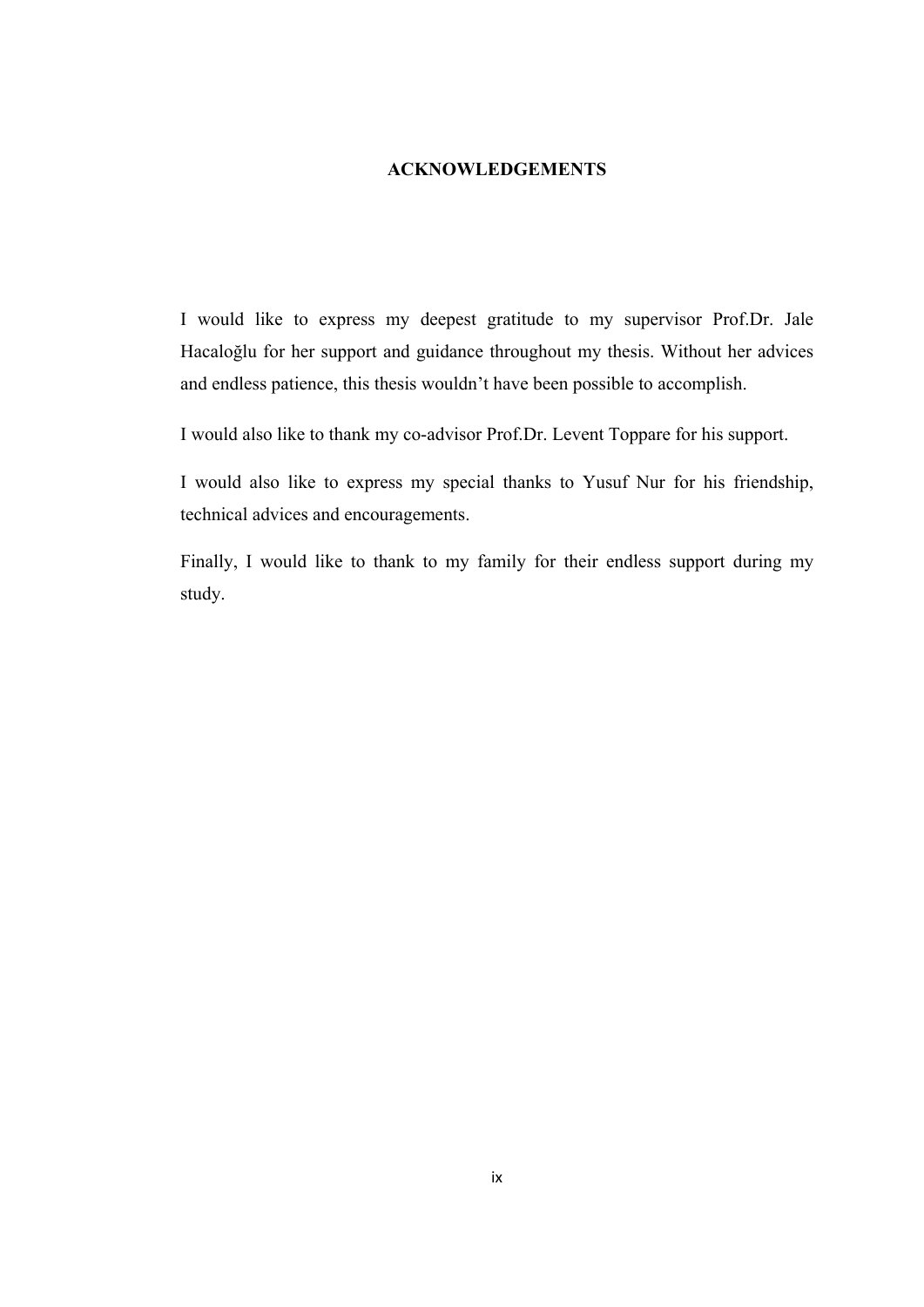# **TABLE OF CONTENTS**

| <b>CHAPTERS</b>                                            |  |  |  |
|------------------------------------------------------------|--|--|--|
| 1.                                                         |  |  |  |
|                                                            |  |  |  |
|                                                            |  |  |  |
| 121                                                        |  |  |  |
|                                                            |  |  |  |
| Poly(2-(3-butenyl)-2-oxazoline) (PBOX) and Modified<br>122 |  |  |  |
|                                                            |  |  |  |
|                                                            |  |  |  |
|                                                            |  |  |  |
|                                                            |  |  |  |
|                                                            |  |  |  |
|                                                            |  |  |  |
| 1.7.1                                                      |  |  |  |
| 1.7.2                                                      |  |  |  |
| 1.7.3                                                      |  |  |  |
|                                                            |  |  |  |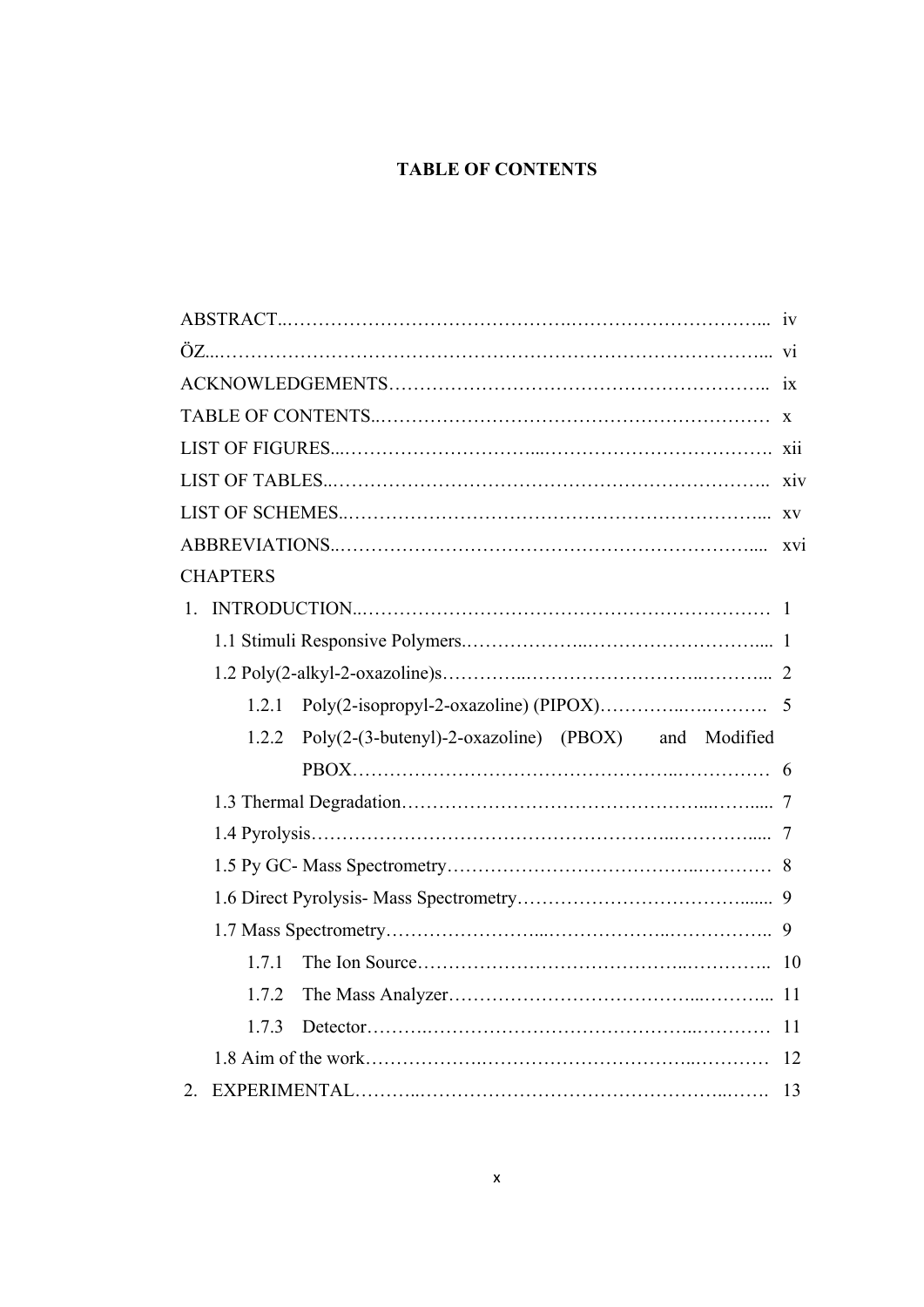|                |                                                                        | -19 |
|----------------|------------------------------------------------------------------------|-----|
| 3 <sub>1</sub> |                                                                        | 21  |
|                |                                                                        |     |
|                |                                                                        |     |
|                | 3.3 Poly(2-(3-butenyl)-2-oxazoline) modified with 1H,1H,2H,2H-         |     |
|                |                                                                        |     |
|                | 3.4 Poly(2-(3-butenyl)-2-oxazoline) modified with thio-β-D-glucose     |     |
|                |                                                                        |     |
|                | 3.5 Poly(2-(3-butenyl)-2-oxazoline) modified with 3-mercapto-1,2       |     |
|                |                                                                        |     |
|                | 3.6 Poly(2-(3-butenyl)-2-oxazoline) modified with mixture of 99% thio- |     |
|                | $\beta$ -D-glucose derivative and 1% 1H,1H,2H,2H-perfluoro-octanethiol |     |
|                |                                                                        |     |
|                | 3.7 Poly(2-(3-butenyl)-2-oxazoline) modified with mixture of 99% 3-    |     |
|                | mercapto-1,2 propanediol and 1% 1H,1H,2H,2H-perfluoro-                 |     |
|                |                                                                        |     |
|                |                                                                        | 60  |
|                |                                                                        |     |
|                |                                                                        |     |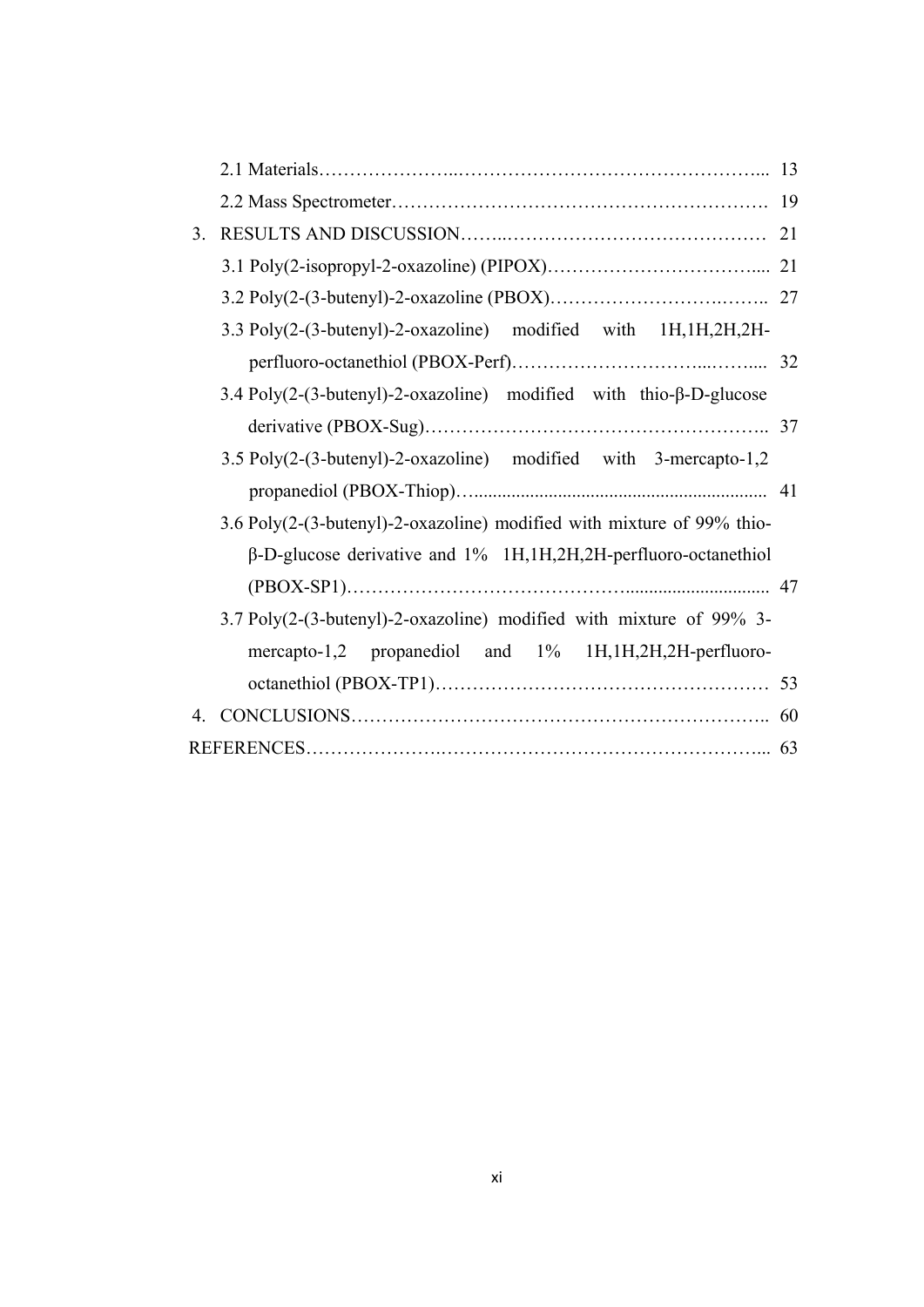# **LIST OF FIGURES**

# **FIGURES**

| Figure $1.1$ : |                                                                        |    |
|----------------|------------------------------------------------------------------------|----|
| Figure $3.1$ : |                                                                        |    |
| Figure $3.2$ : | Single ion evolution pyrograms of some selected pyrolysis              |    |
|                |                                                                        |    |
| Figure $3.3$ : |                                                                        |    |
| Figure 3.4:    | Single ion evolution pyrograms of some selected pyrolysis              |    |
|                |                                                                        |    |
| Figure $3.5$ : |                                                                        |    |
| Figure 3.6:    | Single ion evolution pyrograms of some selected pyrolysis              |    |
|                |                                                                        |    |
| Figure $3.7$ : |                                                                        |    |
| Figure $3.8$ : | Single ion evolution pyrograms of some selected pyrolysis              |    |
|                |                                                                        |    |
|                |                                                                        |    |
|                | Figure 3.10: Single ion evolution pyrograms of some selected pyrolysis |    |
|                |                                                                        |    |
|                |                                                                        | 48 |
|                | Figure 3.12: Single ion evolution pyrograms of some selected pyrolysis |    |
|                |                                                                        |    |
|                | Figure 3.13: Single ion evolution profiles of some diagnostic products |    |
|                | generated during pyrolysis of PBOX-Sug, SP1 and PBOX-Perf 52           |    |
|                |                                                                        |    |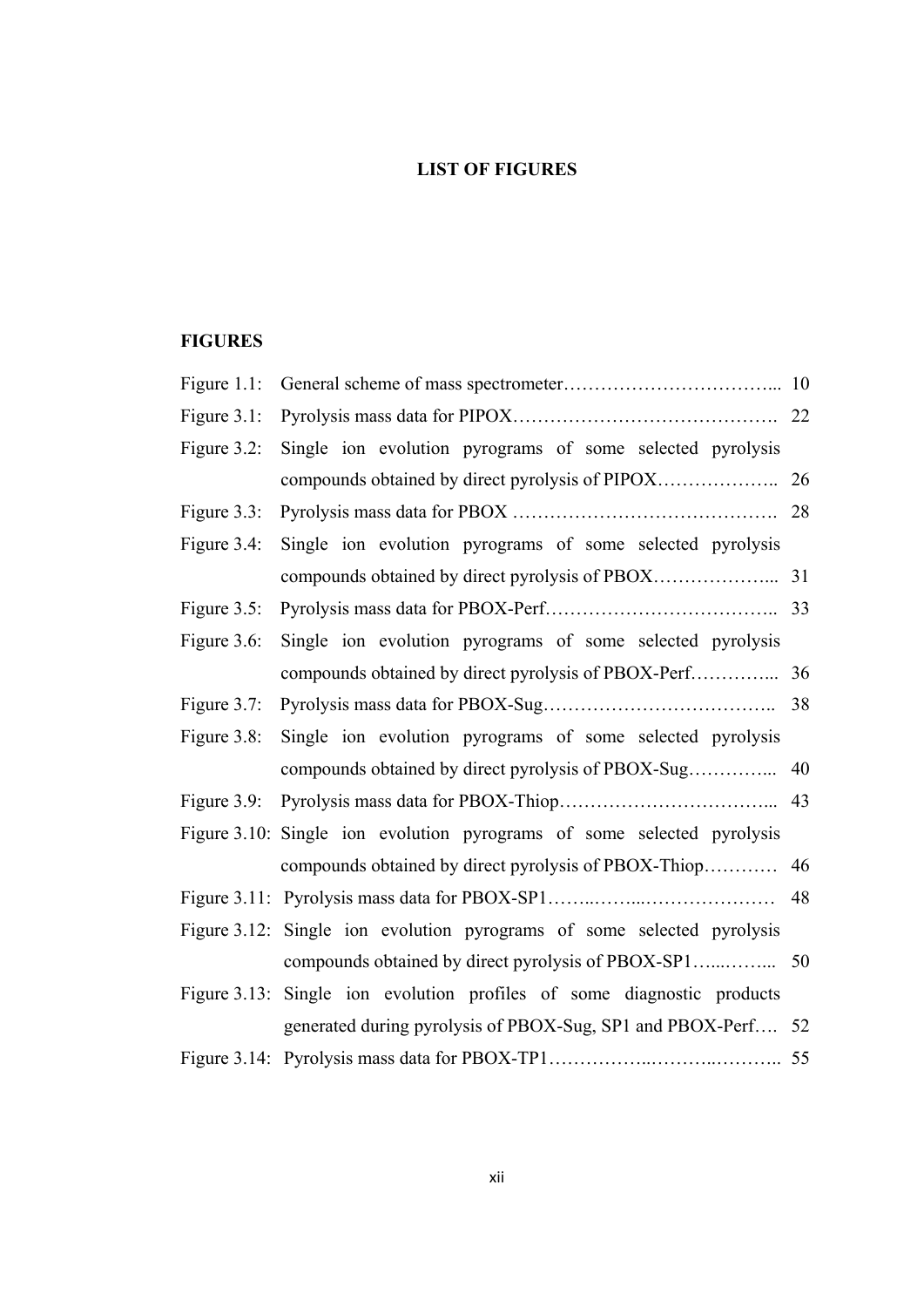| Figure 3.15: Single ion evolution pyrograms of some selected pyrolysis |  |  |  |  |  |
|------------------------------------------------------------------------|--|--|--|--|--|
|                                                                        |  |  |  |  |  |
| Figure 3.16: Single ion evolution profiles of some diagnostic products |  |  |  |  |  |

|      |  | generated during pyrolysis of PBOX-Thiop, TP1 and PBOX- |  |  |
|------|--|---------------------------------------------------------|--|--|
| Perf |  |                                                         |  |  |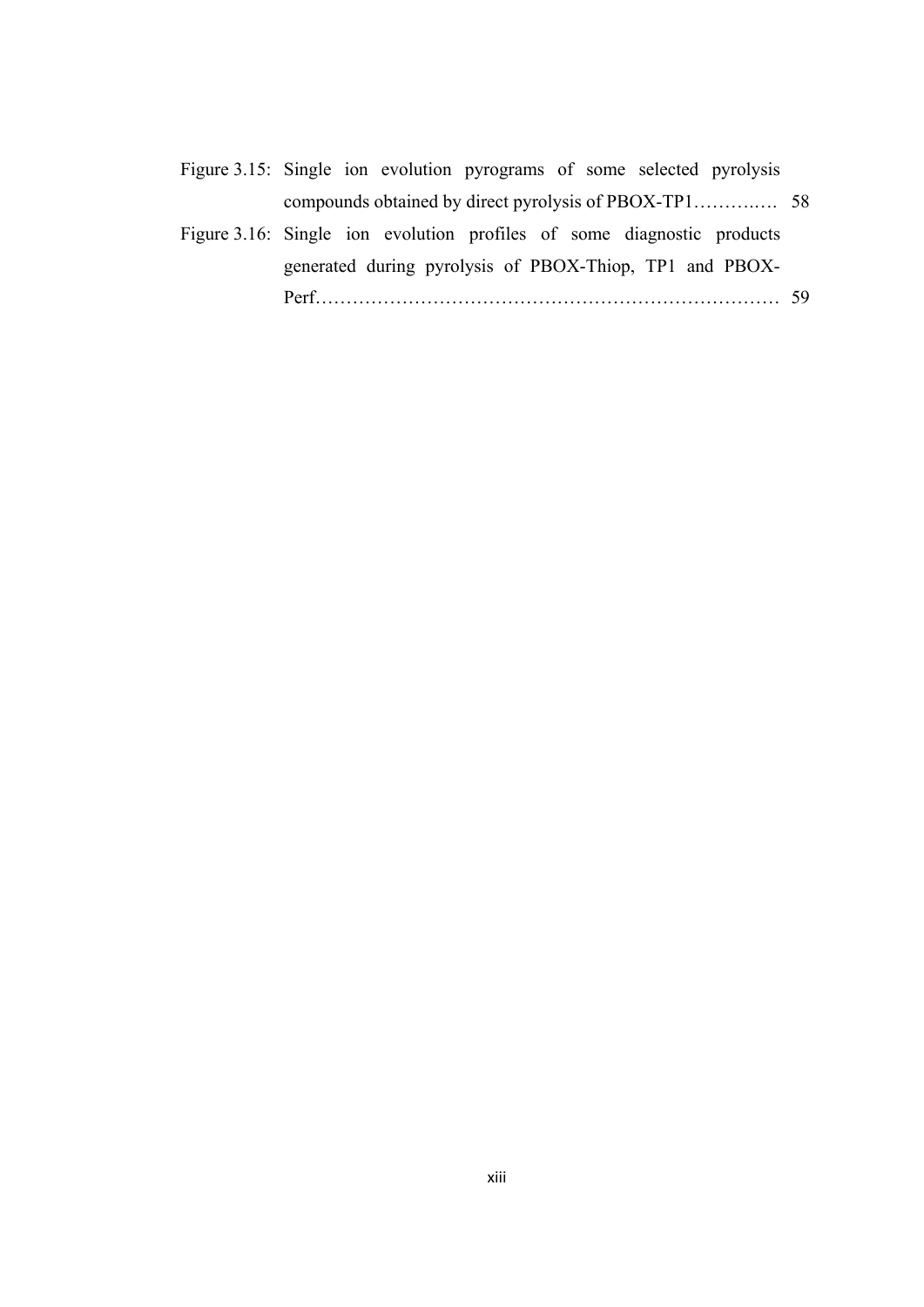# **LIST OF TABLES**

# **TABLES**

| Table 3.2: The relative intensities (RI) detected during the PIPOX pyrolysis and |  |
|----------------------------------------------------------------------------------|--|
| chemical assignments of the most intense and characteristic peaks in             |  |
|                                                                                  |  |
| Table 3.3 The relative intensities (RI) detected during the PBOX pyrolysis and   |  |
| chemical assignments of the most intense and characteristic peaks in             |  |
|                                                                                  |  |
| Table 3.4: The relative intensities (RI) detected during the PBOX-Perf pyrolysis |  |
| and chemical assignments of the most intense and characteristic peaks            |  |
| in the mass spectrum of PBOX-Perf at $67,310,332$ and $445$ °C 34                |  |
| Table 3.5: The relative intensities (RI) detected during the PBOX-Sug pyrolysis  |  |
| and chemical assignments of the most intense and characteristic peaks            |  |
| in the mass spectrum of PBOX-Sug at $310,320,410$ and $445$ °C 39                |  |
| Table 3.6: The relative intensities (RI) detected during the PBOX-Thiop          |  |
| pyrolysis and chemical assignments of the most intense and                       |  |
| characteristic peaks in the mass spectrum of PBOX-Thiop at 80, 410,              |  |
|                                                                                  |  |
| Table 3.7: The relative intensities (RI) detected during the PBOX-SP1 pyrolysis  |  |
| and chemical assignments of the most intense and characteristic peaks            |  |
|                                                                                  |  |
| Table 3.8: The relative intensities (RI) detected during the PBOX-TP1 pyrolysis  |  |
| and chemical assignments of the most intense and characteristic peaks            |  |

in the mass spectrum of PBOX-TP1 210,240, 400,425 and 445 °C…... 56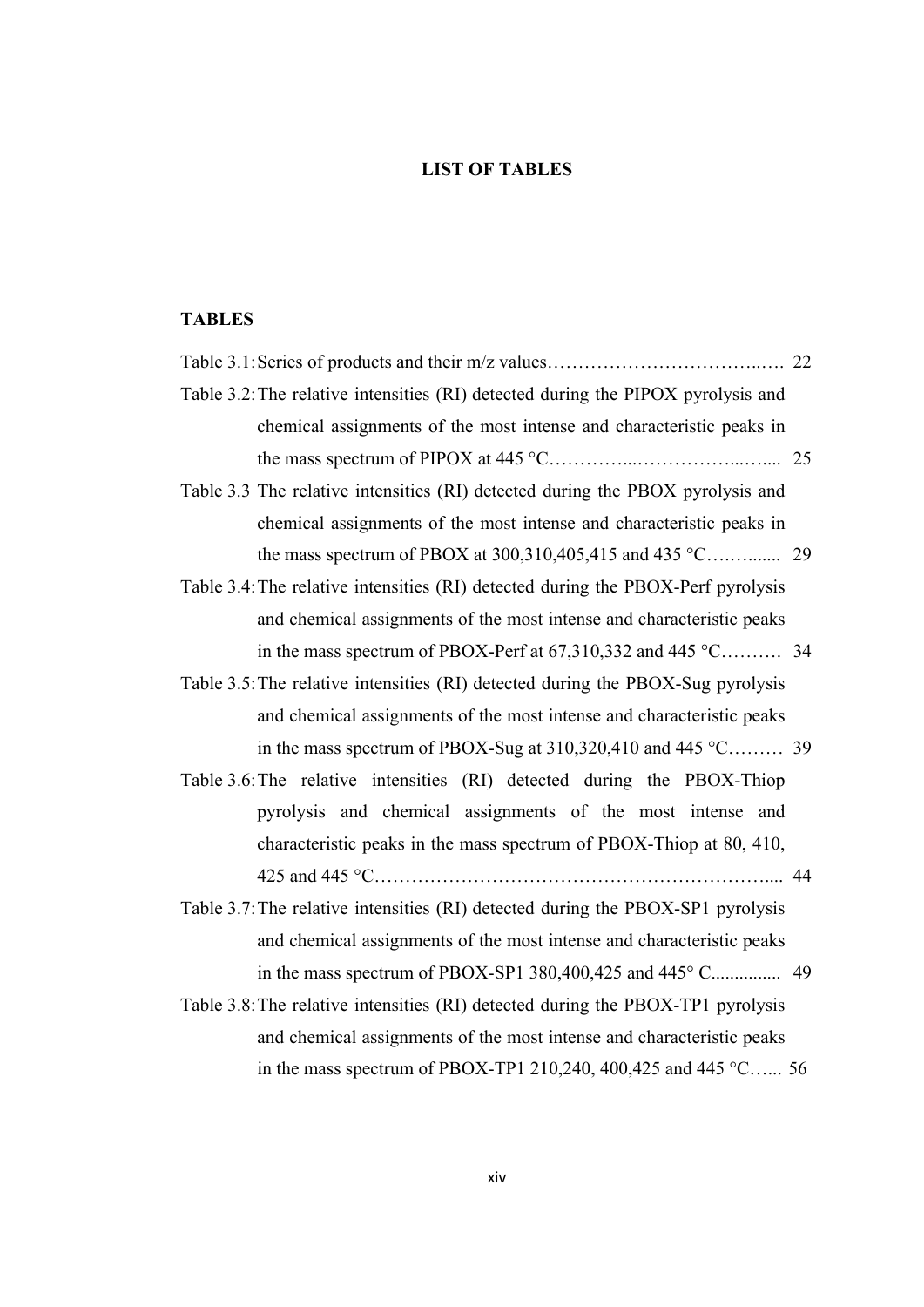# **LIST OF SCHEMES**

# **SCHEMES**

| Scheme 2.5: Chemical structure of 1H, 1H, 2H, 2H-perfluoro-octanethiol 16       |  |
|---------------------------------------------------------------------------------|--|
|                                                                                 |  |
| Scheme 2.7: Chemical structure of $2,3,4,6$ -tetra-O-acetyl-1-thio- $\beta$ -D- |  |
|                                                                                 |  |
|                                                                                 |  |
|                                                                                 |  |
| Scheme 3.1: Generation of protonated monomer and protonated oligomers 23        |  |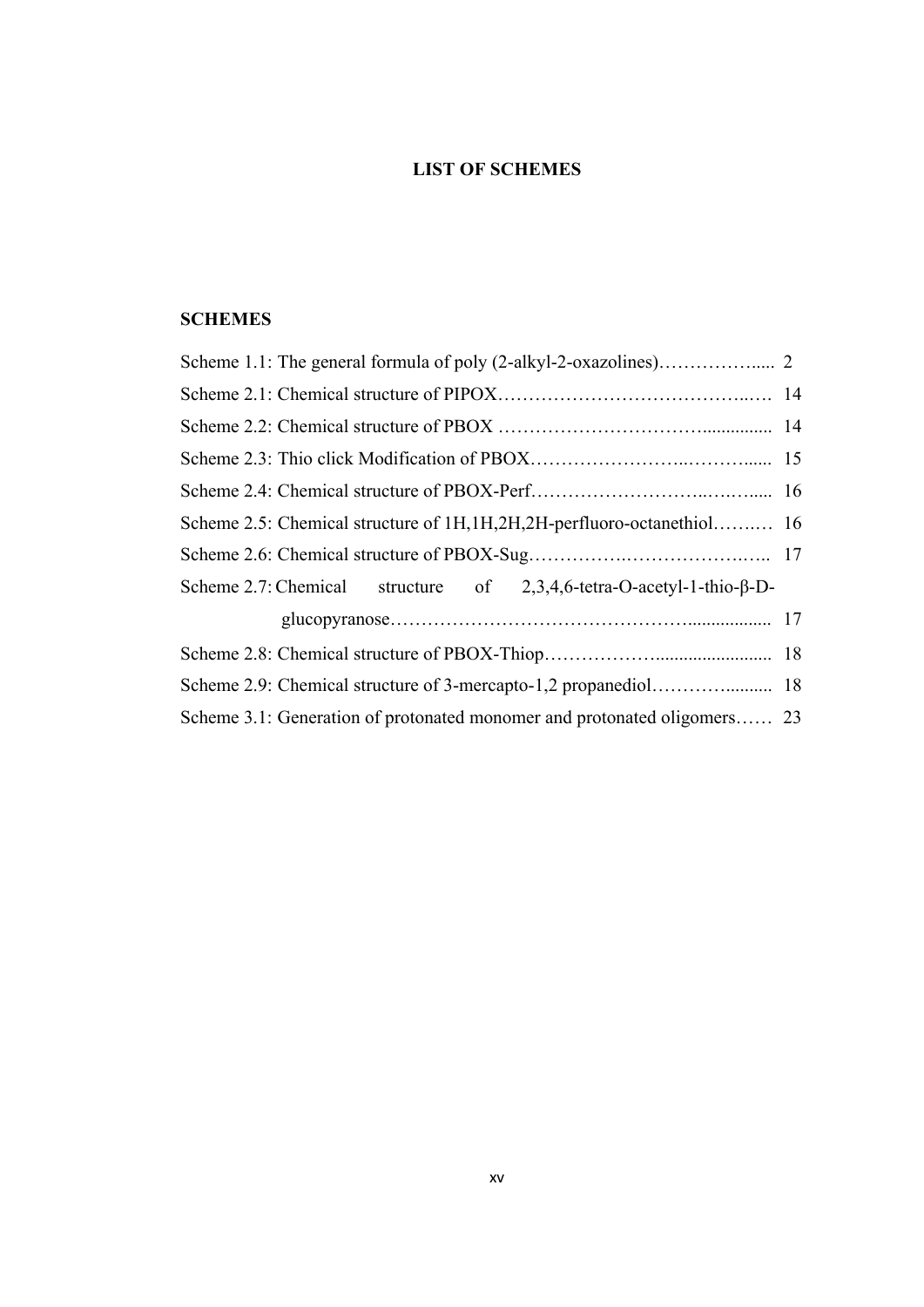# **ABBREVIATIONS**

| a.m.u.         | Atomic mass unit                                                   |  |  |  |  |
|----------------|--------------------------------------------------------------------|--|--|--|--|
| Da             | Dalton                                                             |  |  |  |  |
| DP-MS          | Direct Pyrolysis Mass Spectrometry                                 |  |  |  |  |
| <b>LCST</b>    | Lower Critical Solution Temperature                                |  |  |  |  |
| M              | Monomer                                                            |  |  |  |  |
| <b>MS</b>      | <b>Mass Spectrometry</b>                                           |  |  |  |  |
| n              | number of repeating units                                          |  |  |  |  |
| <b>PBOX</b>    | $Poly(2-(3-butenyl)-2-oxazoline)$                                  |  |  |  |  |
| PBOX-Perf      | Modified poly(2-(3-butenyl)-2-oxazoline) with 1H, 1H, 2H, 2H-      |  |  |  |  |
|                | perfluoro-octanethiol                                              |  |  |  |  |
| PBOX-Thiop     | Modified Poly(2-(3-butenyl)-2-oxazoline) with 3-mercapto-          |  |  |  |  |
|                | 1,2 propanediol                                                    |  |  |  |  |
| PBOX-Sug       | Modified Poly $(2-(3-butenyl)-2-oxazoline)$ with thio- $\beta$ -D- |  |  |  |  |
|                | glucose derivative                                                 |  |  |  |  |
| PBOX-SP        | Modified $poly(2-(3-buteny))$ -2-oxazoline) with thio- $\beta$ -D- |  |  |  |  |
|                | glucose derivative and 1H, 1H, 2H, 2H-perfluoro-octanethiol        |  |  |  |  |
| PBOX-TP        | Modified $poly(2-(3-butenyl)-2-oxazoline)$ with 3-mercapto-        |  |  |  |  |
|                | propanediol and 1H, 1H, 2H, 2H-perfluoro-octanethiol<br>1,2        |  |  |  |  |
| <b>PIPOX</b>   | Poly(2-isopropyl-2-oxazoline)                                      |  |  |  |  |
| <b>PNIPAM</b>  | Poly(N-isopropyl acrylamide)                                       |  |  |  |  |
| P <sub>V</sub> | Pyrolysis                                                          |  |  |  |  |
| RI             | Relative Intensity                                                 |  |  |  |  |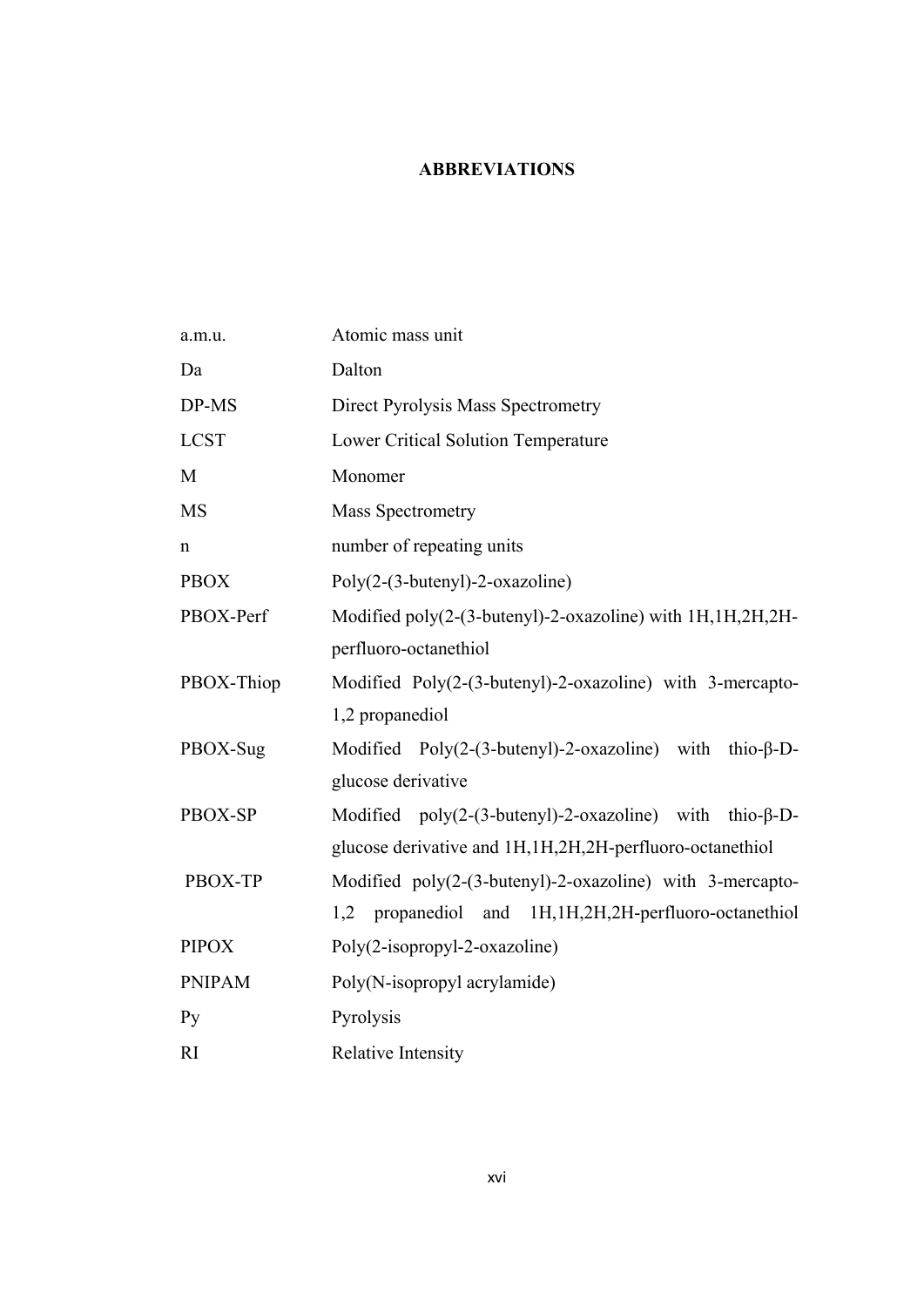#### **CHAPTER 1**

#### **INTRODUCTION**

#### **1.1 Stimuli-responsive Polymers**

Stimuli-responsive polymers, also called as smart polymers are one of the most important groups of polymers and their applications in many areas have been increasing since their invention [1, 2]. Biotechnology, medicine and engineering are main application areas of smart polymers [1-3]. With the developments of smart polymers in the last decade, they have found new usages. They can be used in the areas such as bioseparations, protein folding, drug delivery, other metabolic control mechanisms, microfluidics and smart surfaces [1].

The physical and chemical properties of these type of polymers change considerably with small changes in their environment [4]. Temperature, light, pH, chemical species, ultra violet radiation, electric and magnetic field can be given as the examples of properties that affect polymers [4-6]. Investigations on the effects of external stimuli were carried out by Heskins and Guillet as early as 1960s [7].

Thermoresponsivity is the most thoroughly exploited smart property of polyoxazolines [3, 8]. Thermoresponsive polymer undergoes large changes in properties when external thermal stimuli are presented [9]. The most thoroughly investigated and a well-known thermoresponsive polymer is poly(N-isopropyl acrylamide) (PNIPAM). Its lower critical solution temperature (LCST) is around 32 ºC and this value is very close to human body temperature [3, 10]. Thermoresponsive polymers become more hydrophobic (less soluble) in water at elevated temperatures. This behavior is not observed for most polymers in aqueous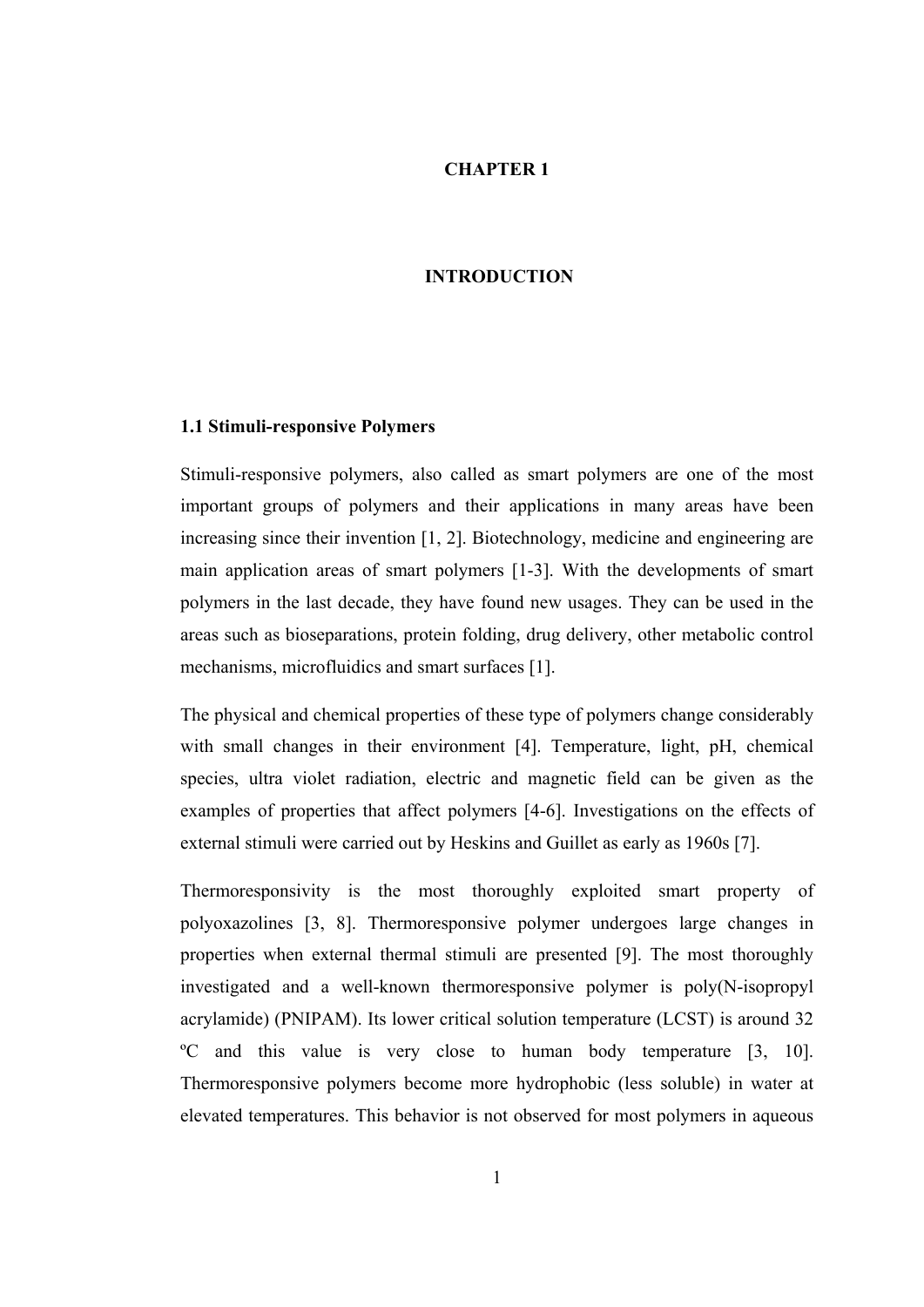solutions. Several polyoxazolines show transition from soluble to insoluble near to human body temperature [3, 11]. This property makes them usable in biomedical applications such as drug delivery, tissue engineering and bio functional molecular techniques.

### **1.2 Poly(2-alkyl-2-oxazoline)s**

Although poly(N-isopropyl acrylamide) (PNIPAM) is the most widely known and studied thermoresponsive polymer, the major disadvantage of PNIPAM is that it undergoes strong hysteresis [12]. Poly(2-oxazoline)s could be a better alternative to PNIPAM because they exhibit a reversible, concentration dependent phase separation and do not show hysteresis [12].

The general formula of poly(2-alkyl-2-oxazoline)s an example of stimuli responsive polymers is shown in Scheme 1.1 where R group is  $CH(CH_3)_2$ ,  $CH_2CH_2CH=CH_2$ and  $CH_2CH_2CH_2CH_2S-R_1$ .



**Scheme 1.1:** The general formula of poly(2-alkyl-2-oxazoline)s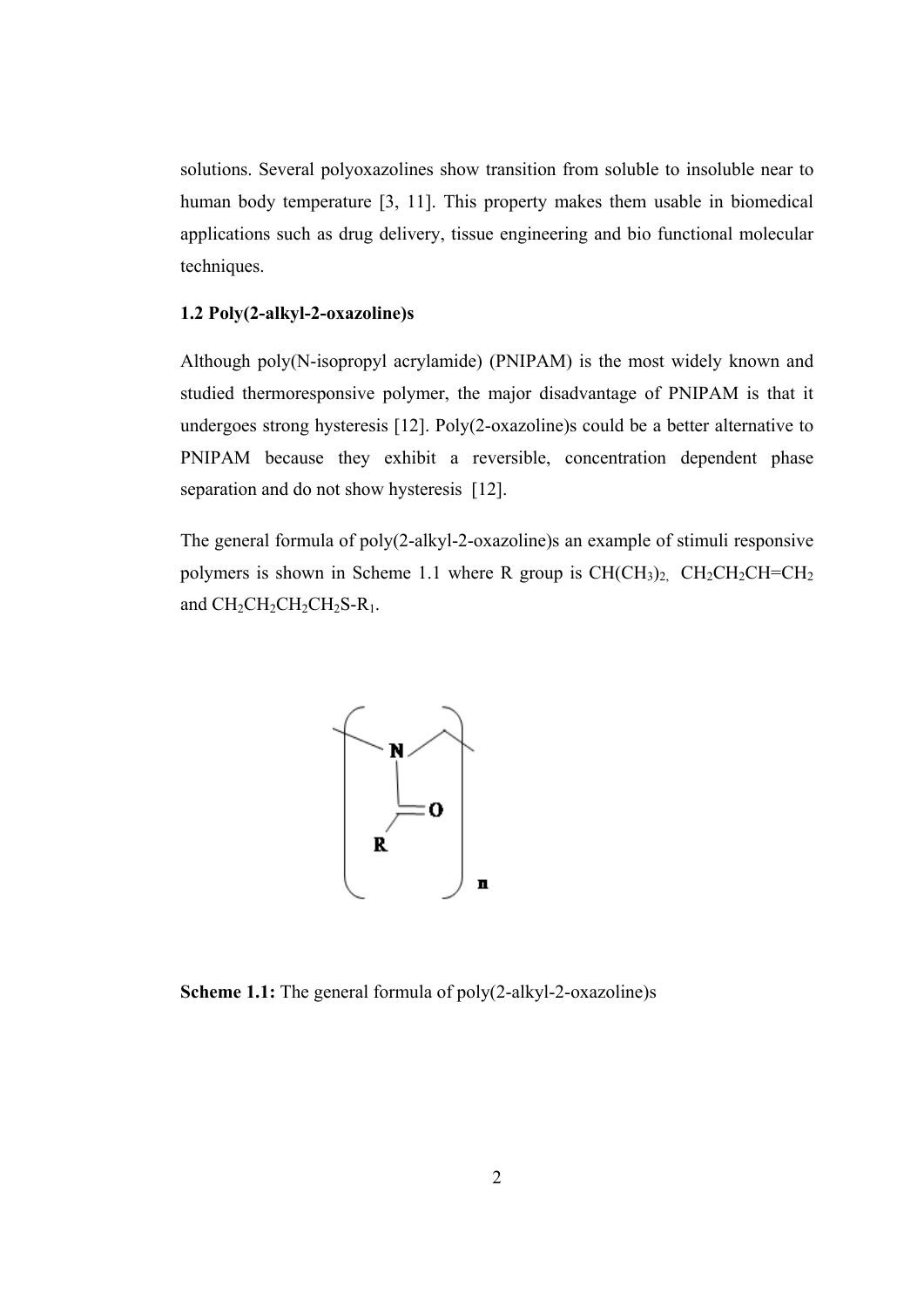Poly(2-alkyl-2-oxazoline)s are also called as poly(N-acyl ethylene imine)s or poly(N-acyl aziridine)s [8]. They are regarded as structural isomers of polyamides [3, 13, 14] and also considered as pseudopeptides because of the structural relation to polypeptides [15].

The living cationic ring opening polymerization of poly(2-alkyl-2-oxazoline)s was discovered back in 1966 [16]. However, due to their long reaction times and having not sufficient applications, poly(2-alkyl-2-oxazoline)s was almost forgotten in the 1980s and 1990s [17]. There have been recent developments in polymer technology especially the advent of microwave reactors. Use of microwave reactors in polymer synthesis enabled easy access to operation conditions especially hightemperature/high-pressure conditions [18-20]. Polymerizations can be carried out in short reaction times [18]. As a result, a revival of poly(2-alkyl-2-oxazoline)s has arisen in the new millennium.

One of the important features of poly(2-alkyl-2-oxazoline)s is the ease of preparation of co-polymers [6, 18, 21]. Another important feature of poly(2-alkyl-2 oxazoline)s is the possible ease of introducing functional groups via initiators, monomers and terminating agents. In the past, they have found applications in adhesives, photo resists, inks, coatings, compatibilizing agents in personal care products, modified, regenerated cellulosic [22] but they have recently found interesting new application areas especially in biology and biomedicine [17]. They can be used as biomaterials because they are water soluble and relatively non toxic [13, 23]. In addition amphiphilic poly(2-oxazoline)s have also taken into consideration due to their applications as hydrogels, aqueous self-assembly, micellar catalysis and drug delivery [24].

The studies on synthesis and microwave polymerization of 2-substituted-2 oxazolines have been appeared in literature [19, 25, 26]. New multifunctional copoly(2-oxazoline) nanoparticles for cell studies were also prepared [27].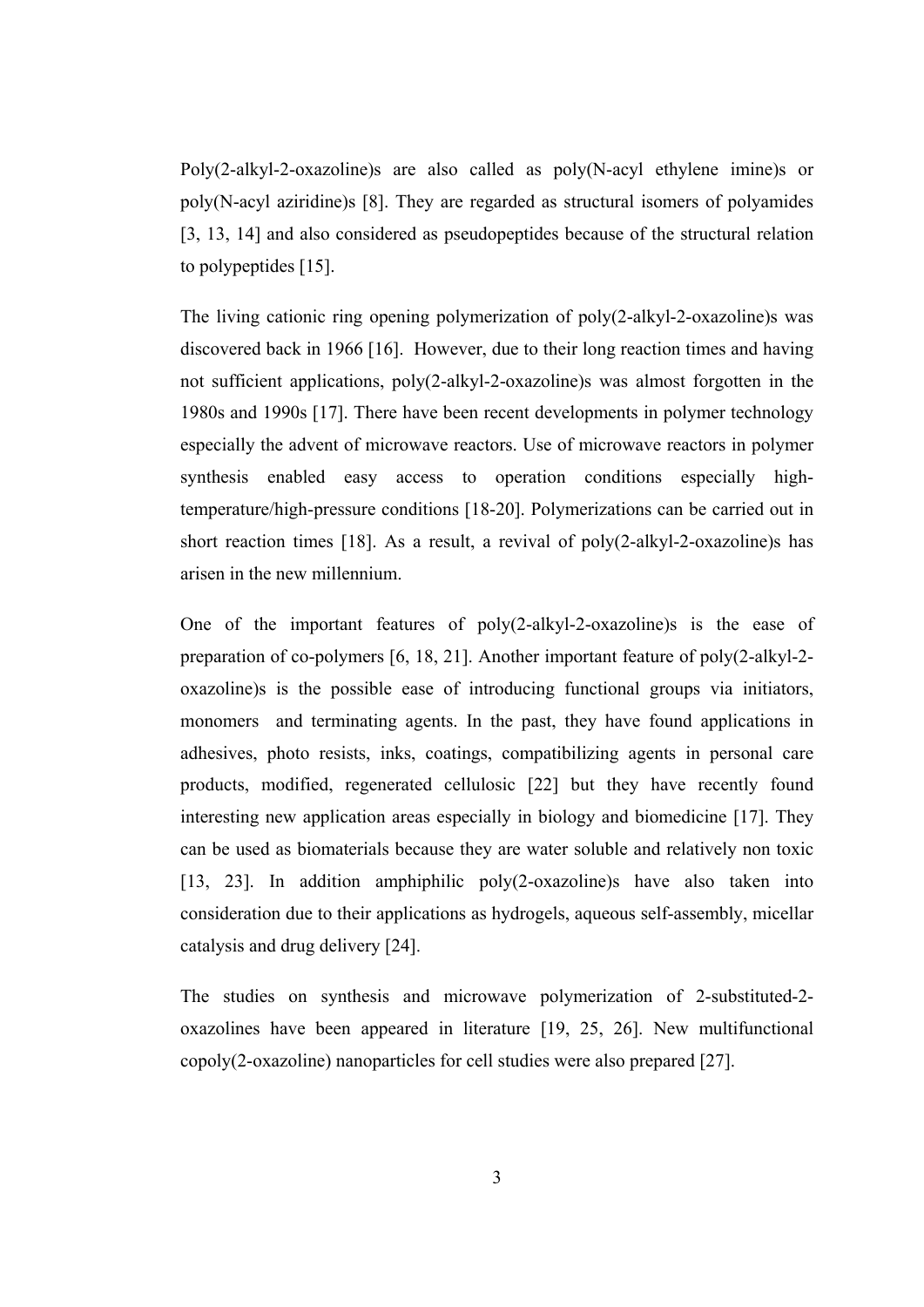Poly(2-alkyl-2-oxazoline)s can be synthesized by living/controlled cationic polymerization and polymer ('click') modification procedures [13, 25]. It was possible to obtain water soluble, water insoluble, fluorophilic, hard and soft materials from copolymerization of a variety of 2-oxazoline monomers using living polymerization method.

Studies related with poly(2-alkyl-2-oxazoline)s especially poly(2-isopropyl-2 oxazoline) (PIPOX) are focused on factors affecting lower critical solution temperature (LCST) [1, 3, 5, 6, 8, 10, 12-14, 18, 21, 24, 25, 28, 29] because LCST is an important parameter in the determination of polymer usages in biological applications. LCST is the temperature at which a polymer becomes insoluble in water and precipitates [21]. LCST can be increased or decreased respectively by introducing hydrophilic or hydrophobic moieties, according to the requirements of the applications [14]. Polymers carrying short alkyl side groups (methyl, ethyl, propyl and isopropyl) are hydrophilic [8]. Polymers displaying LCST are soluble below their LCST due to hydrogen bonds that are formed with the solvent. As a result of these bonds, hydration shell around the polymer forms [11]. Above LCST, the polymer becomes hydrophobic and precipitates. Polymeric matrix is used as enclosure for drugs. It is aimed to release of the active agent in drug over time through diffusion [18]. When the drug is enclosed in polymer, compared to pure drug molecule it has the following advantages; a) reduction of the transport of bioactive molecules out of the hydrogels by means of formation of thick skin surface above the LCST [30], b) increase in the solubility of insoluble drugs or low aqueous soluble drugs, c) prevention of drug from deactivation and degradation during transport and circulation [18].

Poly(2-alkyl-2-oxazoline)s' properties such as crystallinity or solubility depends on the nature of side chain R [13]. Among the various poly(2-alkyl-2-oxazoline)s, only those possessing short alkyl groups are soluble in water below the LCST [23].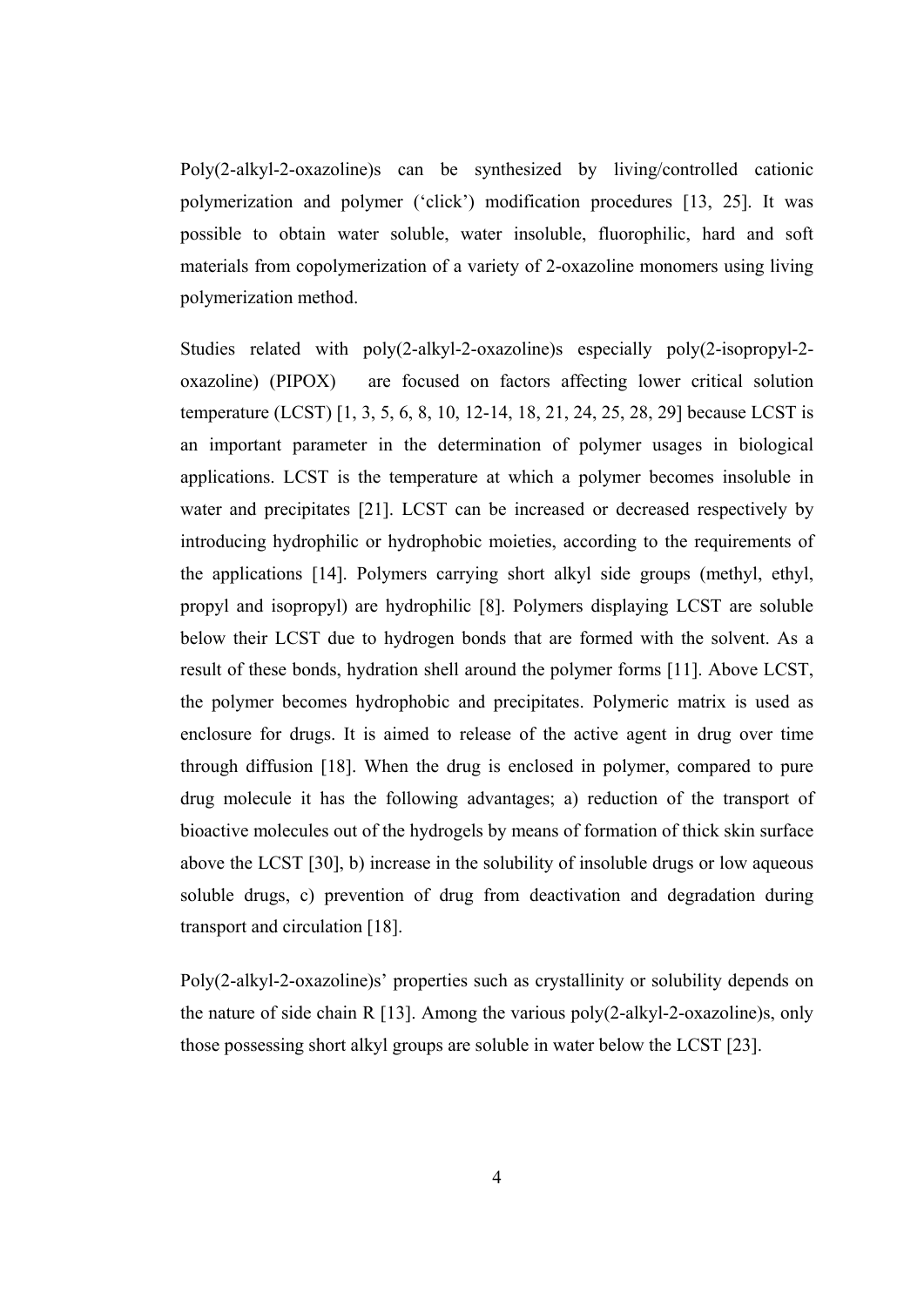There has been no study on the thermal degradation mechanism of poly(2-alkyl-2 oxazoline)s. The thermal degradation mechanism of poly(2-alkyl-2oxazoline)s is important in the determination of the application areas.

## **1.2.1 Poly(2-isopropyl-2-oxazoline) (PIPOX)**

When 2-substituted-2-oxazolines are polymerized, the properties of the resulting polymer depend on the substituent group. The potential synthesis of substituted 2 oxazolines makes the preparation of new functional polymers possible [31]. In addition this enables the base data required for the future design of new polymers with estimated properties [31].

Poly(2-isopropyl-2-oxazoline) **(**PIPOX) was introduced by Kobayashi and Uyama and Kataoka et.al. Thermoresponsivity and crystallinity of PIPOX are its advantageous properties [8]. LCST of PIPOX varies in the narrow range of 38.5 °C (n=47) and 35.5 °C (n=147) [3]. PIPOX has attracted much attention among poly(2alkyl-2-oxazoline)s because it can be used in biomedical applications due to its LCST, very near to human body temperature [23].

Researches on PIPOX are mainly based on the synthesis and characterization of the synthesis [10, 14, 19, 29, 31-34], demixing and remixing kinetics [28], the kinetics of the crystallization [2, 3, 9], formation of nanomaterials [8, 23], copolymerization [6, 10, 12, 29] and mechanical properties [35]. In this scope, scanning force microscopy (SFM), differential scanning calorimetry (DSC), x-ray diffraction (XRD), cryogenic scanning electron microscopy (Cryo-SEM), scanning electron microscopy (SEM) and transmission electron microscopy (TEM) were used in analyses [3, 9, 13, 36]. Schubert and coworkers used gas chromatography-mass spectrometry (GC-MS) to characterize synthesized 2-oxazolines [30]. Matrixassisted laser desorption/ionization-time of flight (MALDI-TOF) mass spectrometry was used to find the respective monomer reactivity ratios [6].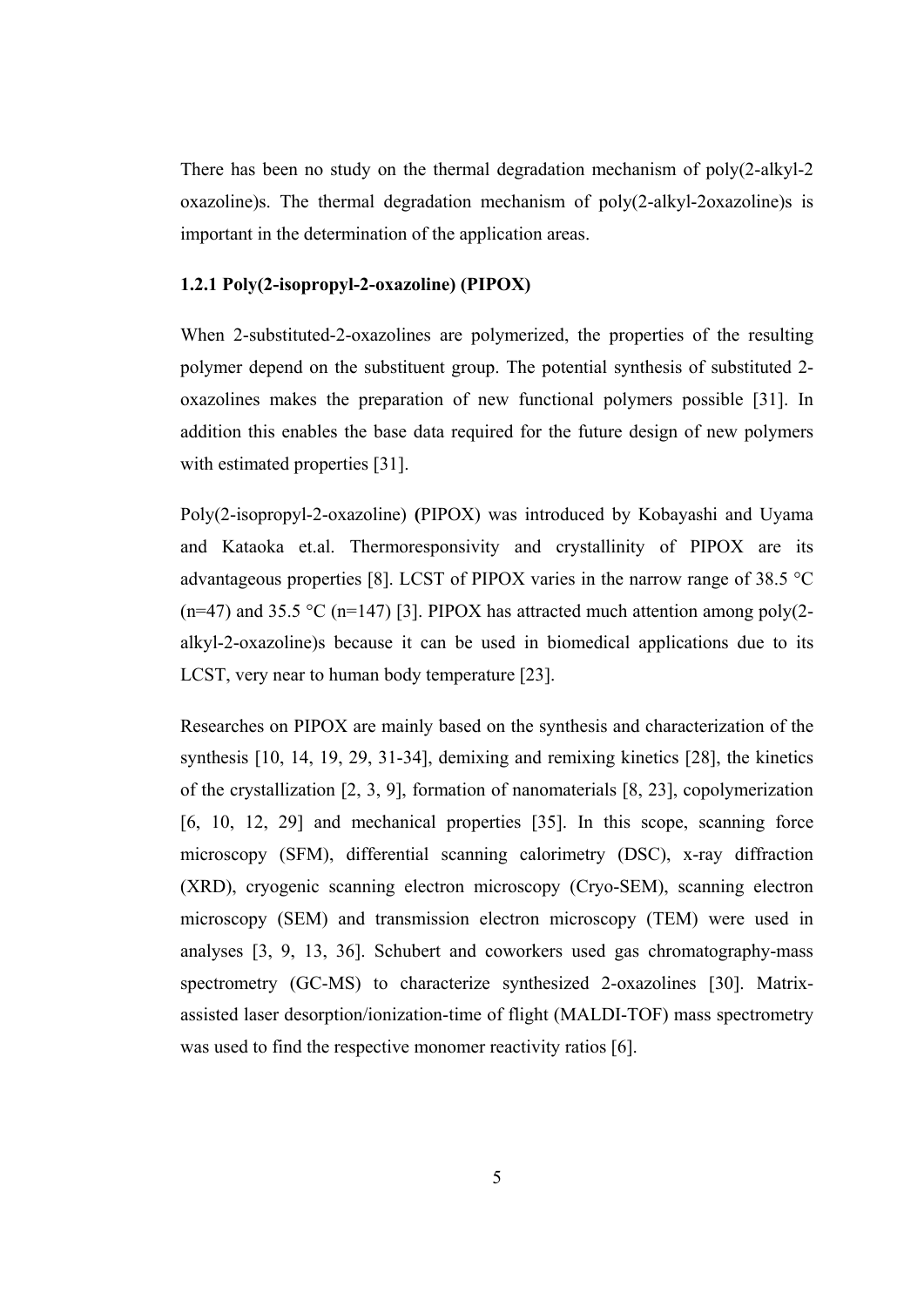#### **1.2.2 Poly(2-(3-butenyl)-2-oxazoline) (PBOX) and Modified PBOX**

The living/controlled cationic polymerization of 2-(3-butenyl)-2-oxazoline to give PBOX was firstly achieved in 2007 by Schlaad and coworkers [37]. The radical addition of mercaptans (RSH) onto PBOX was also achieved in 2007 [37].

PBOX was modified with several mercaptans, namely 1H,1H,2H,2H-perfluorooctanethiol (PBOX-Perf) , thio-β-D-glucose derivative (PBOX-Sug) and 3 mercapto-1,2 propanediol (PBOX-Thiop) by Schlaad and coworkers recently [13, 37, 38, 39].

PBOX was modified with a mixture of 99% thio-β-D-glucose derivative and 1% 1H,1H,2H,2H-perfluoro-octanethiol to obtain PBOX-SP1 and with a mixture of 99% 3-mercapto-1,2 propanediol and 1% 1H,1H,2H,2H-perfluoro-octanethiol to obtain PBOX-TP1.

Thio-β-D-glucose derivative and 3-mercapto-1,2 propanediol have hydroxyl groups. Thermoresponsive property can be expected when polyoxazolines carry hydroxyl groups in the side chains [12]. Fluoropolymers are hydrophobic [37]. 1H,1H,2H,2Hperfluoro-octanethiol and 3-mercapto-1,2 propanediol were also used as mercaptans in the preparation of modified amphiphilic 1,2-polybutadiene block poly(ethylene oxide)s [38]. By free radical addition of thio-β-D-glucose derivative onto polybutadiene base, formation of diblock copolymers was studied in 2006 [39]. Nanofibers of modified PBOX with thio-β-D-glucose derivative were obtained by formation of hydrogen bonding [9].

The characterization of PBOX and modified PBOX were done by means of NMR spectroscopy, fourier-transform infrared spectroscopy (FT-IR), analytical ultracentrifugation (AUC) and size exclusion chromatography (SEC) techniques [37].

The properties of PBOX and modified PBOX have been under investigation.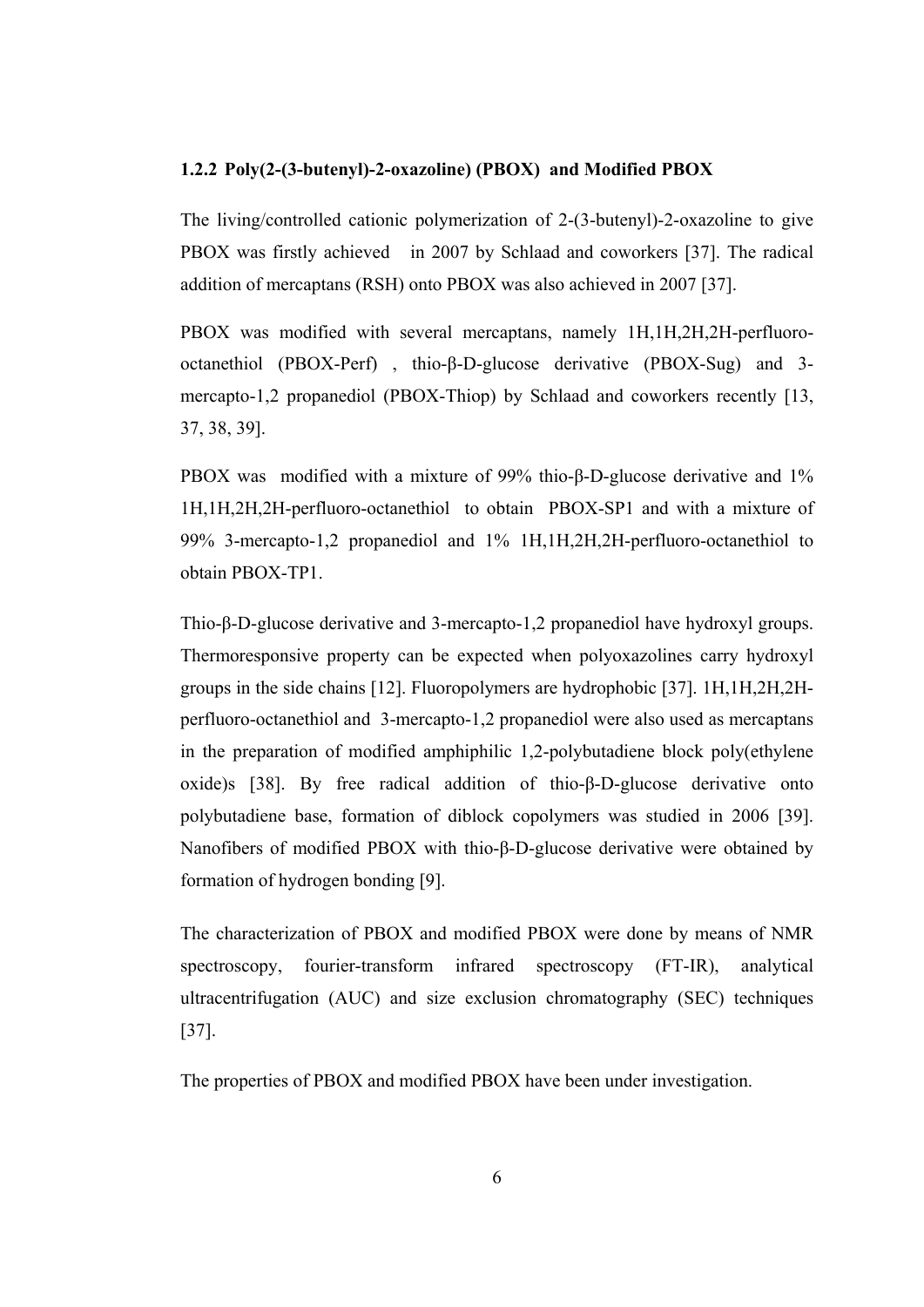#### **1.3 Thermal Degradation**

Thermal degradation is molecular deterioration of a polymer due to exposure to excessive heat. When a polymer is exposed to excess heat, the components of the polymer can begin to break down. As a result of thermal degradation, the polymer molecular weight changes. As a result of this change, physical and mechanical properties such stiffness, strength, viscoelasticity, toughness and viscosity will not be the same with the initially specified properties.

Several techniques can be used for the determination of thermal degradation of polymers. In thermogravimetric analysis (TGA) technique, change in the amount of sample as a function of temperature is determined. Differential scanning calorimetry (DSC) is another technique. In this technique, the difference in the amount of heat required to increase the temperature of sample and a reference as a function of temperature is measured. Differential thermal analysis (DTA) is another technique. Both the material and an inert reference undergo identical thermal cycles, while recording the temperature difference between sample and reference.

#### **1.4 Pyrolysis**

Pyrolysis is the thermal degradation of a complex material in an inert atmosphere or in the absence of oxygen. The most common application area of pyrolysis is investigation of thermal properties of a compound, which can be summarized as thermal stability, products generated as a result of degradation and decomposition mechanism. To prevent oxidation reactions, pyrolysis is done under vacuum in other words under oxygen-free atmosphere. However, it is not possible to completely remove air from the system.

Thermal stability depends on the relative strength of the bonds which hold the molecule together. As a result of heating, the thermal energy may be distributed about all modes of excitation and when the vibrational excitation is greater than the energy of specific bonds, the decomposition of molecule occurs. Thermal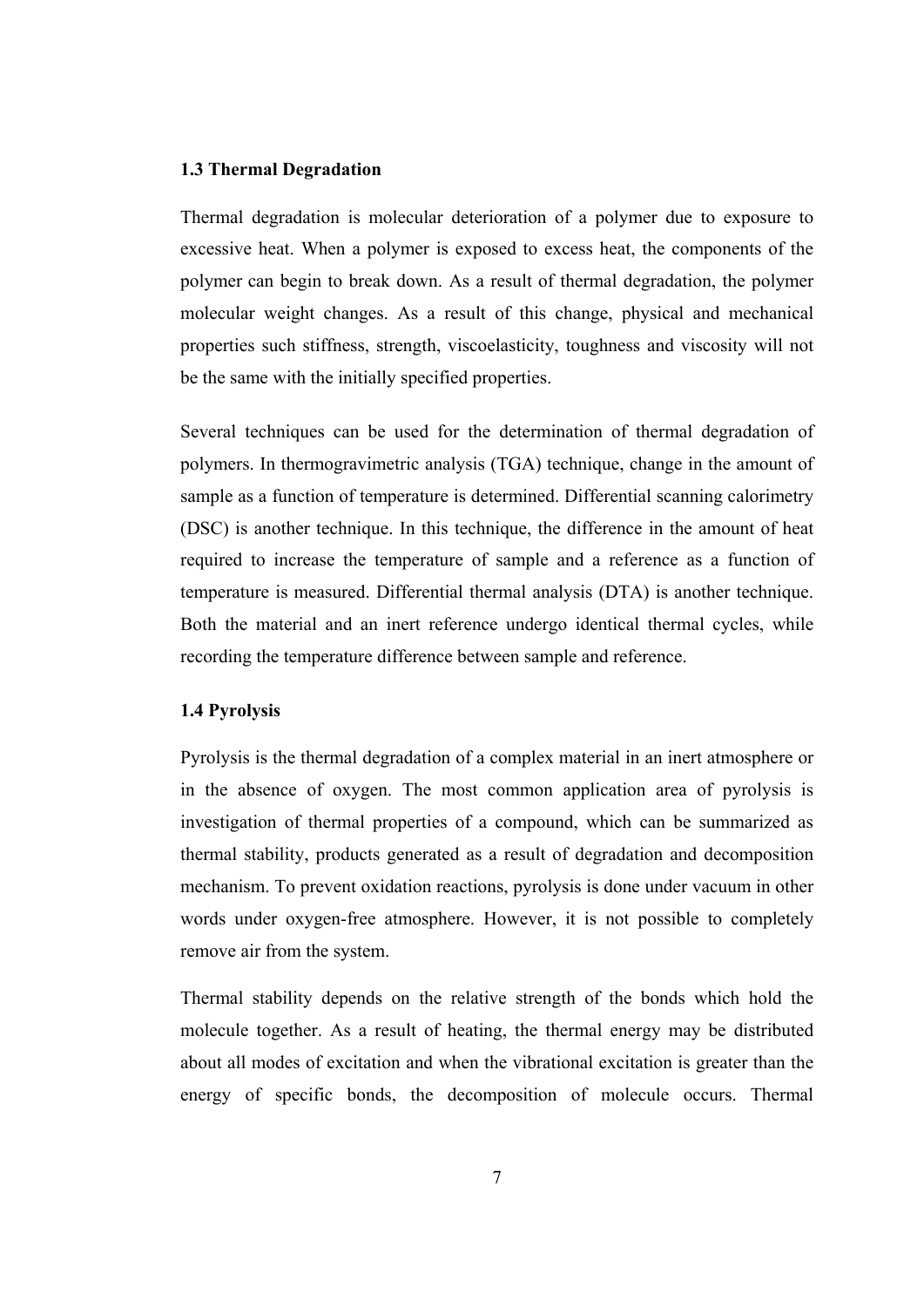decomposition of a compound at any specific temperature always occurs in a reproducible way producing fingerprint. Pyrolysis temperature and heating rate are two important factors to be strictly controlled to ensure the reproducibility. Pyrolysis technique can be coupled with FT-IR, GC (Py-GC), GC/MS (Py-GC/MS) or MS (DP-MS). Among these various analytical pyrolysis techniques, pyrolysis gas chromatography mass spectrometry, Py-GC/MS or direct pyrolysis mass spectrometry, DP-MS, have several advantages such as sensitivity, reproducibility, minimal sample preparation and consumption and speed of analysis .

Mass spectrometry (MS) has gained prominence in the field of polymer synthesis and the characterization of macromolecules, particularly since the advent of the socalled soft-ionization protocols, including electrospray ionization (ESI) and matrix assisted laser desorption/ionization (MALDI) [40].

## **1.5 Py GC-Mass Spectrometry**

There are two components in Py GC-Mass Spectrometry. One is gas chromatography (GC) and the other is the mass spectrometer (MS). In the first, the chemical mixture is separated into pulses of pure chemicals and in the second the chemicals are identified and quantified.

The pyrolysis of the sample performed in a selected pyrolyzer generates a mixture of chemicals. The components of the mixture separated by GC based on their volatilities are identified by MS.

Interpretation of the data obtained from Py GC-Mass Spectrometry is relatively simple. However, with this technique as the products are separated in GC before the analysis by MS, secondary reactions cannot be eliminated. Unstable thermal degradation products cannot be detected.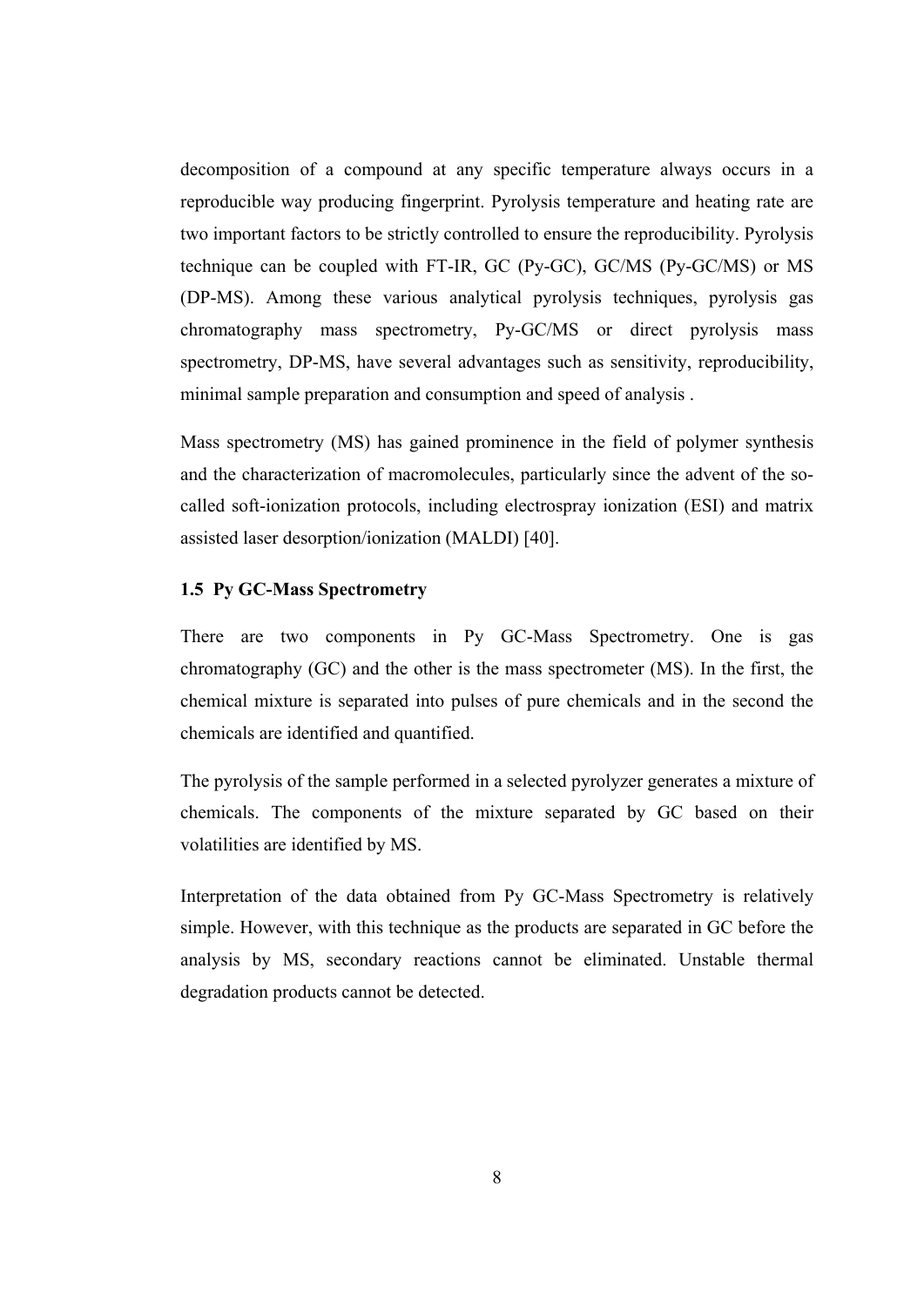#### **1.6 Direct Pyrolysis-Mass Spectrometry**

The concept of combining a pyrolysis inlet system with a mass spectrometer (MS) has been utilized to provide fingerprint analysis and to study thermal degradation of materials. Pyrolysis-MS (Py-MS) has found applications in a wide range of analytical fields, including the study of synthetic polymers, biochemistry, geochemistry and environmental studies.

Contrary to Py GC-Mass Spectrometry, very complex data is obtained. However, it is possible to eliminate secondary reactions. In addition, both stable and unstable thermal degradation products can be detected.

DP-MS technique has several advantages such as minimal sample preparation and consumption, ability to analyze complex mixtures, selectivity for organic constituents and high reproducibility.

#### **1.7 Mass Spectrometry**

The principle of the mass spectrometry is the generation of ions and separation of them according to their mass to charge ratio (m/z). It can be used both qualitative and quantitative purposes. Unknown compounds can be identified and also isotopic composition of elements in a molecule can be determined by means of mass spectrometry. The structure of a compound can also be determined by observing its fragmentation. Another application of MS is determination of the amount of a compound in a sample.

The principle components of mass spectrometer are shown in Figure 1.1. Firstly, sample is introduced onto the MS instrument where sample is vaporized. The components of volatilized sample are ionized by using ion source such as electron impact. As a result of ionization, charged particles (ions) form. Ions are separated in mass analyzer according to their mass to charge ratio. This separation is done by applying electromagnetic fields. As a result, ions formed during analysis are detected.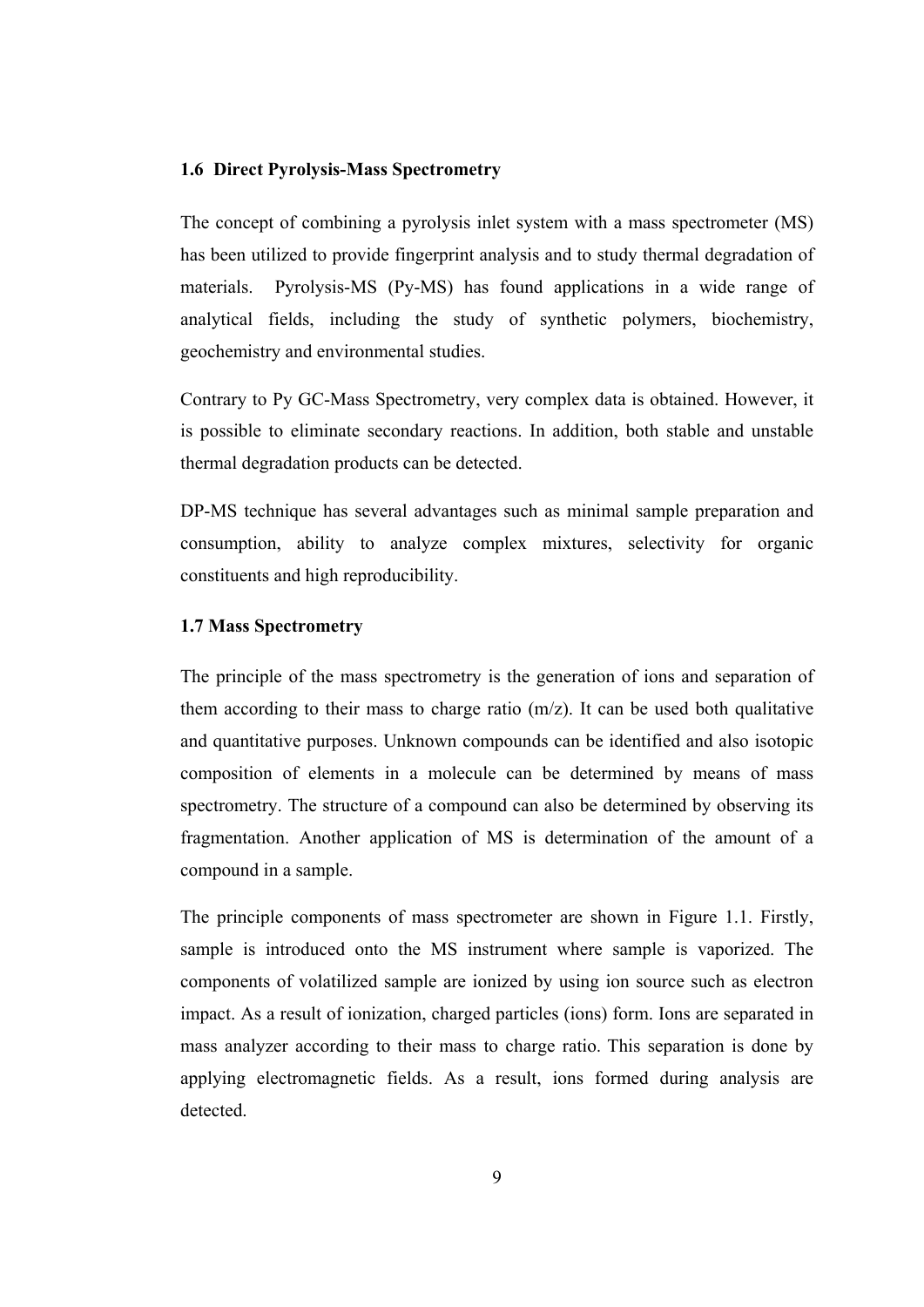

Figure 1.1: General scheme of mass spectrometer.

#### $1.7.1$ **he Ion Sou rce**

Micromole or even less sample is volatilized and allowed to leak slowly into the ionization area. The sample under analysis is ionized in the ion source part of the mass spectrometer. The ions are then transported to the mass analyzer by magnetic or electric fields.

There are many ionization techniques such as electron impact ionization (EI), chemical ionization (CI), electrospray ionization (ES), laser ionization (LI), thermal ionization (TI), field ionization (FI), matrix-assisted laser desorption ionization (MALDI), plasma-desorption ionization (PD), resonance ionization (RI), fast-atom bombardment (FAB). According to the type of the sample, ionization technique is chosen. Chemical and electron ionization techniques are suitable for samples in the form of gas and vapor. For liquid and solid samples, matrix-assisted laser desorption and electrospray ionization are often used.

Electron ionization is the most widely used technique in mass spectrometry. It is used for the analysis of low to medium polarity, nonionic or organic compounds having the molecular weights up to 1000.

Electrons are produced by heating a wire filament. The electrons are accelerated to 70 eV. This acceleration occurs in the region between the filament and the entrance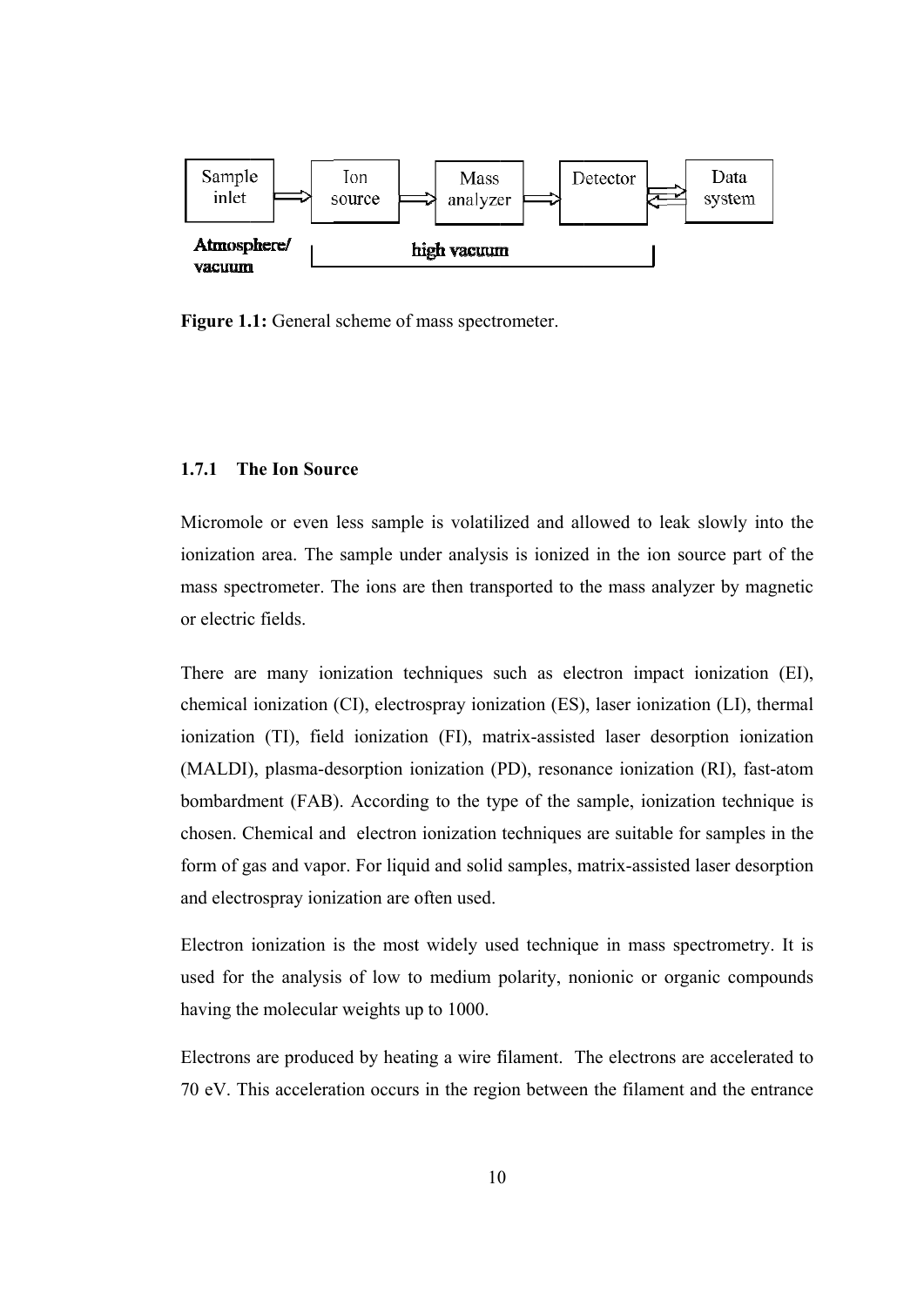to the ion source block. The accelerated electrons are then concentrated into a beam by being attracted to the trap electrode. There will be collision between sample and electrons. During this collision, the sample is ionized and both negatively and positively charged ions are produced. Most of the analytical methods are based upon positively charged ions because the number of positively charged ions is always greater than negatively charged ions. The chemistry of the analyte and the energy of the electrons are two main factors affecting the ionization efficiency and production of fragment ions.

#### **1.7.2 The Mass Analyzer**

The separation of the ions according to their mass to charge ratio is done by means of mass analyzers. All mass analyzers use either static or dynamic fields, and electric or magnetic fields that can be used alone or combined. Time-of-flight, quadrupole mass filter, three-dimensional quadrupole ion trap, fourier transform ion cyclotron resonance are some types of mass analyzers.

In the quadrupole mass filter analyzer, there are four parallel electric poles. Ions travel with constant velocity in the direction parallel to the poles. Electrically and radio frequency voltage is applied between the poles. As a result of this, ions acquire oscillation. Ions of only a single m/z value will reach the detector for a given ratio of voltages. All other ions having unstable oscillations will strike poles.

#### **1.7.3 Detector**

The final part of the mass spectrometer is the detector. Ion-to-photon detectors, electron multiplier and Faraday cups can be used as detectors. The charge induced or the current produced is recorded by means of detector. Ion intensity versus mass to charge ratio graph is obtained as a mass spectrum.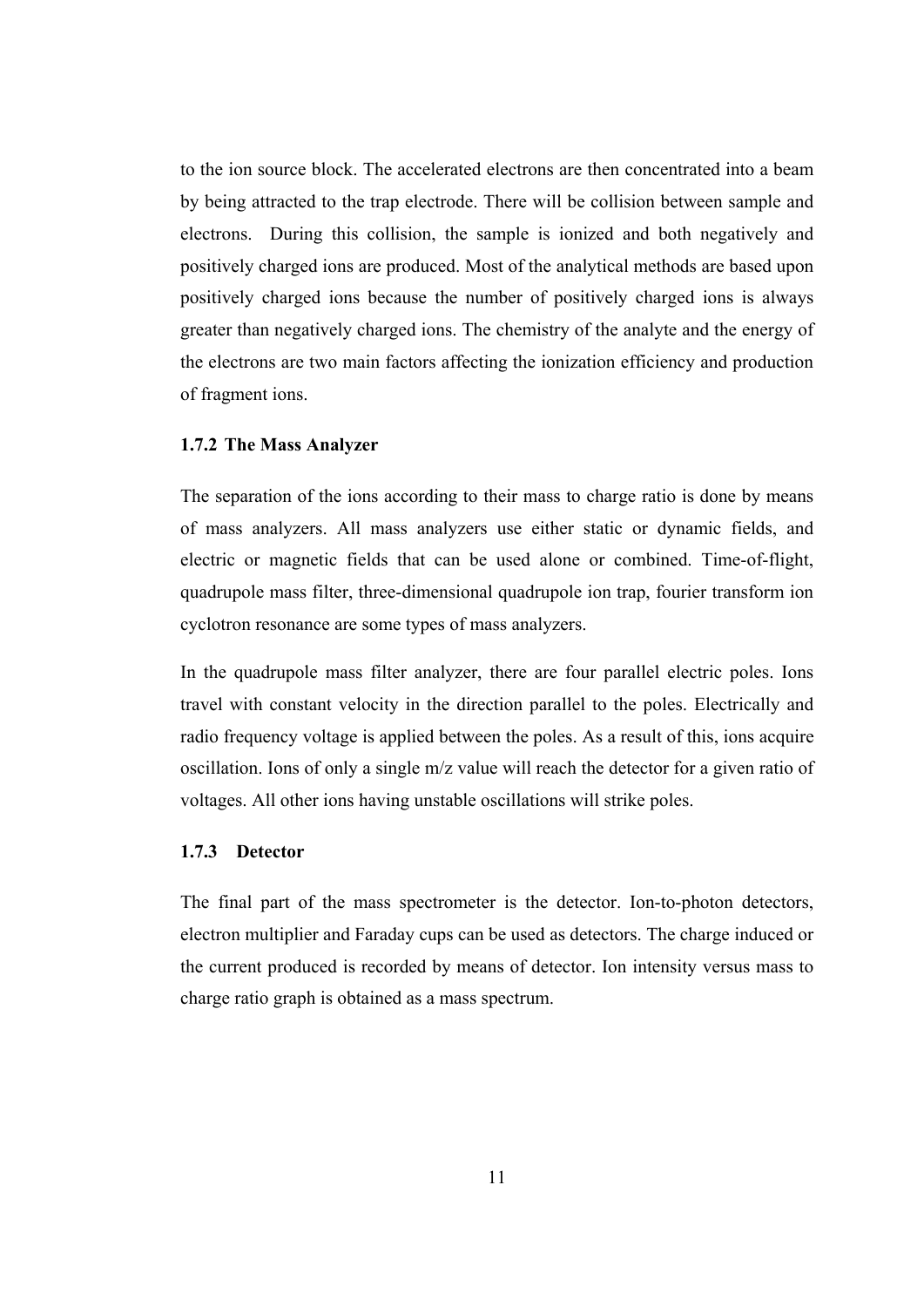### **1.8 Aim of the work**

In this study, the thermal degradation characteristics, thermal stability, thermal degradation products and thermal decomposition mechanisms of polyoxazolines poly(2-isopropyl-2-oxazoline) (PIPOX), poly(2-(3-butenyl)-2-oxazoline) (PBOX) and their modified analogues PBOX polymers PBOX-Perf, PBOX-Thiop, PBOX-Sug, PBOX-SP and PBOX-TP obtained with the use of mercaptans 1H,1H,2H,2Hperfluoro-octanethiol, 3-mercapto-1,2 propanediol, thio-β-D-glucose derivative and their mixture were analyzed. The effect of modification of PBOX with different mercaptans on thermal characteristics was also investigated.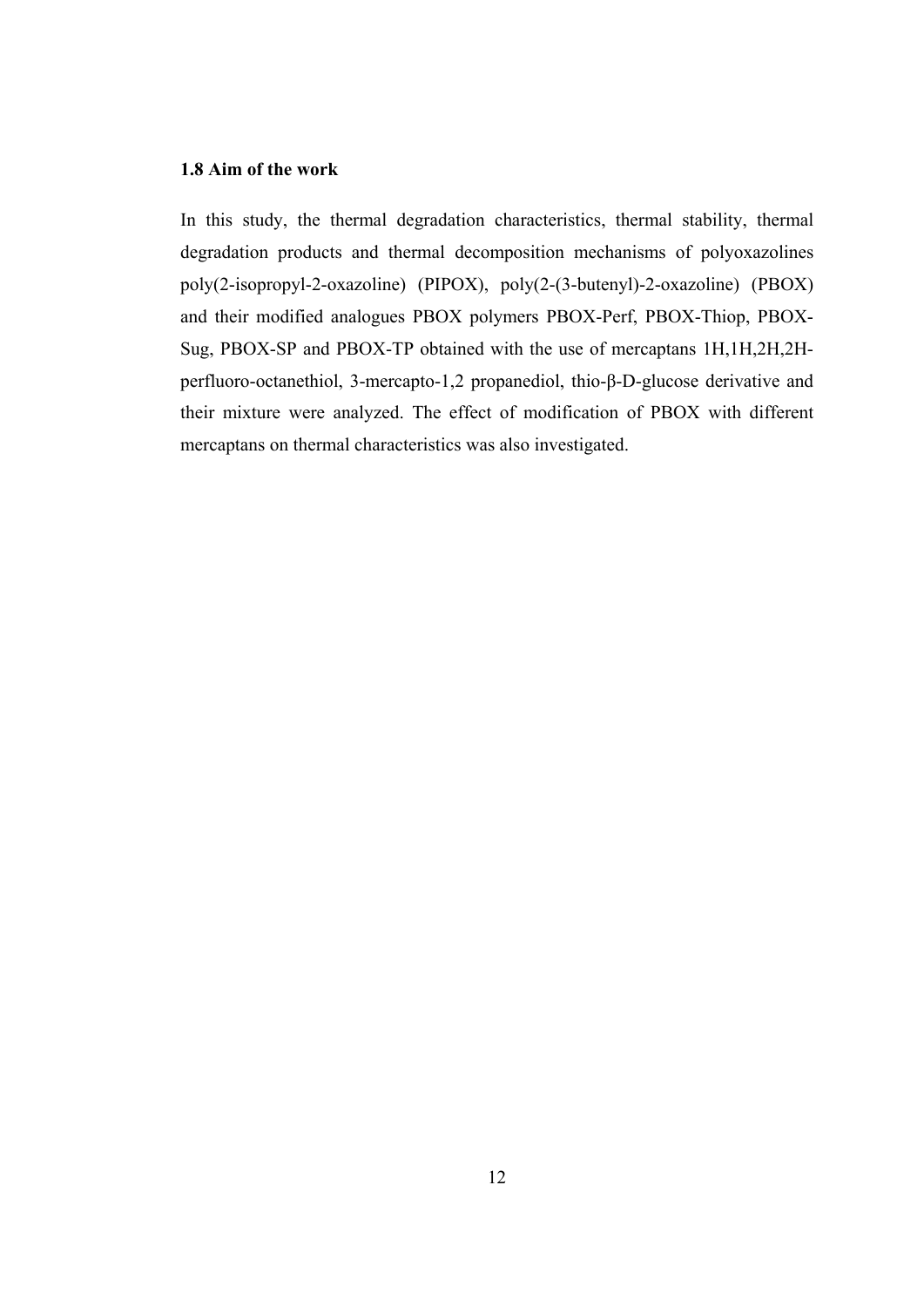### **CHAPTER 2**

### **EXPERIMENTAL**

### **2.1 Materials**

Polymers used in this study were synthesized by Helmut Schlaad and coworkers. These polymers were obtained by cationic ring-opening polymerization and thio click modification [13, 14, 37].

In general, anhydrous conditions are required for the cationic ring-opening polymerization of 2-substituted-2-oxazolines. Initiators for the polymerization of oxazolines can be Lewis acids, strong protic acids and their esters, benzyl and alkyl halides and oxazolinium salts. To quench polymerization, nucleophile such as water, alcohol or amine is used. Polymerization duration can be reduced from several days to several minutes by using microwave reactors [5, 13, 14].

### **2.1.1 Poly (2-isopropyl-2-oxazoline) (PIPOX)**

Chemical structure of PIPOX is given in Scheme 2.1.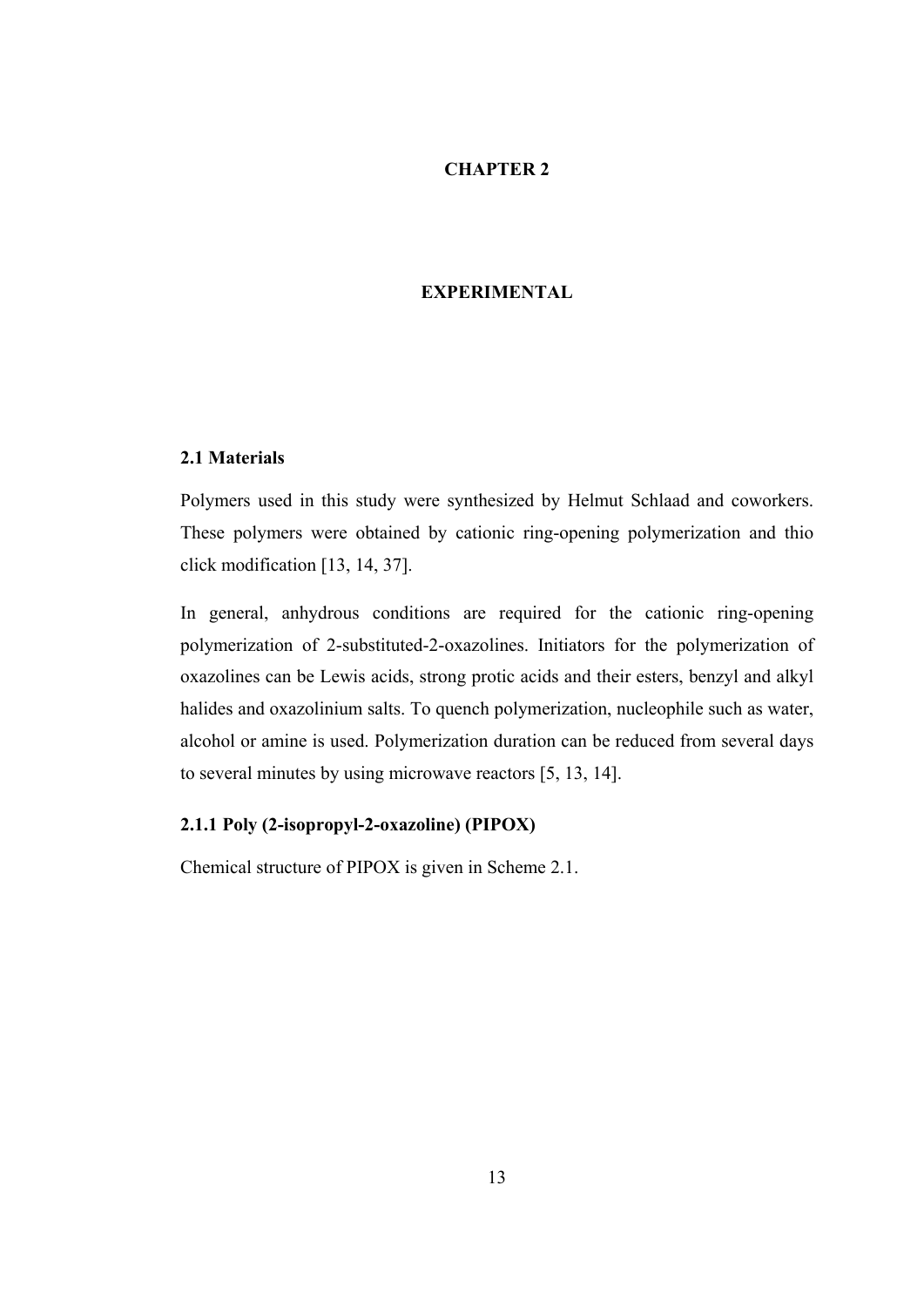

**Scheme 2.1:** Chemical structure of PIPOX (n is the number of repeating units)

# **2.1.2 Poly (2-(3-butenyl)-2-oxazoline) (PBOX)**

Chemical structure of PBOX is given in Scheme 2.2.



**Scheme 2.2:** Chemical structure of PBOX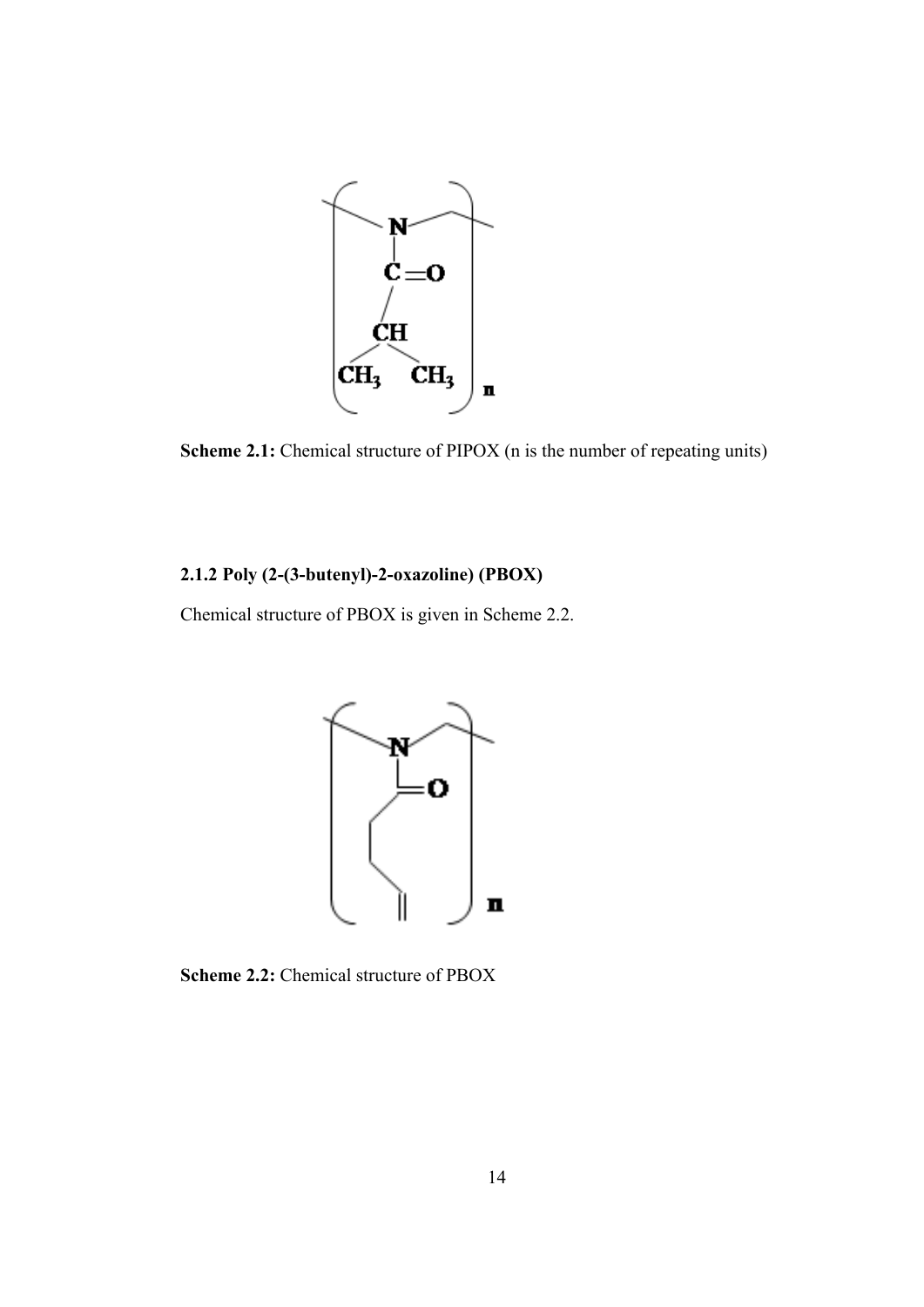### **2.1.3 Modified PBOX**

Modified polymers were synthesized by Schlaad and coworkers [13, 37]. PBOX was modified as follows. Tetrahydrofuran **(**THF**)** or THF/methanol was used as solvent. Reactants (PBOX and mercaptan) and solvent were placed in glass vessel and exposed to an UV light source for 24 hours. The polymer solution was dialyzed against deionized water.

Thio click modification of PBOX is shown below.



**Scheme 2.3:** Thio click modification of PBOX

#### **2.1.3.1 PBOX-Perf**

PBOX-Perf was obtained by means of modification of PBOX with 1H,1H,2H,2Hperfluoro-octanethiol. Chemical structure of PBOX-Perf is given in Scheme 2.4.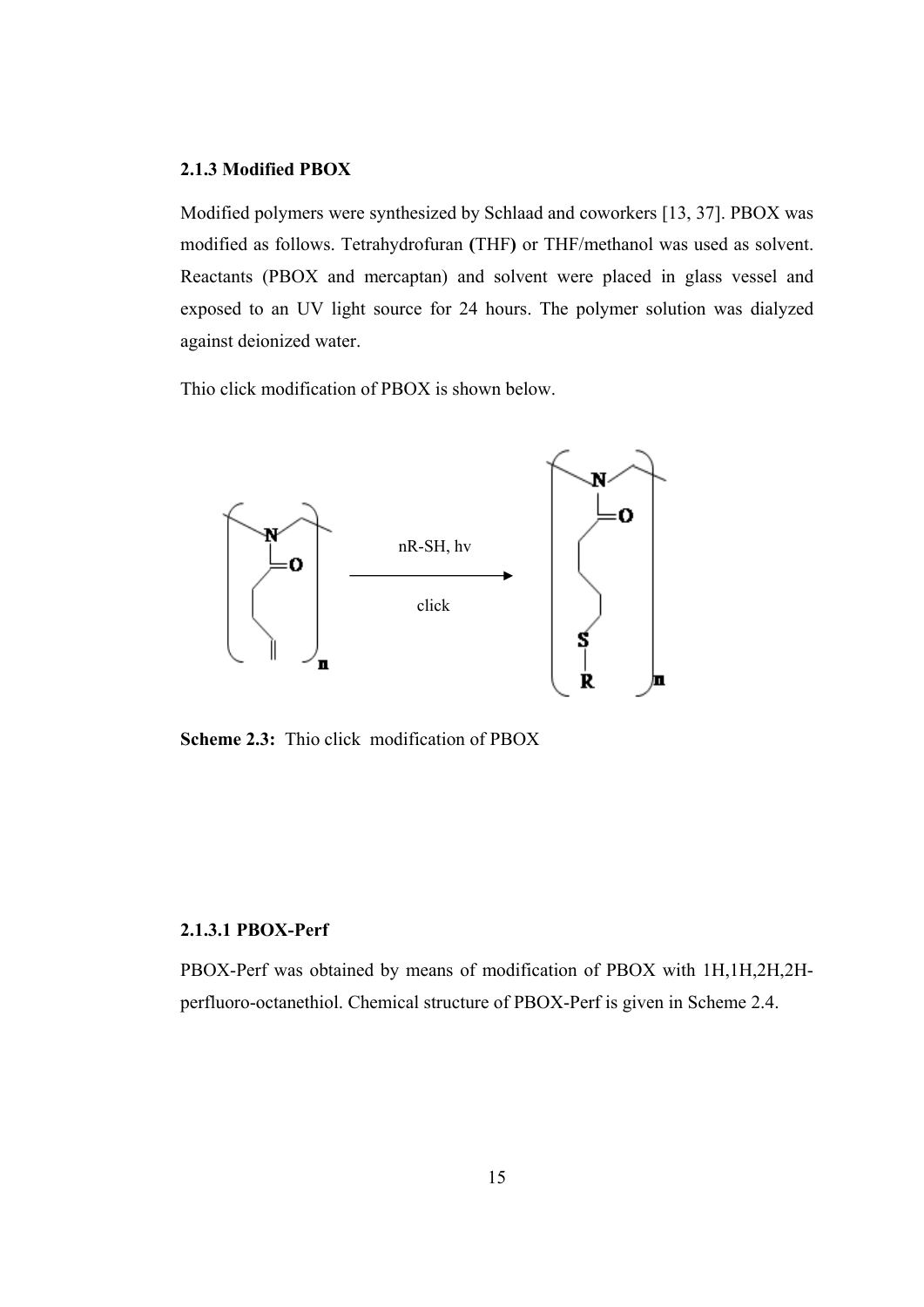

Scheme 2.4: Chemical structure of PBOX-Perf

Chemical structure of mercaptan 1H,1H,2H,2H-perfluoro-octanethiol is given in Scheme 2 2.5.



**Scheme 2.5:** Chemical structure of 1H,1H,2H,2H-perfluoro-octanethiol.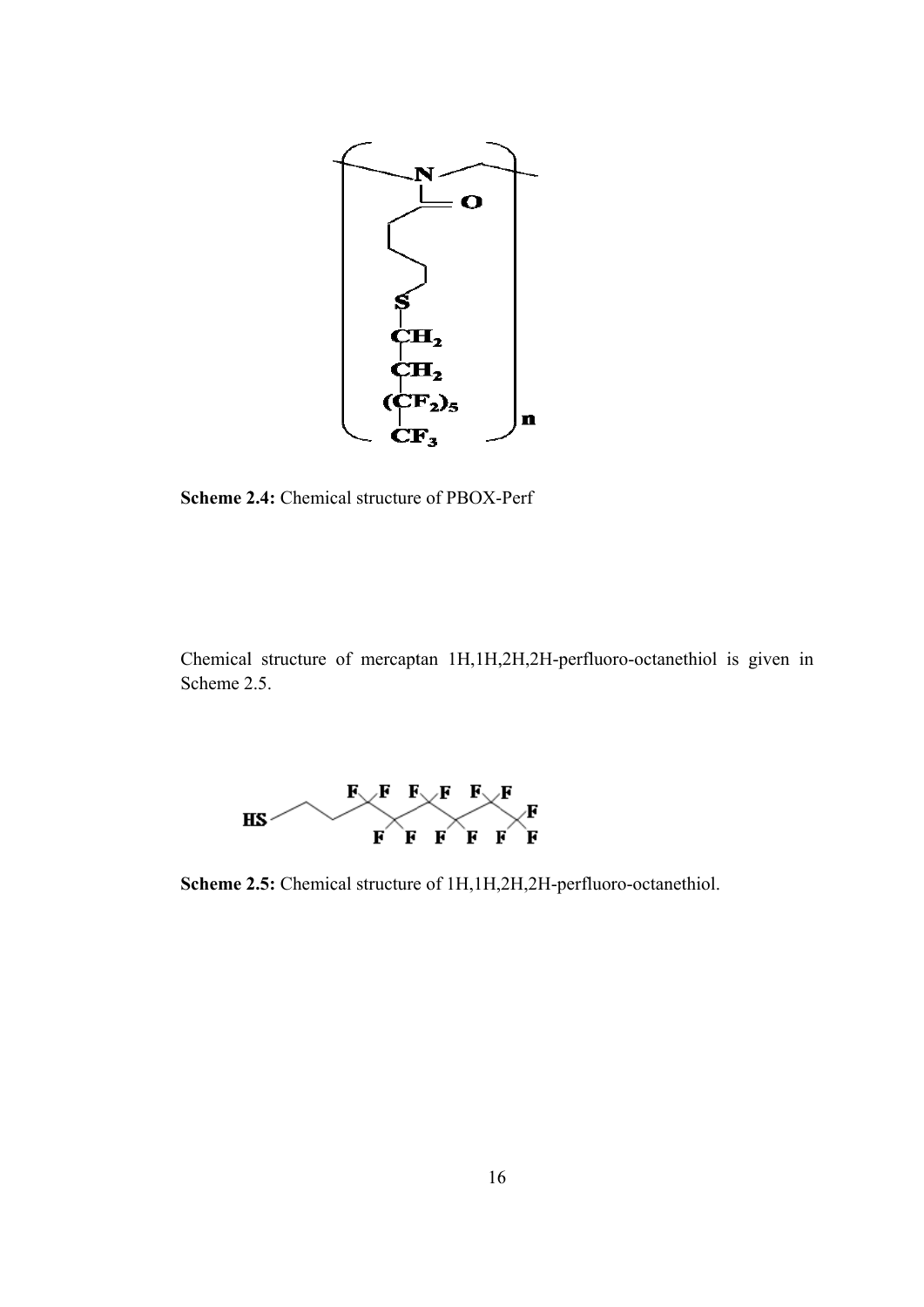### **2.1.3.2 PBOX-Sug**

As a result of modification of PBOX with Thio-β-D-glucose derivative, PBOX-Sug was obtained. Chemical structure of PBOX-Sug is given in Scheme 2.6. Thio-β-Dglucose derivative was obtained from 2,3,4,6-tetra-O-acetyl-1-thio-β-Dglucopyranose.



**Scheme 2.6:** Chemical structure of PBOX-Sug

Chemical structure of 2,3,4,6-tetra-O-acetyl-1-thio-β-D-glucopyranose is given in Scheme 2.7.



**Scheme 2.7:** Chemical structure of 2,3,4,6-tetra-O-acetyl-1-thio-β-D-glucopyranose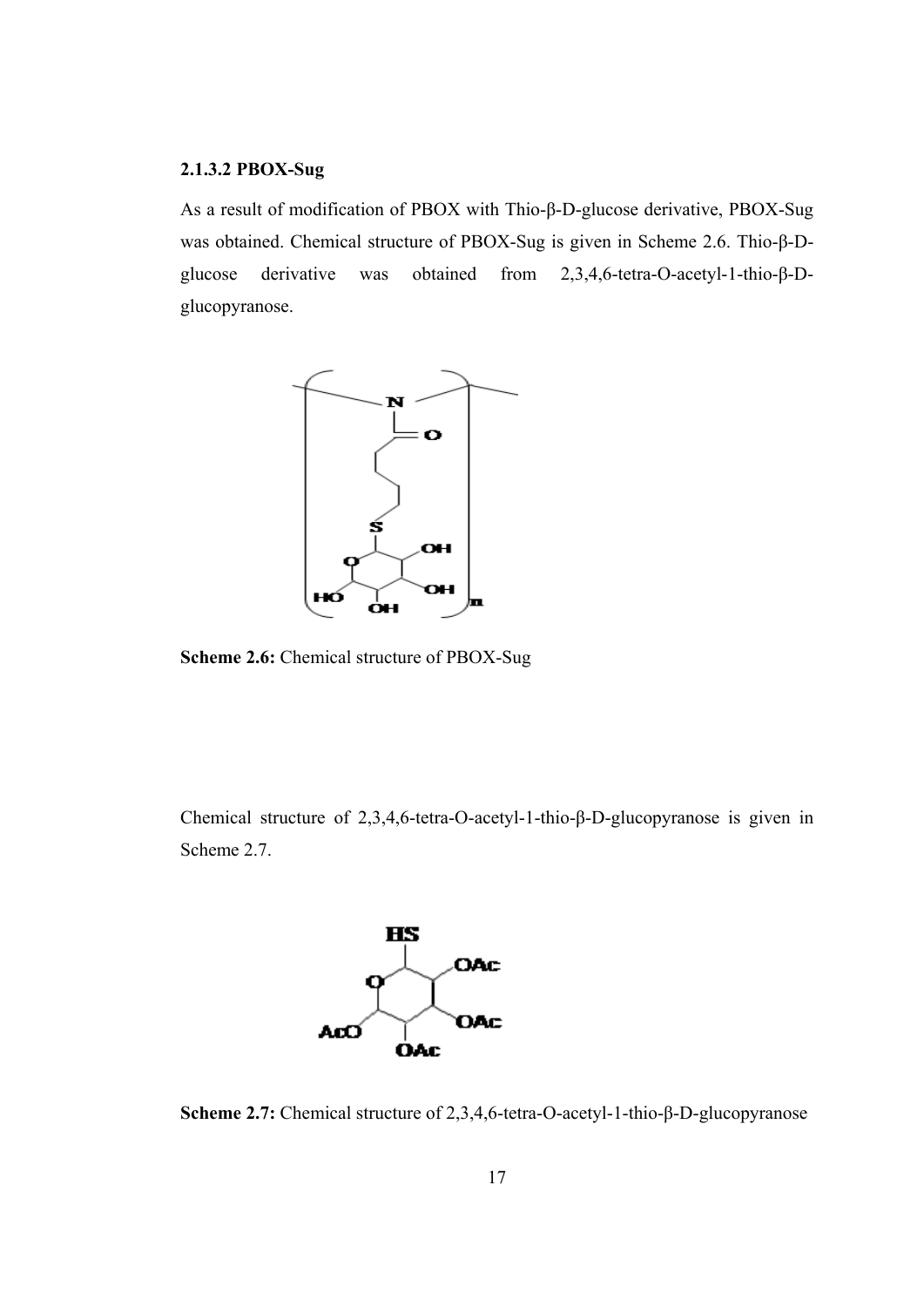### **2.1.3.3 PBOX-Thiop**

This polymer was obtained by modification of PBOX with 3-mercapto-1,2 propanediol. Chemical structure of PBOX-Thiop is given in Scheme 2.8.



**Scheme 2.8:** Chemical structure of PBOX-Thiop.

Chemical structure of mercaptan 3-mercapto-1,2 propanediol is given in Scheme 2.9.



**Scheme 2.9:** Chemical structure of 3-mercapto-1,2 propanediol.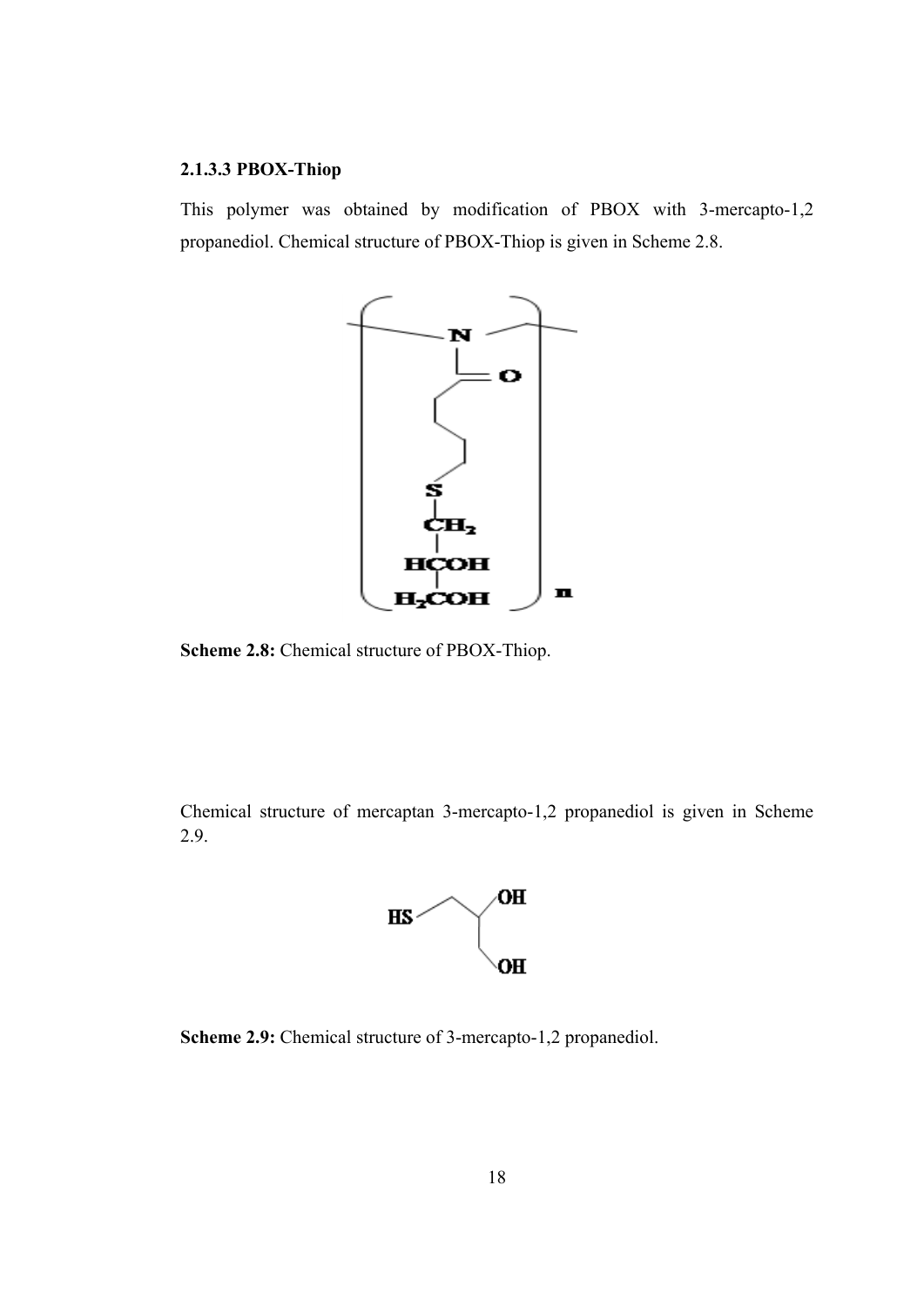#### **2.1.3.4 PBOX-SP1**

PBOX was modified with a mixture of 99% Thio-β-D-glucose derivative and 1% 1H,1H,2H,2H-perfluoro-octanethiol to obtain PBOX-SP1.

### **2.1.3.5 PBOX-TP1**

PBOX-TP1 was obtained by modifying PBOX with a mixture of 99% 3-mercapto-1,2 propanediol and 1% 1H,1H,2H,2H-perfluoro-octanethiol.

#### **2.2 Mass Spectrometer**

Direct pyrolysis Mass Spectrometry method was used in this study. Experiments were performed by using 5973 HP quadrupole mass spectrometry system coupled to a JHP SIS direct insertion probe. During the pyrolysis, mass spectra were recorded at a scan rate of 2 scan/s in the mass range of 10-800 a.m.u.

The major components of the mass spectrometer are vacuum system, sample inlet, ion source, mass filter, detector and the data system (Figure 1.1).

#### **2.2.1 Vacuum System**

In the vacuum system, high vacuum (low pressure) required for the mass spectrometer is maintained. Vacuum enables movement of ions generated by electron impacts from the ion source to the quadrupole analyzer and finally to the detector. Vacuum also inhibits collisions of ions with other ions and molecules during this movement. A high vacuum was obtained by diffusion pumps.

#### **2.2.2 Sample Inlet**

The Direct Insertion Probe Pyrolysis technique is employed by a SIS direct inlet probe. To control the heating rate, thermocouple attached to the probe tip inside the probe rod is used. There is direct contact between probe tip and flared glass sample vials.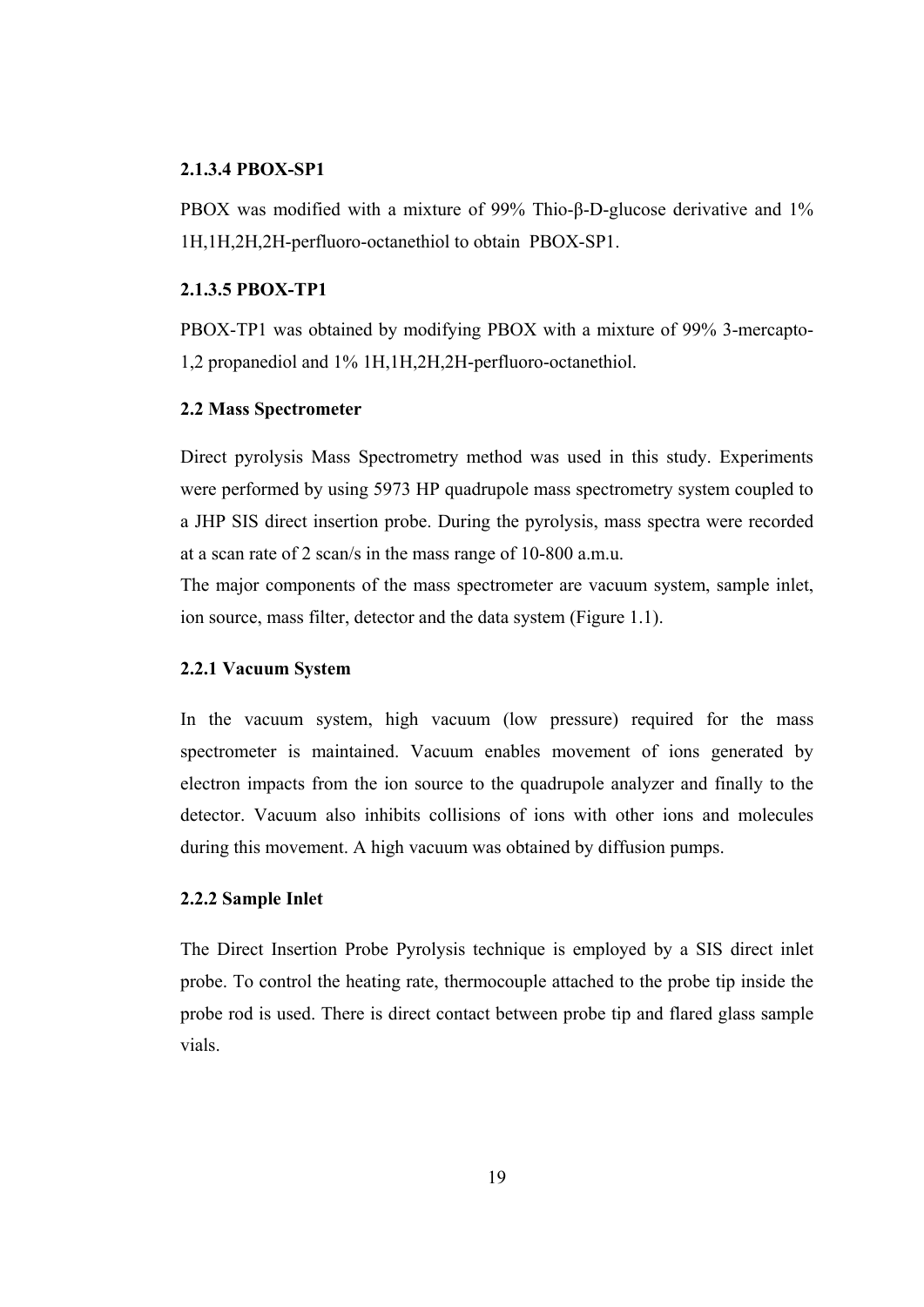The heating rates are adjusted by using probe software. Ramping heating was applied. For each direct pyrolysis experiments, the following heating programme was used. Initial temperature was 50 °C and the temperature was increased to 445 °C by heating rate of 20 °C/min. The temperature was kept additional 5 minutes at 445 °C.

#### **2.2.3 Ion Source**

Sample molecules enter the ion source from the sample inlet. Before the ion source, the sample molecules must be converted into the pyrolyzed form. In the ion source, ionization and fragmentation of the molecules are occurred.

The ion source operates by electron impact ionization (EI). In electron impact ionization, the sample molecules are bombarded with high energy electrons and then positive ions are produced. Since EI produces a large number of fragment ions, it is a hard ionization method and useful for structural information. In this study, in general the ionization energy used was 70 eV.

### **2.2.4 Mass Analyzer**

Separations of ions according to their mass to charge ratio (m/z) are done in the mass filter. At a given radio frequency (RF) to direct current (DC) ratio, only ions of a selected mass to charge ratio can pass through the mass filter to the detector. The analyzer was a quadrupole mass filter and amplifies.

#### **2.2.5 Detector**

The detector in the spectrometer is a high energy conversion dynode (HED) coupled to an electron multiplier (EM). The detector is located at the exit end of the quadrupole mass filter. It receives the ions that have passed through the mass filter.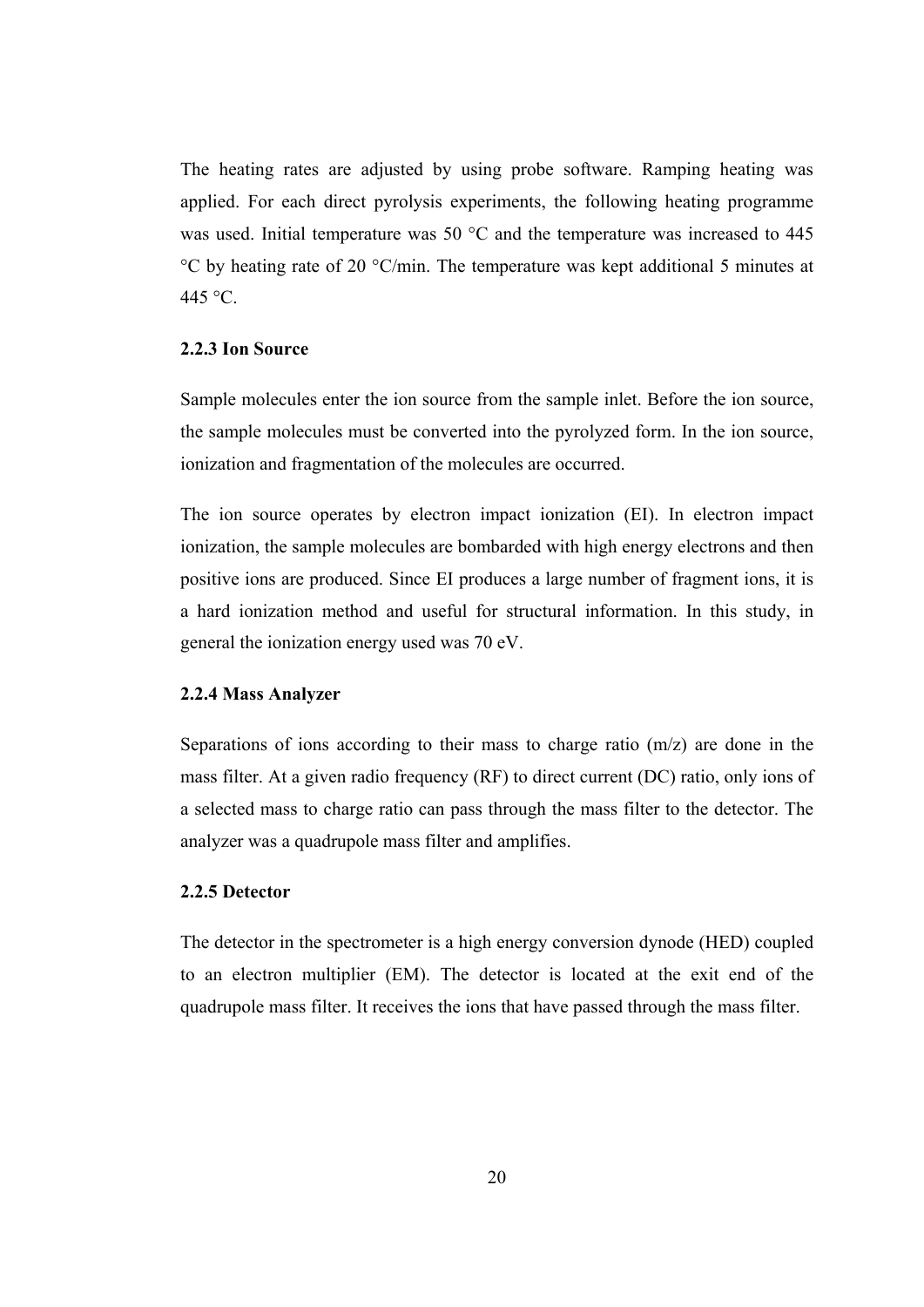#### **CHAPTER 3**

#### **RESULTS AND DISCUSSION**

Thermal characteristics including thermal stability and thermal degradation products of poly(2-isopropyl-2-oxazoline) (PIPOX), poly(2-(3-butenyl)-2-oxazoline) (PBOX) and modified PBOX polymers PBOX-Perf, PBOX-Thiop, PBOX-Sug, PBOX-SP and PBOX-TP were investigated via direct pyrolysis mass spectrometry. The effect of modification of PBOX with different mercaptans on thermal degradation was also analyzed.

#### **3.1 Poly(2-isopropyl-2-oxazoline) (PIPOX)**

The total ion current (TIC) curve (variation of total ion yield as a function of time and/or temperature) of poly(2-isopropyl-2-oxazoline) (PIPOX), having 90 repeating units on the backbone is given in Figure 3.1. The TIC curve shows a single and a broad peak with a maximum at 445 °C. The pyrolysis mass spectrum recorded at 445 °C, during the thermal degradation of the polymer is also shown in the figure.

During the pyrolysis of PIPOX, peaks due to series of products with formula  $M_xH$ ,  $M_x HCH_2$   $M_xCH=CH_2$ ,  $M_xHNHCH_2$ ,  $M_xHN=COH$  or  $M_xHNHC_2H_4$ ,  $M_xNCOCH_2$ ,  $M_xNCOCH_2CH_2$ ,  $M_xHNHCOHC_3H_7$ ,  $M_xH-CH_2$  and  $[CH_2=CHN(COCH(CH_3)_2)$  $M_{x}CH_{2}$ ] where x changes from 1 to 7 were detected and are summarized in Table 3.1. The base peak at 445 °C is at 181 Da (CH<sub>2</sub>=CHNCOC<sub>3</sub>H<sub>7</sub>)NCOCH=CH<sub>2</sub>).

The most intense peaks were due to protonated monomer  $(m/z=114 \text{ Da})$  and protonated oligomer ions  $(m/z=227, 340, 453, 566, 679, 792 \text{ Da})$ .  $M_xNCOCH_2$ ,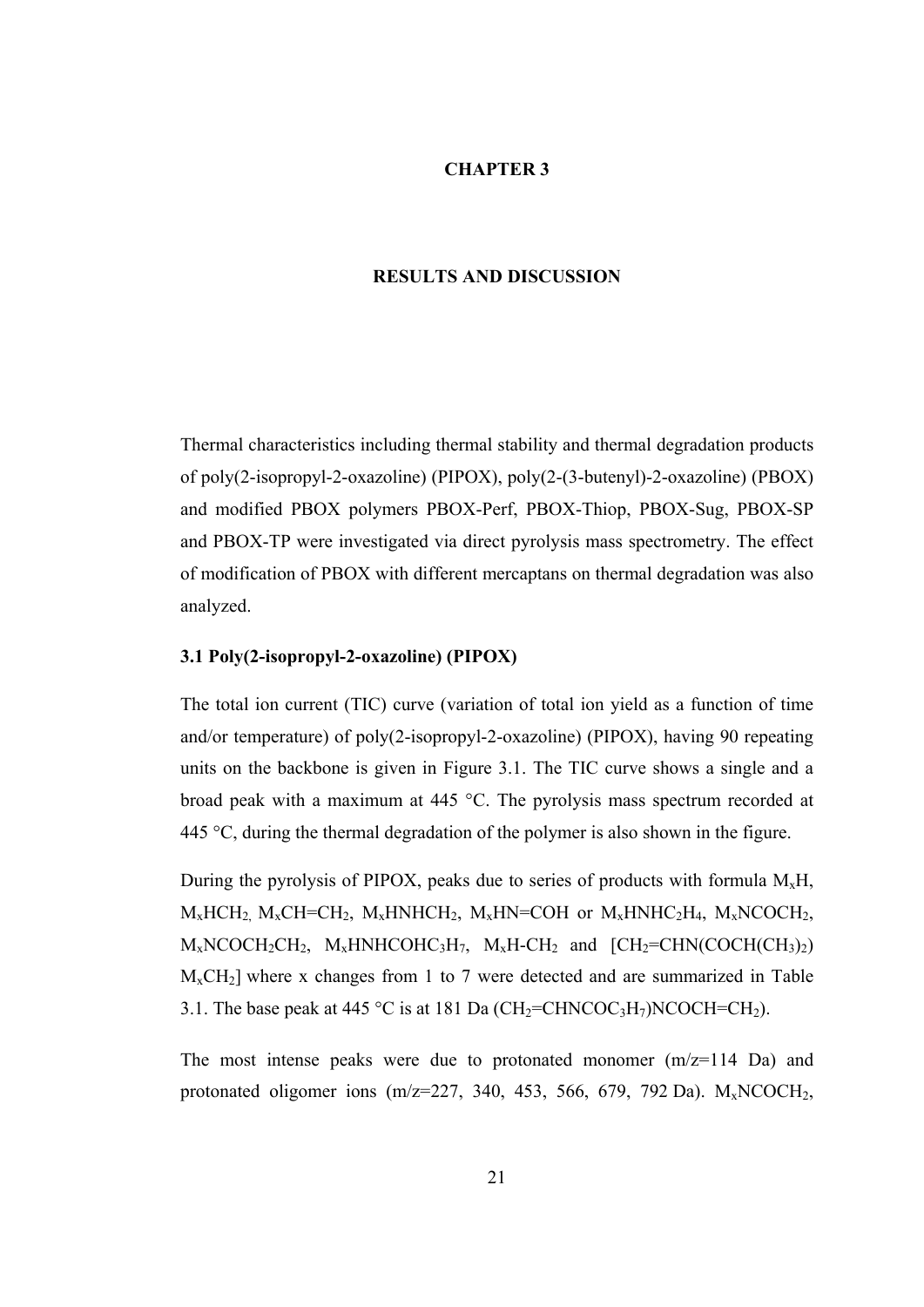$M_xCH=CH_2$  and  $M_xHNHCOHC_3H_7$  peaks were also quite significant.

| <b>SERIES of PRODUCTS</b>              | $\mathbf{x}$ | $m/z$ Values                      |
|----------------------------------------|--------------|-----------------------------------|
| $M_xH$                                 | $1$ to $7$   | 114, 227, 340, 453, 566, 679, 792 |
| $M_x HCH_2$                            | $1$ to 5     | 128, 241, 354, 467, 580           |
| $M_xCH=CH_2$                           | $1$ to 5     | 140, 253, 366, 479, 592           |
| $M_x$ HNHCH <sub>2</sub>               | $1$ to $4$   | 143, 256, 369, 482                |
| $M_x H N = COH$ or $M_x H N H C_2 H_4$ | $1$ to $4$   | 157, 270, 383, 496                |
| $M_xNCOCH_2$                           | $1$ to 6     | 169, 282, 395, 508, 621, 734      |
| $M_xNCOCH_2CH_2$                       | $1$ to $4$   | 183, 296, 409, 522                |
| $M_x$ HNHCOHC3H7                       | $1$ to 6     | 201, 314, 427, 540, 653, 766      |
| $M_xH-CH_2$                            | $2$ to 5     | 213, 326, 439, 552                |
| $CH2=CHN(COCH(CH3)2)MxCH2$             | $1$ to 4     | 239, 352, 465, 578                |

**Table 3.1:** Series of products and their m/z values



**Figure 3.1:** Pyrolysis mass data for PIPOX.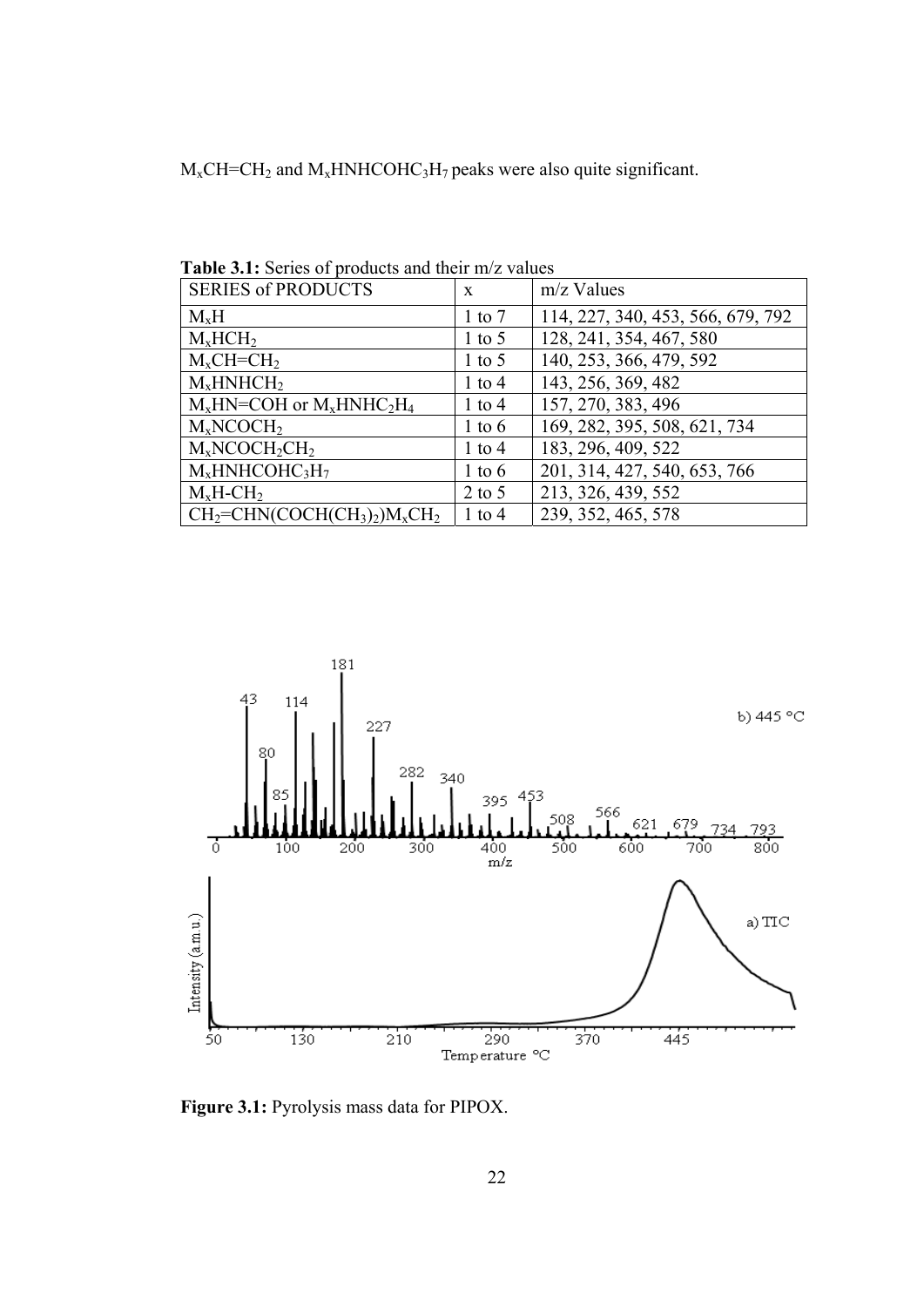In Table 3.2 the relative intensities and m/z values for characteristic peaks recorded in the mass spectrum at 445 °C and the assignments are given.

In general, the fragmentation pattern observed pointed out a thermal decomposition mechanism via random cleavages.

Presence of protonated monomer and oligomers can be associated with a decomposition mechanism similar to McLafferty type rearrangement reaction as shown in Scheme 3.1.



114, 227, 340.....792 for x=1 to 7

**Scheme 3.1:** Generation of protonated monomer and protonated oligomers.

It is known that thermal degradation products further dissociate in the mass spectrometer during ionization and all the fragments with the same mass to charge ratio make contributions to the intensities of the same peak in the mass spectrum. Due to this reason, direct pyrolysis mass spectra of polymers are usually very complex [41, 42]. Therefore, the trends in the single ion evolution profiles were used to determine the mechanism of thermal degradation or the source of the product.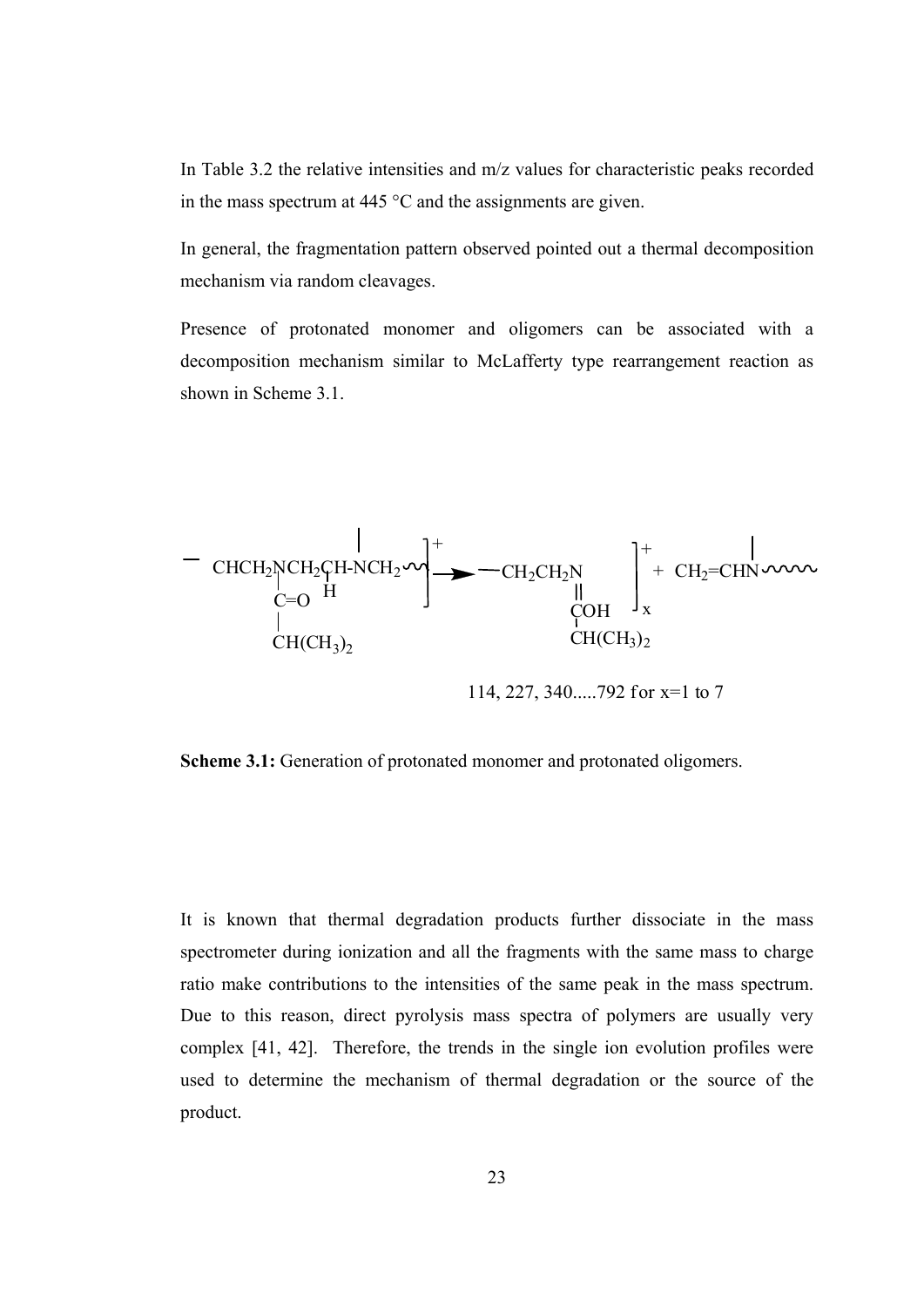Single ion evolution profiles of some selected products, namely  $CH(CH_3)$  (m/z=43) Da), NCOCH(CH<sub>3</sub>)<sub>2</sub> (m/z=85 Da), MH (m/z=114 Da), CH=CHCH<sub>2</sub>CH<sub>2</sub>NCOC<sub>3</sub>H<sub>7</sub>  $(m/z=139$  Da), MN(CO)CH<sub>2</sub>  $(m/z=169$  Da),  $(CH_2=CHNCOC<sub>3</sub>H<sub>7</sub>)NCOCH=CH<sub>2</sub>$ (m/z=181 Da), DH (m/z=227 Da), DN(CO)CH2 (m/z=282 Da), TriH (m/z=340 Da), TriN(CO)CH<sub>2</sub> (m/z=395 Da), TetH (m/z=453 Da), TetN(CO)CH<sub>2</sub> (m/z=508 Da), PH  $(m/z=566$  Da),  $PN(CO)CH<sub>2</sub>$   $(m/z=621$  Da),  $HexH$   $(m/z=679$  Da) and HexN(CO)CH<sub>2</sub> (m/z=734 Da) are given in Figure 3.2. It can be noted from the figure that evolution profiles of all the products are almost identical and reached to maximum yield at 445 °C. Evolutions of monomer and low mass products, such as  $CH(CH<sub>3</sub>)<sub>2</sub>$  (m/z=43 Da) were detected at low temperatures at around 250 °C indicating presence of low mass oligomers in the sample.

Analysis of samples involving different number of repeating units have been performed. Almost similar thermal degradation behaviour was observed for PIPOX50 and PIPOX90 where 50 and 90 were the number of repeating units.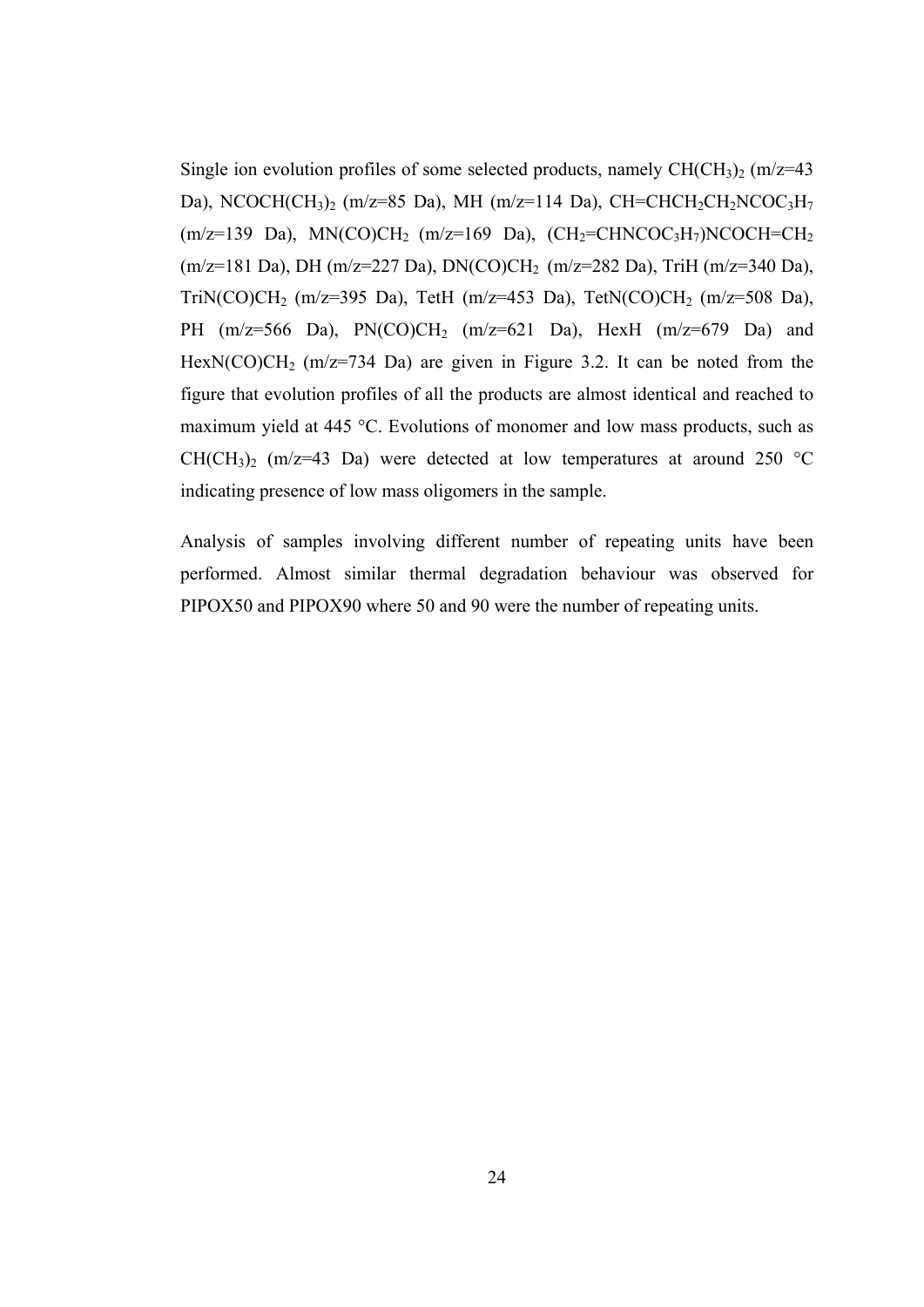**Table 3.2:** The relative intensities (RI) detected during the PIPOX pyrolysis and chemical assignments of the most intense and characteristic peaks in the mass spectrum of PIPOX at 445 °C.

| m/z | <b>RI</b> | Assignment                                                                                 |
|-----|-----------|--------------------------------------------------------------------------------------------|
| 43  | 813       | CH(CH <sub>3</sub> ) <sub>2</sub>                                                          |
| 85  | 149       | NCOCH(CH <sub>3</sub> ) <sub>2</sub>                                                       |
| 113 | 177       | Monomer                                                                                    |
| 114 | 779       | МH                                                                                         |
| 128 | 339       | CH <sub>2</sub> MH                                                                         |
| 139 | 645       | $\overline{\text{CH}}$ =CHCH <sub>2</sub> CH <sub>2</sub> NCOC <sub>3</sub> H <sub>7</sub> |
| 140 | 427       | $MCH=CH2$                                                                                  |
| 143 | 351       | MHNHCH <sub>2</sub>                                                                        |
| 169 | 695       | MN(CO)CH <sub>2</sub>                                                                      |
| 181 | 1000      | $(CH_2=CHNCOC_3H_7)NCOCH=CH_2$                                                             |
| 183 | 351       | MNCOCH <sub>2</sub> CH <sub>2</sub>                                                        |
| 213 | 162       | $MHN(COCH(CH3)2)CH2$                                                                       |
| 227 | 611       | DH                                                                                         |
| 239 | 140       | $CH2=CHN(COCH(CH3)2)MCH2$                                                                  |
| 241 | 100       | CH <sub>2</sub> DH                                                                         |
| 253 | 245       | $DCH=CH2$                                                                                  |
| 256 | 218       | $DHNH=CH2$                                                                                 |
| 270 | 118       | DHN=COH, DHNHCH <sub>2</sub> CH <sub>2</sub>                                               |
| 282 | 335       | DN(CO)CH <sub>2</sub>                                                                      |
| 294 | 120       | CH <sub>2</sub> =CHNCOC <sub>3</sub> H <sub>7</sub> MNCOCH=CH <sub>2</sub>                 |
| 314 | 135       | DHNHCOHC <sub>3</sub> H <sub>7</sub>                                                       |
| 340 | 305       | TriH                                                                                       |
| 366 | 140       | $TriCH=CH2$                                                                                |
| 395 | 142       | TriN(CO)CH <sub>2</sub>                                                                    |
| 427 | 119       | TriHNHCOHC3H7                                                                              |
| 453 | 216       | TetH                                                                                       |
| 479 | 69        | $TetCH=CH2$                                                                                |
| 482 | 42        | $TetHNH=CH2$                                                                               |
| 508 | 68        | TetN(CO)CH <sub>2</sub>                                                                    |
| 540 | 68        | TetHNHCOHC3H7                                                                              |
| 566 | 105       | PH                                                                                         |
| 621 | 27        | PN(CO)CH <sub>2</sub>                                                                      |
| 653 | 29        | PHNHCOHC3H7                                                                                |
| 679 | 39        | HexH                                                                                       |
| 734 | 8         | HexN(CO)CH <sub>2</sub>                                                                    |
| 792 | 10        | HepH                                                                                       |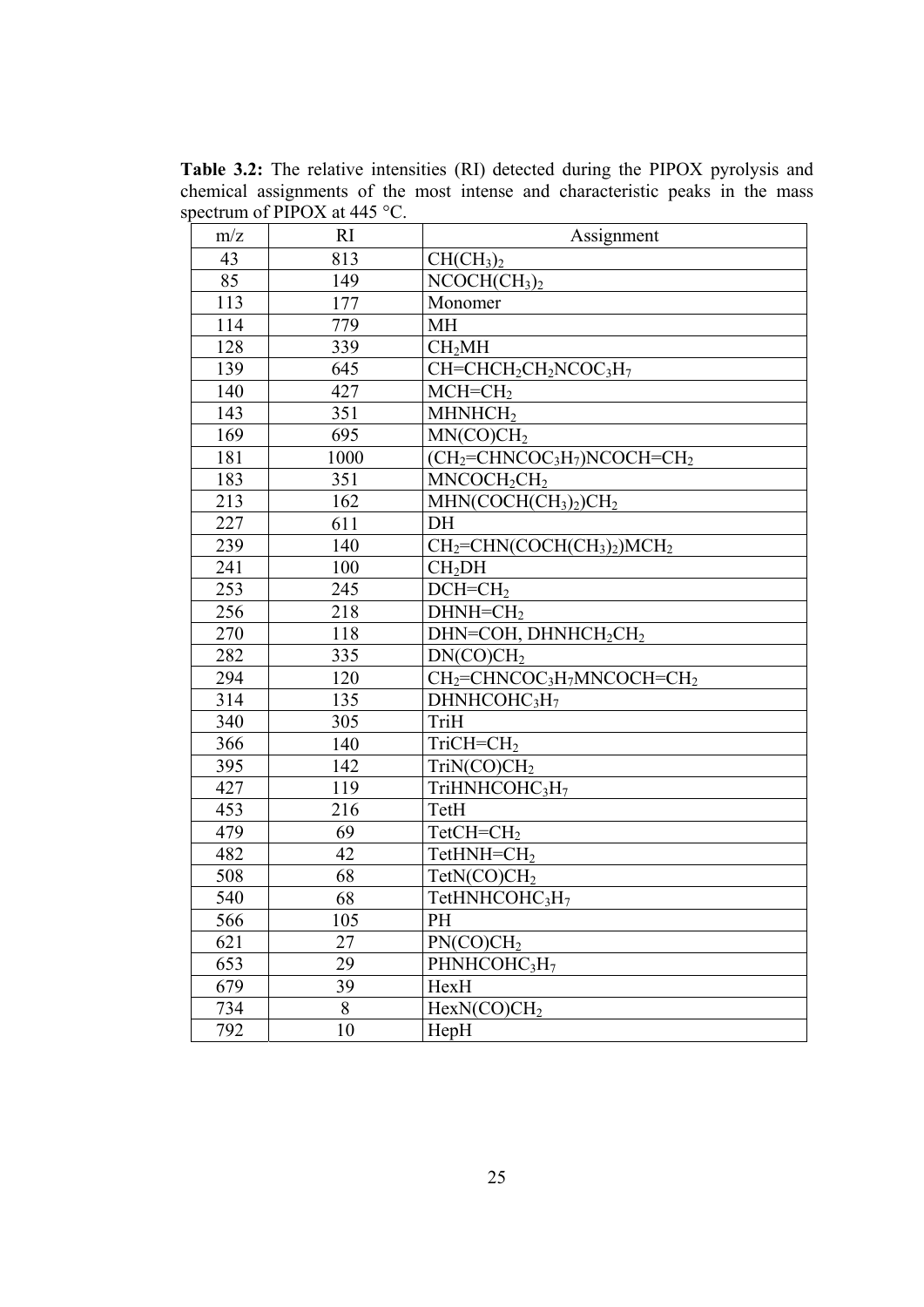

**Figure 3.2:** Single ion evolution pyrograms of some selected pyrolysis compounds obtained by direct pyrolysis of PIPOX.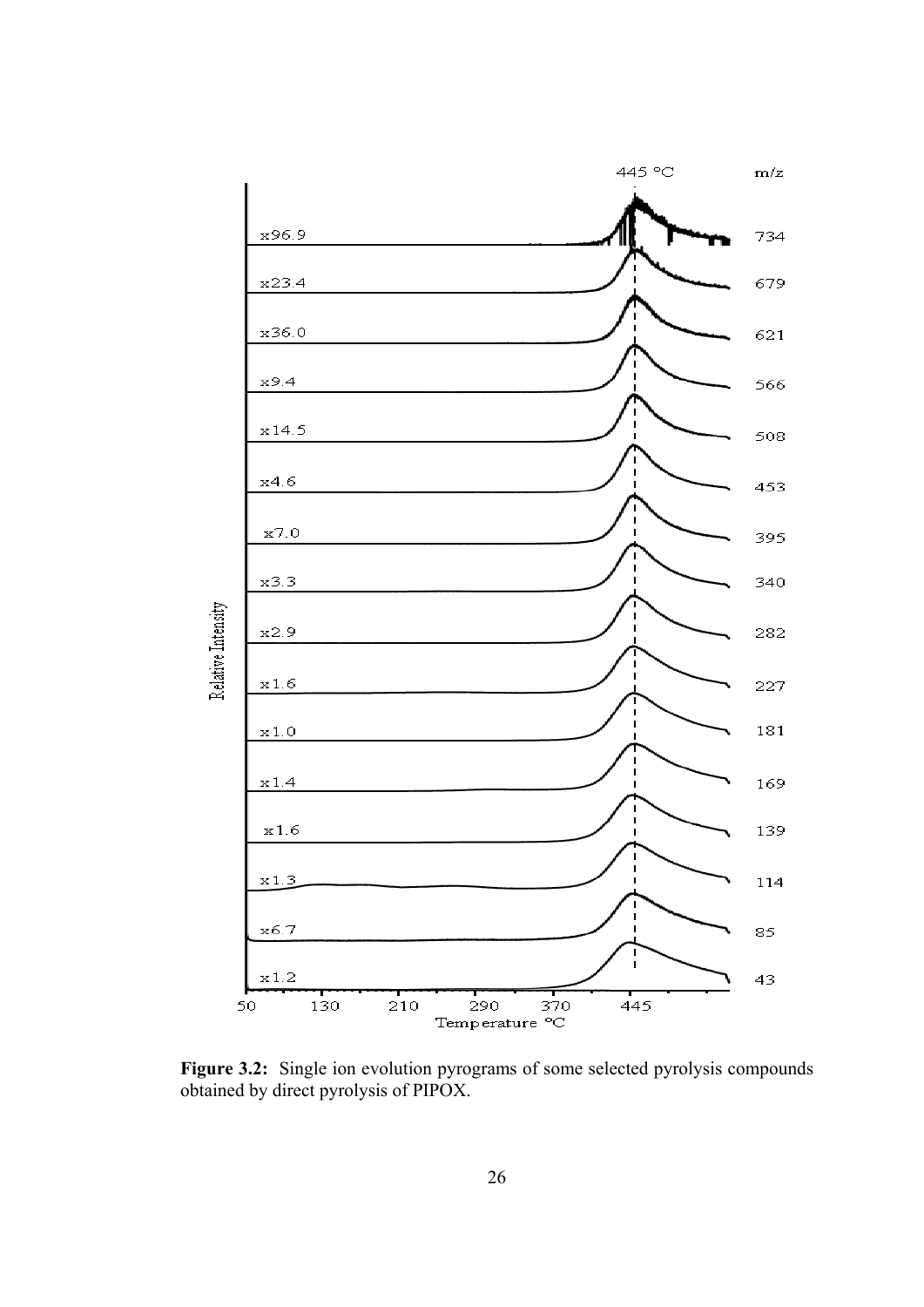#### **3.2 Poly(2-(3-butenyl)-2-oxazoline) (PBOX)**

The total ion current (TIC) curve of poly(2-(3-butenyl)-2-oxazoline) (PBOX) having 41 repeating units on the polymer backbone is given in Figure 3.3. A single and a broad peak was detected in the TIC curve. The pyrolysis mass spectra recorded at several temperatures during the pyrolysis of the polymer are also shown in the figure. At 300 °C, the base peak was at 55 Da due to  $C_4H_7$  ion, whereas, at higher temperatures, the base peak was at 124 Da due to  $[M-H]$ <sup>+</sup>. The pyrolysis mass spectra were dominated with peaks at  $m/z=69$  Da [CH<sub>2</sub>=CHNCO, C<sub>5</sub>H<sub>9</sub>], 82 Da  $[(OC=CHCH_2CH=CH_2, C_6H_{10}], 97$  Da  $[NCOC_4H_7, C_7H_{13}]$  and 156 Da  $[CH<sub>3</sub>N(COCH<sub>2</sub>)C<sub>2</sub>H<sub>4</sub>NHCOCH<sub>2</sub>]$ . Above 300 °C, peaks with m/z values higher than 200 Da were significantly weak.

In Table 3.3 the most intense and characteristic peaks recorded in the mass spectra at 300, 310, 405, 415 and 435 °C and the chemical assignments are summarized.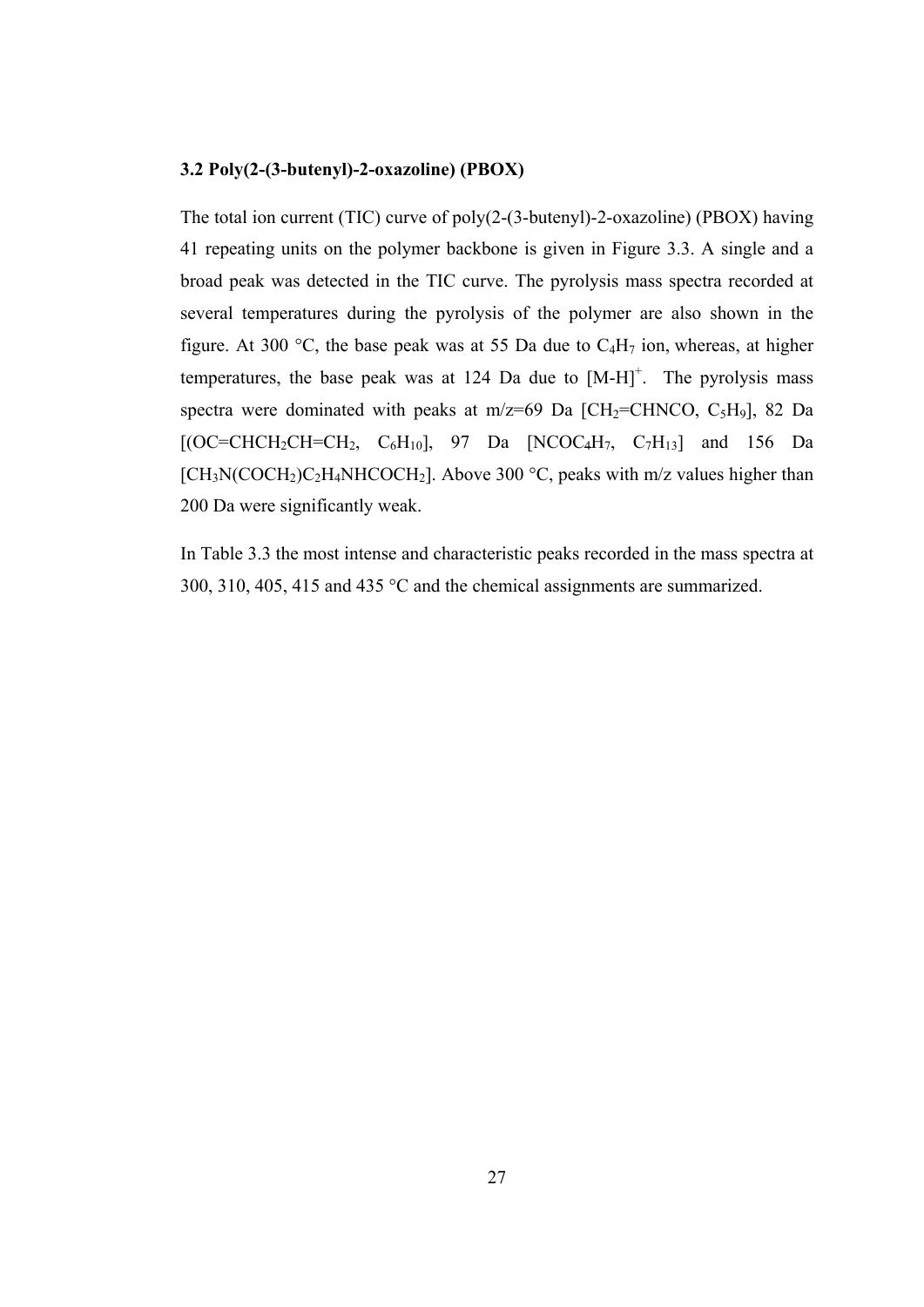

**Figure 3.3:** Pyrolysis mass data for PBOX.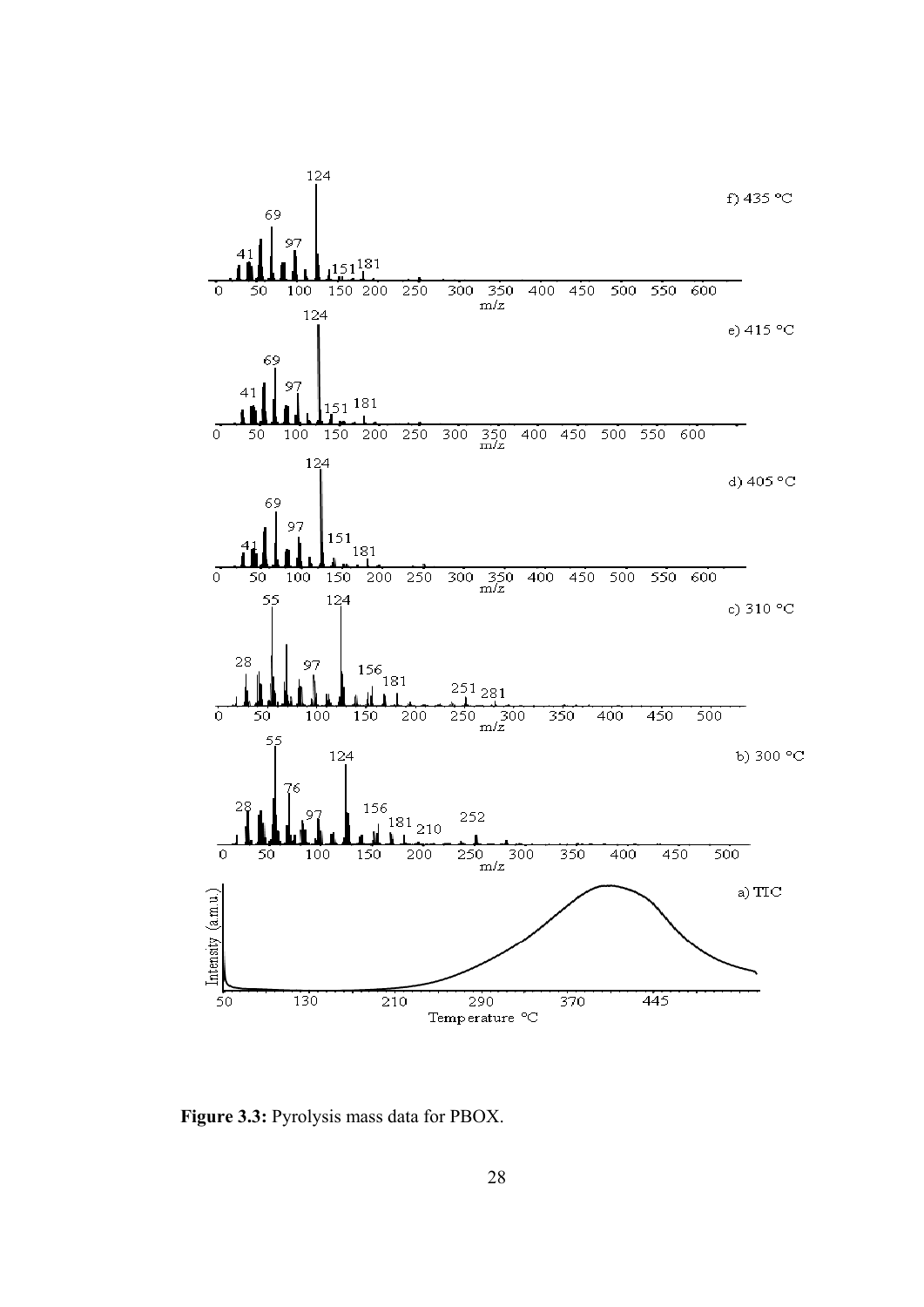**Table 3.3:** The relative intensities (RI) detected during the PBOX pyrolysis and chemical assignments of the most intense and characteristic peaks in the mass spectrum of PBOX at 300, 310, 405, 415 and 435 °C.

| m/z | RI               |                  |                  |                |                  | Assignment                                                                            |
|-----|------------------|------------------|------------------|----------------|------------------|---------------------------------------------------------------------------------------|
|     | $300^{\circ}$ C  | $310^{\circ}$ C  | 405°C            | 415°C          | 435°C            |                                                                                       |
| 55  | 1000             | 986              | 414              | 416            | 436              | $CH2CH2CHCH2$                                                                         |
| 69  | 522              | 614              | 569              | 560            | 564              | CH <sub>2</sub> =CHNCO, C <sub>5</sub> H <sub>9</sub>                                 |
| 82  | 253              | 265              | 186              | 186            | 190              | OC=CHCH <sub>2</sub> CH=CH <sub>2</sub> , $C_6H_{10}$                                 |
| 97  | 263              | 310              | 315              | 309            | 313              | $NCOC4H7, C7H13$                                                                      |
| 110 | 113              | 120              | 103              | 109            | 114              | CHNCOC <sub>4</sub> H <sub>7</sub> , C <sub>4</sub> H <sub>6</sub> NCOCH <sub>2</sub> |
| 124 | 810              | 1000             | 1000             | 1000           | 1000             | $M-H$                                                                                 |
| 125 | 331              | 346              | 261              | 263            | 275              | Monomer                                                                               |
| 126 | 324              | 16               | 146              | 149            | 161              | <b>MH</b>                                                                             |
| 140 | 102              | 112              | 95               | 101            | 113              | $MHCH2, (CH2CH2NCO)2$                                                                 |
| 156 | 217              | 195              | 27               | 28             | 28               | $CH3N(COCH2)C2H4NHCOCH2$                                                              |
| 169 | 116              | 104              | 26               | 28             | 31               | MHN=COH, MHNHCH2CH2                                                                   |
| 181 | 108              | 124              | 86               | 87             | 100              | $MNCOCH2, CH2NCOC2H4NCOC4H7$                                                          |
| 237 | 44               | 43               | 15               | 15             | 17               | $HMN(COC4H7)CH2$                                                                      |
| 249 | 9                | 9                | $\tau$           | 8              | 11               | $\mathrm{D}\text{-}\mathrm{H}$                                                        |
| 251 | 106              | 96               | 31               | 30             | 37               | DH                                                                                    |
| 280 | 19               | 20               | 10               | 12             | 14               | $(CH_2CH_2NCO)_4$                                                                     |
| 281 | 54               | 50               | 9                | 9              | 10               | $(CH_2CH_2NCO)_3CH_2CH_2N=COH$                                                        |
| 374 | $\boldsymbol{0}$ | $\boldsymbol{0}$ | $\mathbf{1}$     | $\mathbf{1}$   | $\mathbf{1}$     | Tri-H                                                                                 |
| 376 | 11               | 11               | $\boldsymbol{7}$ | $\overline{7}$ | $\boldsymbol{7}$ | TriH                                                                                  |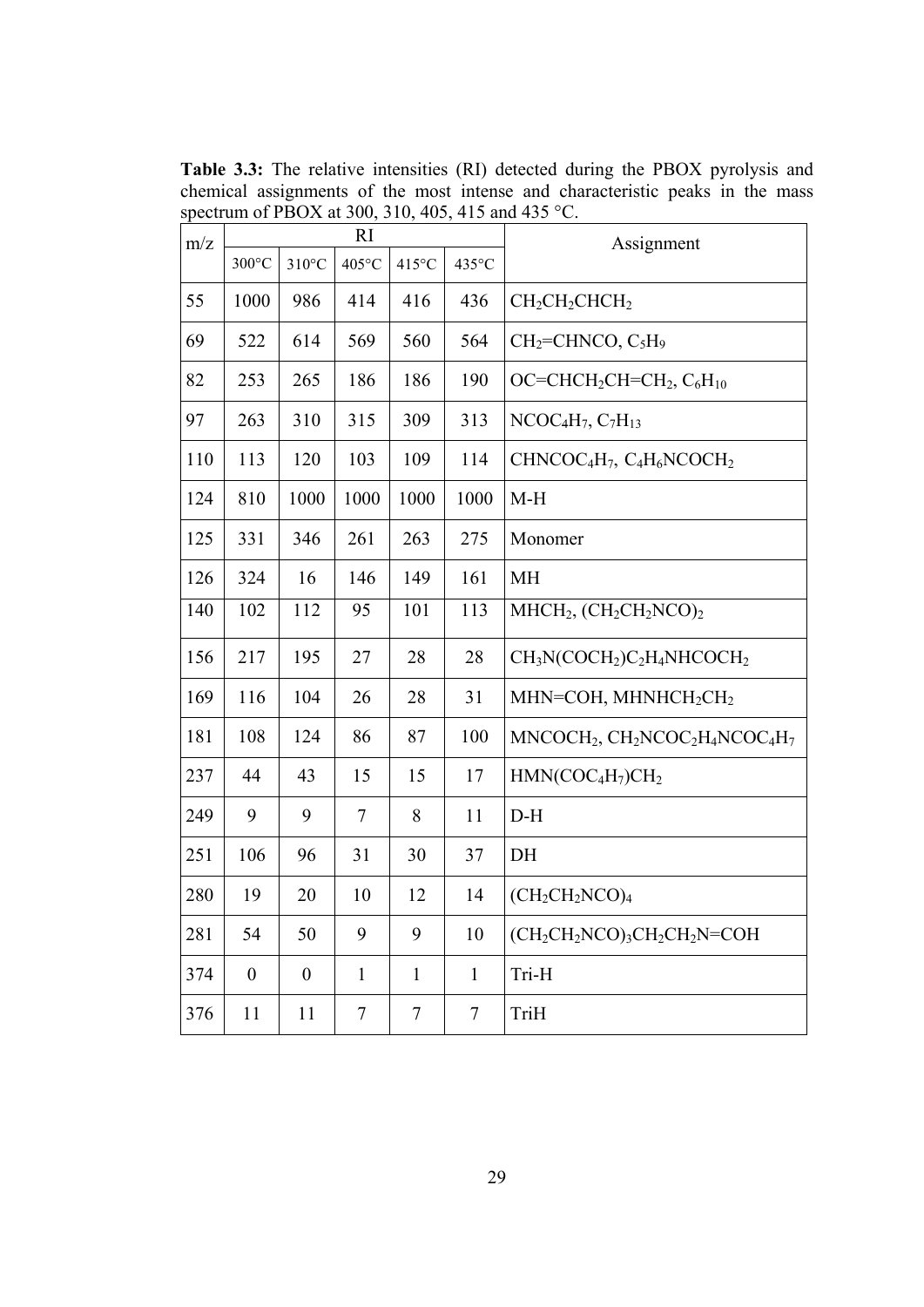Unlike what was detected for PIPOX, the main thermal decomposition products were M-H (124 Da), M (125 Da) and MH (126 Da) and the relative intensities of high mass products were less than  $10\%$  of the base peak  $[M-H]$ <sup>+</sup>.

Single ion evolution profiles of some selected products, namely  $C_4H_7(CH_2CH_2CHCH_2)$  (1-butenyl) (m/z=55 Da), CH<sub>2</sub>=CHNCO, C<sub>5</sub>H<sub>9</sub> (m/z=69 Da), OC=CHCH<sub>2</sub>CH=CH<sub>2</sub>, C<sub>6</sub>H<sub>10</sub> (m/z=82 Da), NCOC<sub>4</sub>H<sub>7</sub>, C<sub>7</sub>H<sub>13</sub> (m/z=97 Da),  $CH<sub>2</sub>NCOC<sub>4</sub>H<sub>7</sub>, C<sub>4</sub>H<sub>6</sub>NCOCH<sub>2</sub>$  (m/z=110 Da), Monomer-H (m/z=124 Da), MHCH<sub>2</sub>,  $(CH_2CH_2NCO)_2$  (m/z=140 Da),  $CH_3N(COCH_2)C_2H_4NHCOCH_2$  (m/z=156 Da), MHN=COH, MHNHCH<sub>2</sub>CH<sub>2</sub> (m/z=169 Da), MNCOCH<sub>2</sub> CH<sub>2</sub>NCOC<sub>2</sub>H<sub>4</sub>NCOC<sub>4</sub>H<sub>7</sub>  $(m/z=181 \text{ Da})$ , HMN(COC<sub>4</sub>H<sub>7</sub>)CH<sub>2</sub>  $(m/z=237 \text{ Da})$ , DH  $(m/z=251 \text{ Da})$ ,  $(CH_2CH_2NCO)_4$  (m/z=280 Da), (CH<sub>2</sub>CH<sub>2</sub>NCO)<sub>3</sub>CH<sub>2</sub>CH<sub>2</sub>N=COH (m/z=281 Da) and TriH (m/z=376 Da) are shown in Figure 3.4. Although, the TIC curve showed a single peak, four different maxima were recorded in the single ion pyrograms. Analysis of the single ion evolution profiles of products generated during the pyrolysis pointed out significant differences. Taking into account the trends observed in the evolution profiles four groups of products can be differentiated.

Low temperature evolutions at around 300 and 310 °C can be attributed to the decomposition of low mass oligomers.

[M-H] (124 Da) and low mass fragments were maximized at around 405 °C. On the other hand, high mass products showed a low temperature peak or a shoulder at around 310 °C and a high temperature peak at around 435 °C in their single ion pyrograms.

Fragments that can be associated with products generated by cleavage of side chains showed maximum yield at 415 °C.

The main difference between PIPOX and PBOX is the group substituted to carbonyl group. It may be thought that during the pyrolysis, polymerization of the unsaturated butenyl group took place yielding a crosslinked structure. Generation of such linkages would inhibit production of oligomers.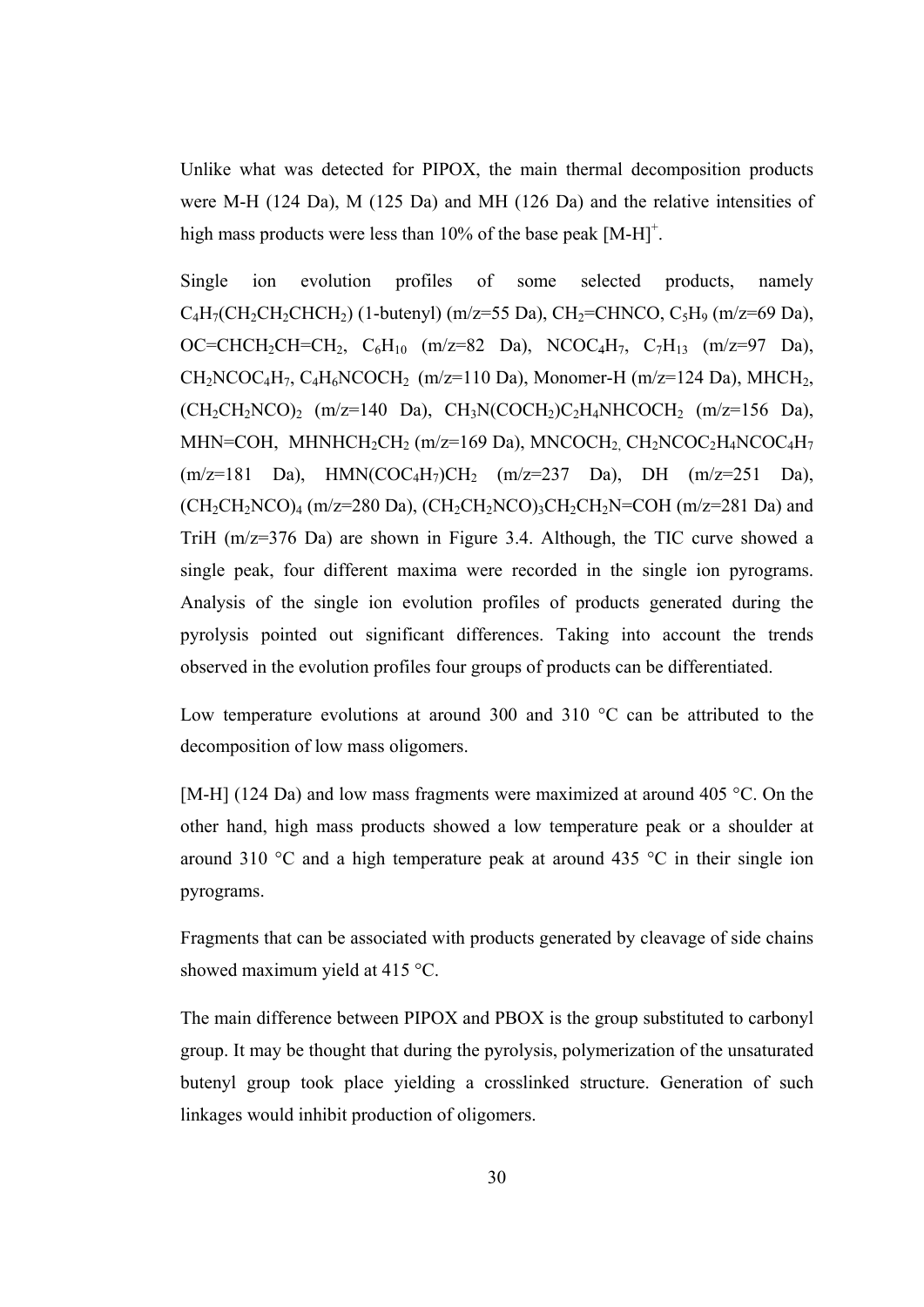

**Figure 3.4:** Single ion evolution pyrograms of some selected pyrolysis compounds obtained by direct pyrolysis of PBOX.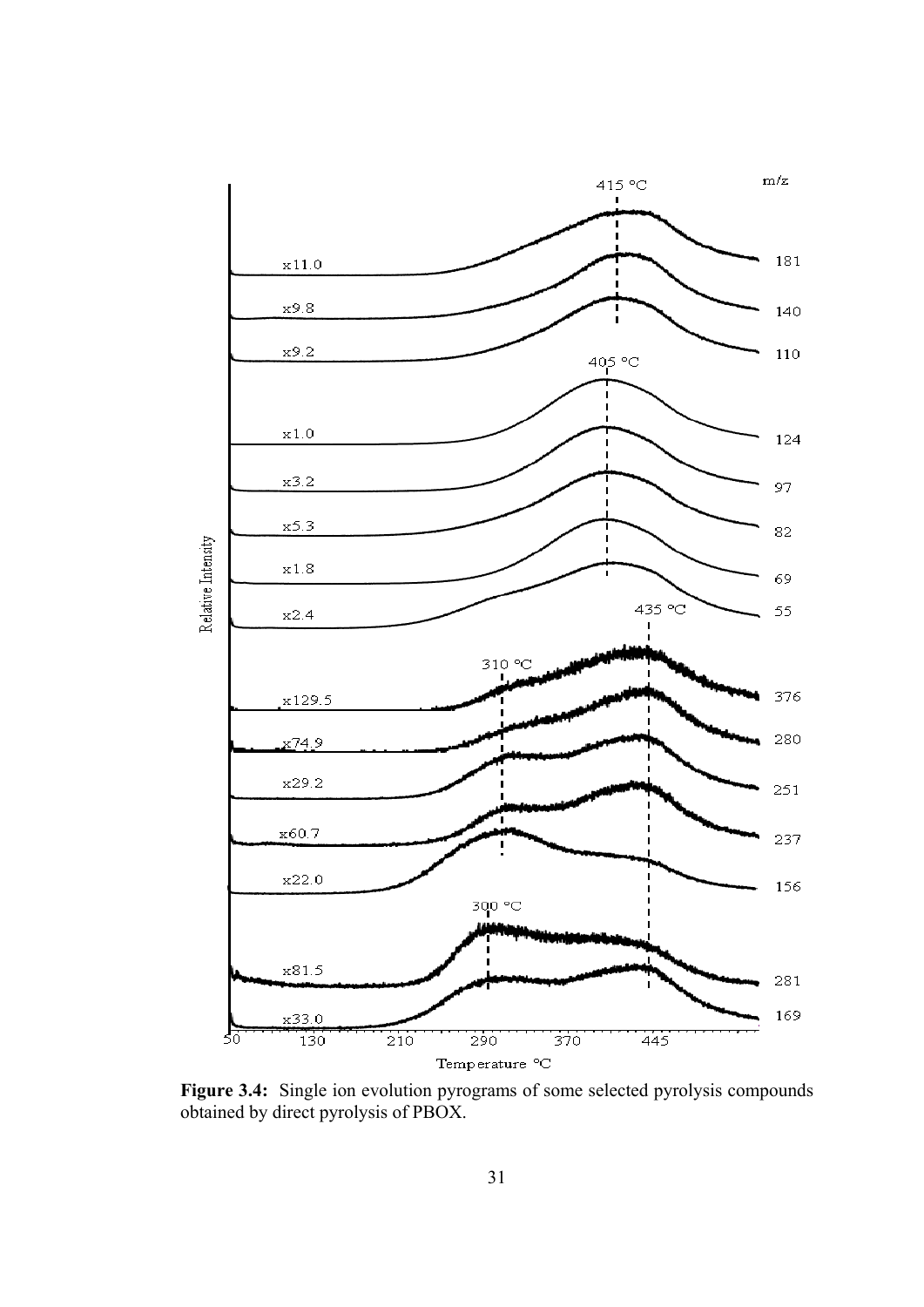## **3.3 Poly(2-(3-butenyl)-2-oxazoline) modified with 1H,1H,2H,2H-perfluorooctanethiol (PBOX-Perf)**

Three peaks were detected in the TIC curve of PBOX-Perf given in Figure 3.5. The pyrolysis mass spectra recorded at 67, 310, 332 and 445 °C during the thermal degradation of the polymer are also included in the figure. The base peak at 67 °C was 205 Da whereas, at 310, 332 and 445 °C, the base peak was at 158 Da. The broad evolution profile with a maximum at around 332 °C indicated a significant decrease in the thermal stability of PBOX upon modification with 1H, 1H,2H,2Hperfluoro-octanethiol. The intense peaks at  $m/z=47$  Da  $[C_4H_7]$ , 69 Da  $[C_3,$  $CH<sub>2</sub>=CHNCO$ ], 87 Da  $\left[CH<sub>2</sub>CHCH<sub>2</sub>SCH<sub>2</sub>C<sub>4</sub>H<sub>7</sub>S, CH<sub>2</sub>CH<sub>2</sub>CH<sub>2</sub>CH<sub>2</sub>CH<sub>2</sub>CH<sub>2</sub>CH<sub>2</sub>S, 98 Da$  $[CH_2CH_2NCO(CH_2)_2, NCO(CH_2)_4, CH_2=NCO(CH_2)_3], 126$  Da  $[CH_2CH_2NCOCH_2]$  $CH_2CH_2CH_2$ ], 407 Da  $[CF_3(CF_2)_{5}CH_2CH_2CH_2CH_2]$  and 463 Da  $[CF_3(CF_2)_{5}$ CH<sub>2</sub>CH<sub>2</sub>S=CH<sub>2</sub>CH<sub>2</sub>CH<sub>2</sub>CH<sub>2</sub>CO] were detected.

In Table 3.4, the most intense and characteristic peaks recorded in the mass spectra at 67, 310, 332 and 445 °C and the assignments made are summarized. The peaks detected at around 332 and 445 °C were almost identical but differences in the relative intensities were noted.

Single ion evolution profiles of some selected products, namely  $CH<sub>2</sub>SH (m/z=47)$ Da), C<sub>4</sub>H<sub>7</sub>(CH<sub>2</sub>CH<sub>2</sub>CHCH<sub>2</sub>) (1-butenyl) (m/z=55 Da), CF<sub>3</sub>, CH<sub>2</sub>=CHNCO (m/z=69 Da),  $CH_2CHCH_2SCH_2$ ,  $CH_2CHCH_2CH_2S$ ,  $CH_2CH_2CH_2CH=S$  (m/z=87 Da),  $CH_2CH_2NCO(CH_2)_2$ ,  $NCO(CH_2)_4$ ,  $CH_2=NCO(CH_2)_3$  (m/z=98 Da),  $CH_2CH_2NCO$  $CH_2CH_2CH_2CH_2$  (m/z=126 Da),  $CH_2NCOCH_2CH_2CH_2CH_2SCH_2$  (m/z=158 Da),  $CH_2CH_2NCO(CH_2)_4SCH_2$ ,  $CH_2NCO(CH_2)_4SCH_2CH_2$  (m/z=172 Da),  $CH_2CH_2N$  $(CO(CH<sub>2</sub>)<sub>4</sub>)SCH<sub>2</sub>CH<sub>2</sub>$  (m/z=186 Da),  $CF<sub>2</sub>=CFCF<sub>2</sub>CH<sub>2</sub>CH<sub>2</sub>SH<sub>2</sub>$  (m/z=205 Da),  $CF<sub>3</sub>(CF<sub>2</sub>)<sub>3</sub>$  (m/z=219 Da),  $CF<sub>3</sub>(CF<sub>2</sub>)<sub>4</sub>CFH(CH<sub>2</sub>)<sub>2</sub>SS$ , ( $CF<sub>2</sub>)<sub>6</sub>(CH<sub>2</sub>)<sub>2</sub>SSH, CF<sub>3</sub>(CF<sub>2</sub>)<sub>5</sub>$  $(CH_2)_2SCH_2$  (m/z=393 Da),  $CF_3(CF_2)_5CH_2CH_2SCH_2CH_2CH_2$  (m/z=407 Da),  $CF_3(CF_2)_5$  $CH_2CH_2CH_2CH_2CH_2CH_2CH_2$  (m/z=435 Da),  $CF_3(CF_2)_5CH_2CH_2S=CH_2CH_2$  $CH_2CH_2CO$  (m/z=463 Da), MH (m/z=506 Da), MHNCH<sub>2</sub> (m/z=534 Da),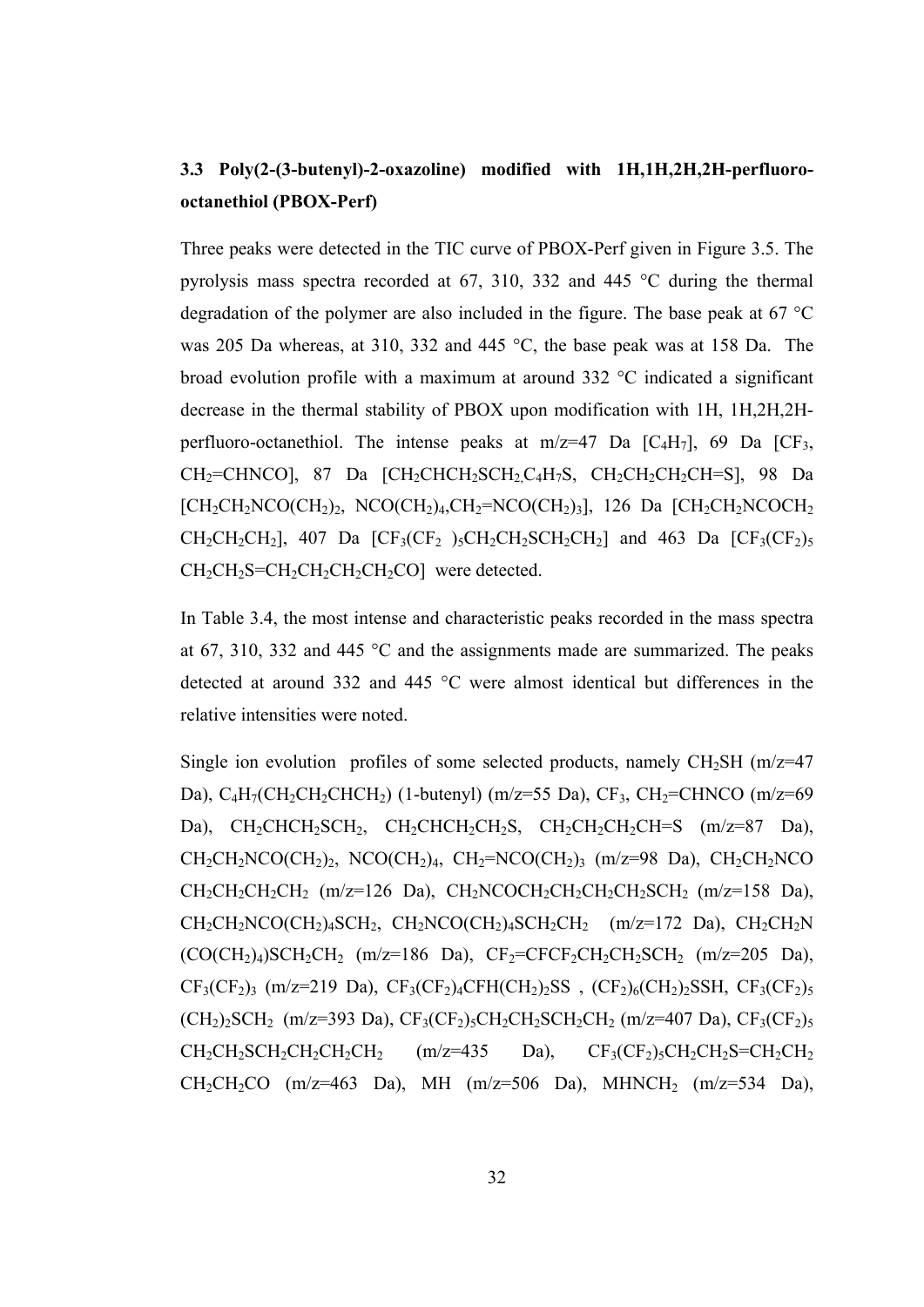MHNCOHCH<sub>2</sub> (m/z=563 Da) and  $CF_3(CF_2)_5(CH_2)_2SCH_2CH_2(CF_2)_5CF_3$  (m/z=758 Da) are shown in Figure 3.6.



**Figure 3.5:** The pyrolysis mass data for PBOX-Perf.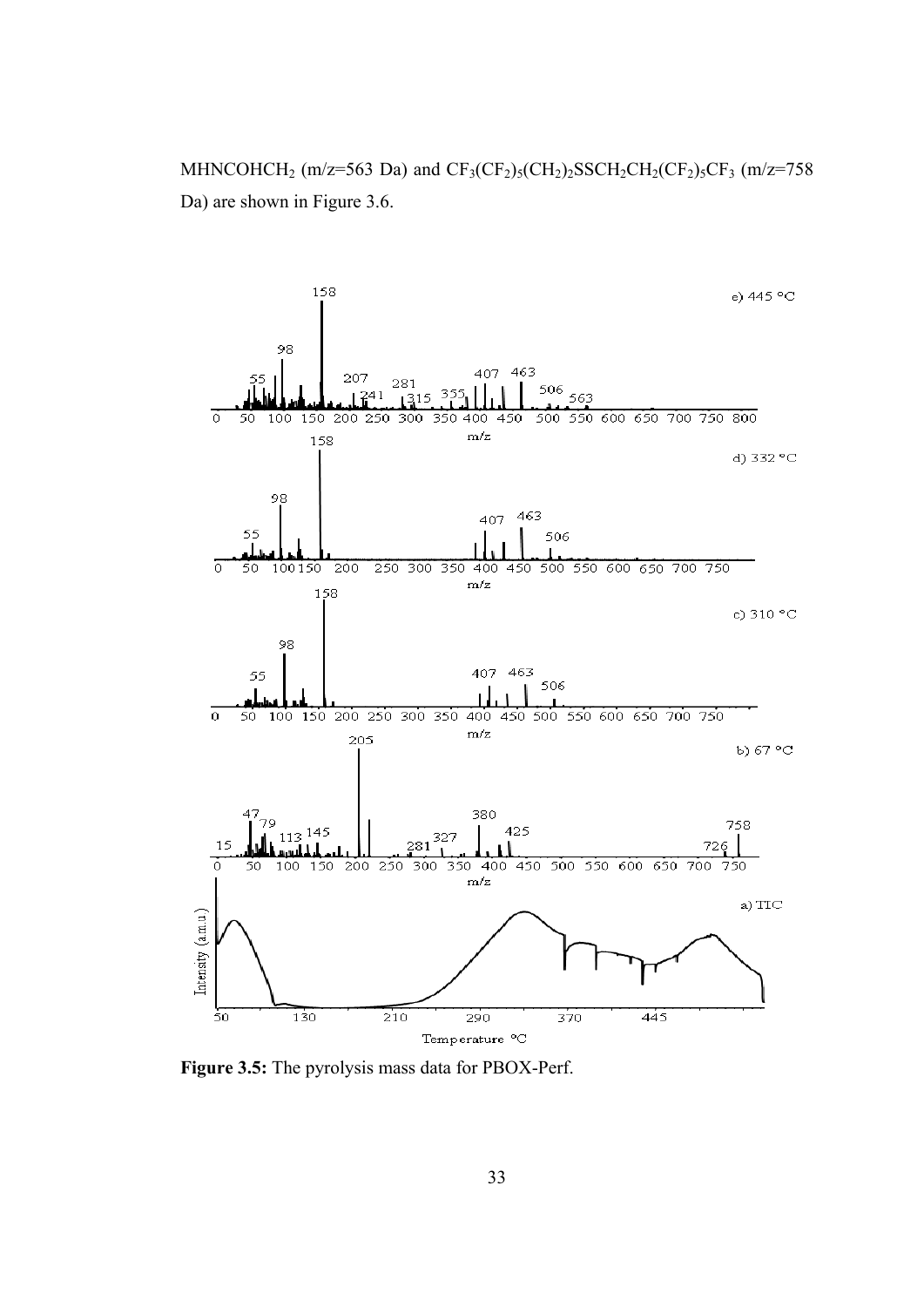**Table 3.4:** The relative intensities (RI) detected during the PBOX-Perf pyrolysis and chemical assignments of the most intense and characteristic peaks in the mass spectrum of PBOX-Perf at 67, 310, 332 and 445 °C.

|     |                  | <b>RI</b>        |                  |                         |                                                                                                                                            |
|-----|------------------|------------------|------------------|-------------------------|--------------------------------------------------------------------------------------------------------------------------------------------|
| m/z | $67^{\circ}$ C   | $310^{\circ}$ C  | 332°C            | 445°C                   | Assignment                                                                                                                                 |
| 47  | 328              | 74               | 66               | 185                     | CH <sub>2</sub> SH                                                                                                                         |
| 55  | 33               | 173              | 152              | 226                     | $CH2CH2CHCH2$                                                                                                                              |
| 65  | 191              | 44               | 40               | 71                      | $C_4H_3N$                                                                                                                                  |
| 69  | 220              | 99               | 93               | 199                     | $CF_3$ , $CH_2=CHNCO$                                                                                                                      |
| 77  | 137              | 45               | 42               | 151                     | $CF_2CH=CH_2, C_6H_5$                                                                                                                      |
| 79  | 97               | 36               | 34               | 102                     | $CHF2CH2CH2, CF2CH2CH3, C6H7$                                                                                                              |
| 87  | 6                | 82               | 78               | 313                     | CH <sub>2</sub> CHCH <sub>2</sub> SCH <sub>2</sub> , C <sub>4</sub> H <sub>7</sub> S, CH <sub>2</sub> CH <sub>2</sub> CH <sub>2</sub> CH=S |
| 91  | 67               | 5                | 5                | 19                      | $CFCH_2CH_2S$ , $HCF=CFCH_2CH_2$ , $C_7H_7$                                                                                                |
| 98  | $\overline{2}$   | 503              | 495              | 467                     | $C_2H_4NCO(CH_2)_2$ , NCO(CH <sub>2</sub> ) <sub>4</sub> , CH <sub>2</sub> =NCO(CH <sub>2</sub> ) <sub>3</sub>                             |
| 105 | 62               | $\overline{2}$   | $\overline{2}$   | $8\,$                   | $CFCH_2CH_2SCH_2$ , $C_6H_5CH_2CH_2$                                                                                                       |
| 112 | $\overline{4}$   | 63               | 66               | 91                      | $CH2=NCO(CH2)4$                                                                                                                            |
| 126 | 5                | 176              | 192              | 228                     | $CH2CH2NO(CH2)4$                                                                                                                           |
| 131 | 120              | 36               | 37               | 94                      | $CF_2CFCF_2$                                                                                                                               |
| 145 | 133              | 6                | 6                | 24                      | $CF_2CF_2CF=CH_2$                                                                                                                          |
| 158 | 8                | 1000             | 1000             | 1000                    | $CH2NCO(CH2)4SCH2$                                                                                                                         |
| 169 | 38               | 18               | 20               | 55                      | $CF3(CF2)2$                                                                                                                                |
| 172 | 14               | 54               | 58               | 78                      | $CH_2CH_2NCO(CH_2)_4SCH_2,CH_2NCO(CH_2)_4SCH_2CH_2$                                                                                        |
| 177 | 102              | $\overline{2}$   | $\overline{2}$   | 19                      | $CF_2CF_2CF_2CH=CH_2$                                                                                                                      |
| 186 | $\mathbf{0}$     | $\,8\,$          | 10               | 64                      | $C_2H_4NCO(CH_2)_4SC_2H_4,C_2H_4NCO(CH_2)_4SCH_2CH_2$                                                                                      |
| 205 | 1000             | $\mathbf{1}$     | $\mathbf{1}$     | 14                      | $CF_2=CFCF_2CH_2CH_2SCH_2$                                                                                                                 |
| 219 | 17               | 3                | $\overline{3}$   | 16                      | $CF3(CF2)3$                                                                                                                                |
| 263 | 29               | 5                | 5                | 18                      | $CF3CF2CF2CF2CF=CH$                                                                                                                        |
| 281 | 42               | $\overline{7}$   | $\boldsymbol{7}$ | 121                     | $CF3CFCF(CF2)3$ , $(CH2CH2NOO)3CH2CH2N=COH$                                                                                                |
| 327 | 85               | $\overline{4}$   | 5                | 25                      | $CF3(CF2)4CFCHCH2$                                                                                                                         |
| 359 | 37               | $\overline{2}$   | $\overline{2}$   | 15                      | $CF3(CF2)4CFCHCH2S$                                                                                                                        |
| 380 | 294              | 9                | 13               | 123                     | $CF3(CF2)5CH2CH2SH$                                                                                                                        |
| 393 | 48               | 129              | 148              | 211                     | $C_5F_{11}CFHC_2H_4SS$ , $C_6F_{12}C_2H_4SSH$ , $C_6F_{13}C_2H_4SCH_2$                                                                     |
| 407 | 6                | 205              | 259              | 245                     | $CF3(CF2)5CH2CH2SCH2CH2$                                                                                                                   |
| 411 | 115              | $\mathfrak{Z}$   | 3                | 5                       | $CF3(CF2)5CH2CH2SS$                                                                                                                        |
| 421 | 15               | 5                | $\boldsymbol{7}$ | 11                      | $CF3(CF2)5CH2CH2CH2CH2CH2CH2$                                                                                                              |
| 425 | 148              | $\mathbf{1}$     | $\mathbf{1}$     | $\overline{3}$          | $CF3(CF2)5CH2CH2SSCH2$                                                                                                                     |
| 435 | $\boldsymbol{0}$ | 128              | 165              | 215                     | $CF_3$ (CF <sub>2</sub> ) <sub>5</sub> CH <sub>2</sub> CH <sub>2</sub> SCH <sub>2</sub> CH <sub>2</sub> CH <sub>2</sub> CH <sub>2</sub>    |
| 439 | 12               | $\overline{2}$   | $\overline{2}$   | $\overline{\mathbf{3}}$ | $CF_3(CF_2)$ <sub>5</sub> $CH_2CH_2SSCH_2CH_2$                                                                                             |
| 463 | 1                | 218              | 298              | 253                     | $CF3(CF2)5CH2CH2S=CH2CH2CH2CH2CH2CO$                                                                                                       |
| 489 | 9                | 1                | 1                | 5                       | $CF3(CF2)5CH2CH2SSCH2CH2CF2$                                                                                                               |
| 491 | 1                | $\boldsymbol{0}$ | $\mathbf{0}$     | $\mathfrak{Z}$          | $CF3(CF2)5CH2CH2S=(CH2)4CONCH2$                                                                                                            |
| 506 | $\boldsymbol{0}$ | 79               | 106              | 57                      | MН                                                                                                                                         |
| 534 | $\boldsymbol{0}$ | $\overline{2}$   | $\mathfrak{Z}$   | 32                      | MHNCH <sub>2</sub>                                                                                                                         |
| 563 | $\boldsymbol{0}$ | $\overline{3}$   | 5                | 38                      | MHNCOHCH <sub>2</sub>                                                                                                                      |
| 758 | 212              | $\boldsymbol{0}$ | $\boldsymbol{0}$ | $\mathbf{1}$            | $CF3(CF2)5CH2CH2SSCH2CH2(CF2)5CF3$                                                                                                         |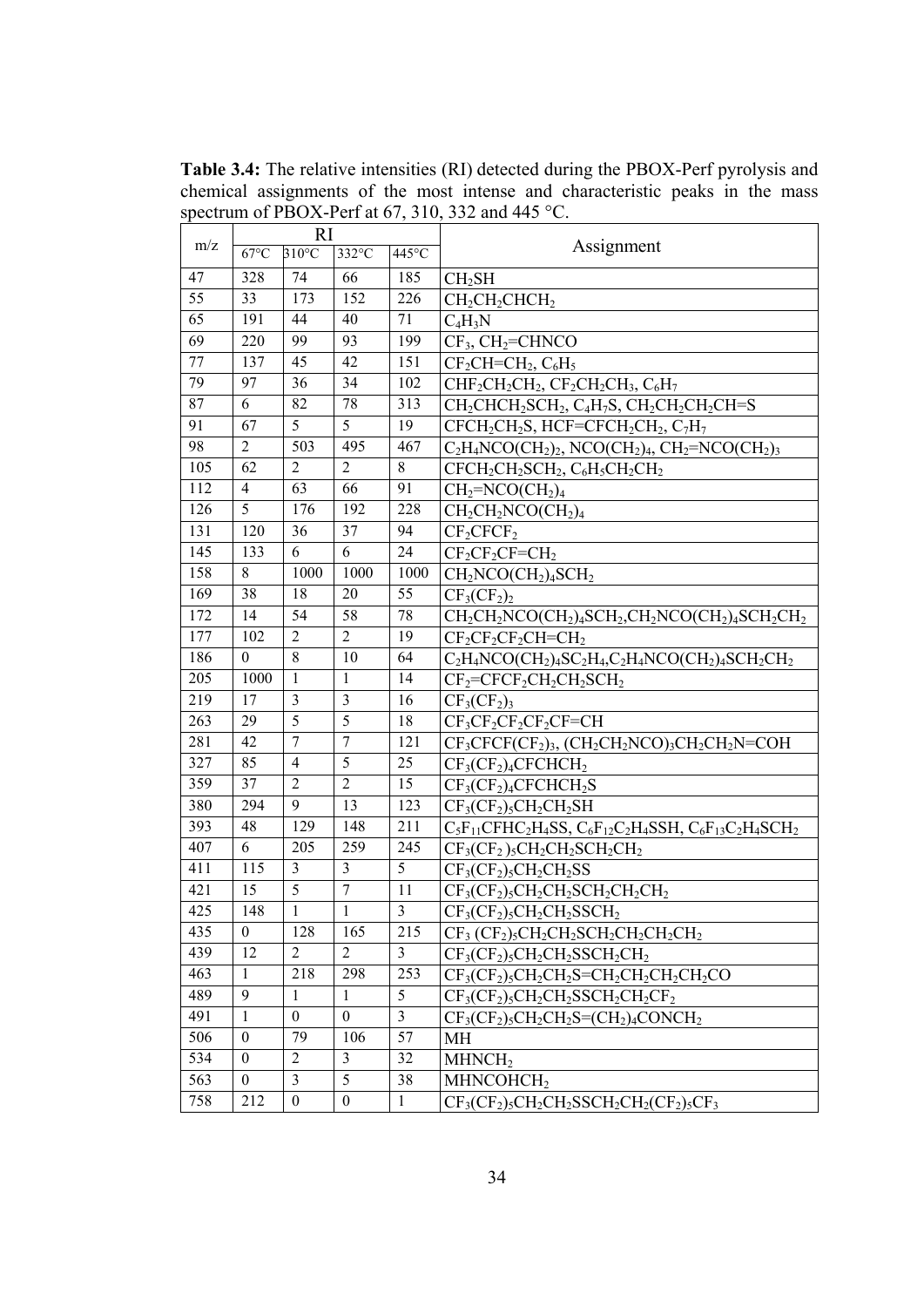At around 67 °C, evolution of  $(CF_3(CF_2)_5(CH_2)_2S)_2$  (m/z=758 Da) was detected together with the starting material  $CF_3(CF_2)_{5}(CH_2)_{2}SH(m/Z=380 \text{ Da})$ . Thus, it can be concluded that the starting material  $CF_3(CF_2)_5(CH_2)_2SH$  has been dimerized by the loss of H during the synthesis and/or storage. The evolution of  $CF<sub>3</sub>(CF<sub>2</sub>)<sub>5</sub>(CH<sub>2</sub>)<sub>2</sub>SH$ , the starting material, was completed below 100 °C. Evolution of dimer was recorded in a broader temperature range.

Monomer peak at 506 Da reached maximum intensity at around 332 °C. A second maximum pointing out the presence of units with higher thermal stability was obtained in the pyrolysis mass spectra recorded at around 445 °C. The peaks in the pyrolysis mass spectra recorded at around 332 and 445 °C were almost identical but differences in the relative intensities were noted.

Single ion evolution profiles of most of the decomposition products again showed two maxima. Evolution of 55 Da fragment at slightly lower temperatures may be an indication of presence of unreacted three butenyl groups. Most of the products reached maximum yield at around 332 °C. Only few products such as 186, 534 and 563 Da fragments showed maxima at around 445 °C in their single ion pyrograms. These products are either high mass products involving monomer or products such as 186 Da fragment. 186 Da peak may be due to  $CH_2CH_2N(CO(CH_2)_4)SCH_2CH_2$  or  $CH_2CH_2N(CO(CH_2)_4SCH_2)CH_2$ . The second product can only be generated by decomposition of an oligomer or a polymer chain. Again the products  $MHNCH<sub>2</sub>$  and  $MHNCOHCH<sub>2</sub>$  at 534 and 563 Da respectively were necessarily produced by decomposition of an oligomer or a polymer chain. On the other hand, all the products that showed maxima at 332 °C can be generated by decomposition of the monomer unit.

Thus, it can be concluded that degradation of polymer backbone occurred in the final stages of pyrolysis, whereas decomposition of side chains took place readily at around 330 °C.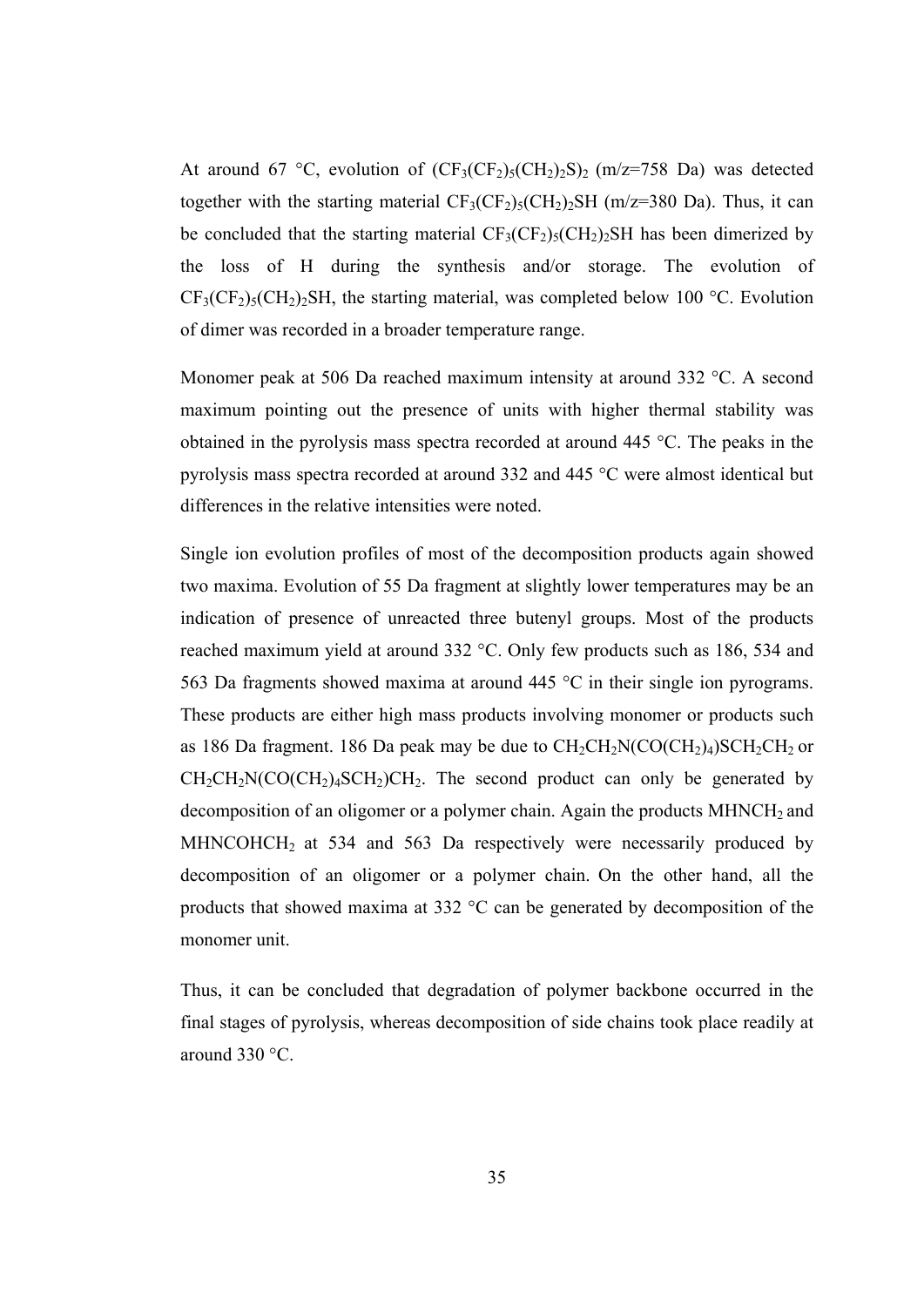

**Figure 3.6:** Single ion evolution pyrograms of some selected pyrolysis compounds obtained by direct pyrolysis of PBOX-Perf.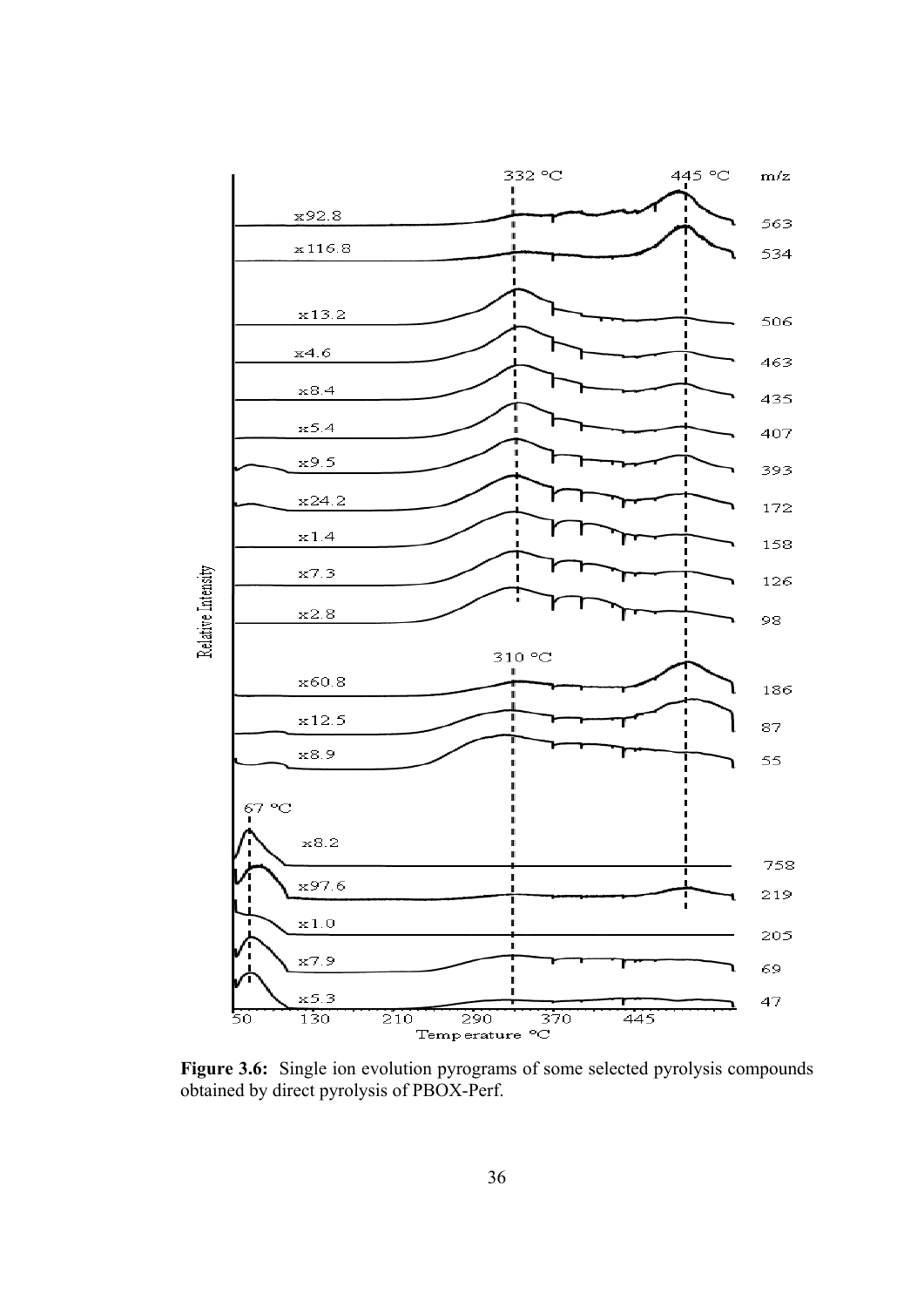## **3.4 Poly(2-(3-butenyl)-2-oxazoline) modified with Thio-β-D-glucose derivative (PBOX-Sug)**

The total ion current (TIC) curve of PBOX-Sug is given in Figure 3.7. Three overlapping peaks were detected in the TIC curve with maxima at 320, 410 and 445 °C. The pyrolysis mass spectra recorded at the peak maxima are also given in figure 3.7. The base peak at 310, 320, 410 and 445 °C in the pyrolysis mass spectra recorded during the whole process was at 60 Da that can be attributed to either  $CH_2CH_2S$  or  $(CHOH)_2$ . The intense peaks at m/z=45 Da [CH=S], 55 Da  $[CH_2CH_2CHCH_2]$ , 87 Da  $[CH_2CHCH_2CH_2S]$ , 116 Da  $[CO(CH_2)_4S$ , CH<sub>2</sub>CHCH<sub>2</sub>CH<sub>2</sub>SCHO], 123 Da [CH<sub>2</sub>CHNCOCHCH<sub>2</sub>CHCH<sub>2</sub>, (CH<sub>2</sub>CHN)<sub>3</sub>] and 135 Da [HSCHOCHOHCHOHCH,  $C_7H_9N_3$ ] were detected.

High mass product peaks were almost absent. Contrary to PIPOX, PBOX and PBOX-Perf, no monomer peak was detected for this sample.

In Table 3.5 the most intense and characteristic peaks recorded in the mass spectra at 310, 320, 410 and 445 °C and the assignments made are summarized.

Single ion evolution profiles of some selected products, namely CH=S (m/z=45 Da),  $CH_2CH_2S$ ,  $(CHOH)_2$  (m/z=60 Da), NCOCHCH<sub>2</sub> (m/z=69 Da), NCOCH<sub>2</sub>CH<sub>2</sub> (m/z  $=70$  Da), CHOHCHOHCH (m/z=73 Da), CH<sub>2</sub>CHCH<sub>2</sub>CH<sub>2</sub>S (m/z=87 Da), NCOCH<sub>2</sub>  $CH_2CHCH_2$  (m/z=97 Da),  $CH_2CH_2NCOCH_2CH_2$ ,  $NCO(CH_2)_4$  (m/z=98 Da), SCHCHOHCHOH  $(m/z=105)$  Da), CH<sub>2</sub>OHCHOHCH<sub>2</sub>S,  $(CH_2CHN)_2CCH$   $(m/z)$  $=107$  Da), CO(CH<sub>2</sub>)<sub>4</sub>S, CH<sub>2</sub>CHCH<sub>2</sub>CH<sub>2</sub>SCHO (m/z=116 Da), CH<sub>2</sub>SCHCHOH CHOH,  $C_7H_7N_2$  (m/z=119 Da), CH<sub>2</sub>CHNCOCHCH<sub>2</sub>CHCH<sub>2</sub> (CH<sub>2</sub>CHN)<sub>3</sub> (m/z=123 Da), (CHOH)4CH,  $C_8H_9N_2$  (m/z=133 Da), HSCHOCHOHCHOHCH,  $C_7H_9N_3$  $(m/z=135$  Da), CH<sub>2</sub>CH<sub>2</sub>SCHOCHOHCHOH, C<sub>8</sub>H<sub>11</sub>N<sub>3</sub>, (CH<sub>2</sub>CHN)<sub>3</sub>CHCH  $(m/z=149$  Da) and  $(CH_2CH_2NCO)_3CH_2CH_2N=COH$   $(m/z=281$  Da) are shown in Figure 3.8.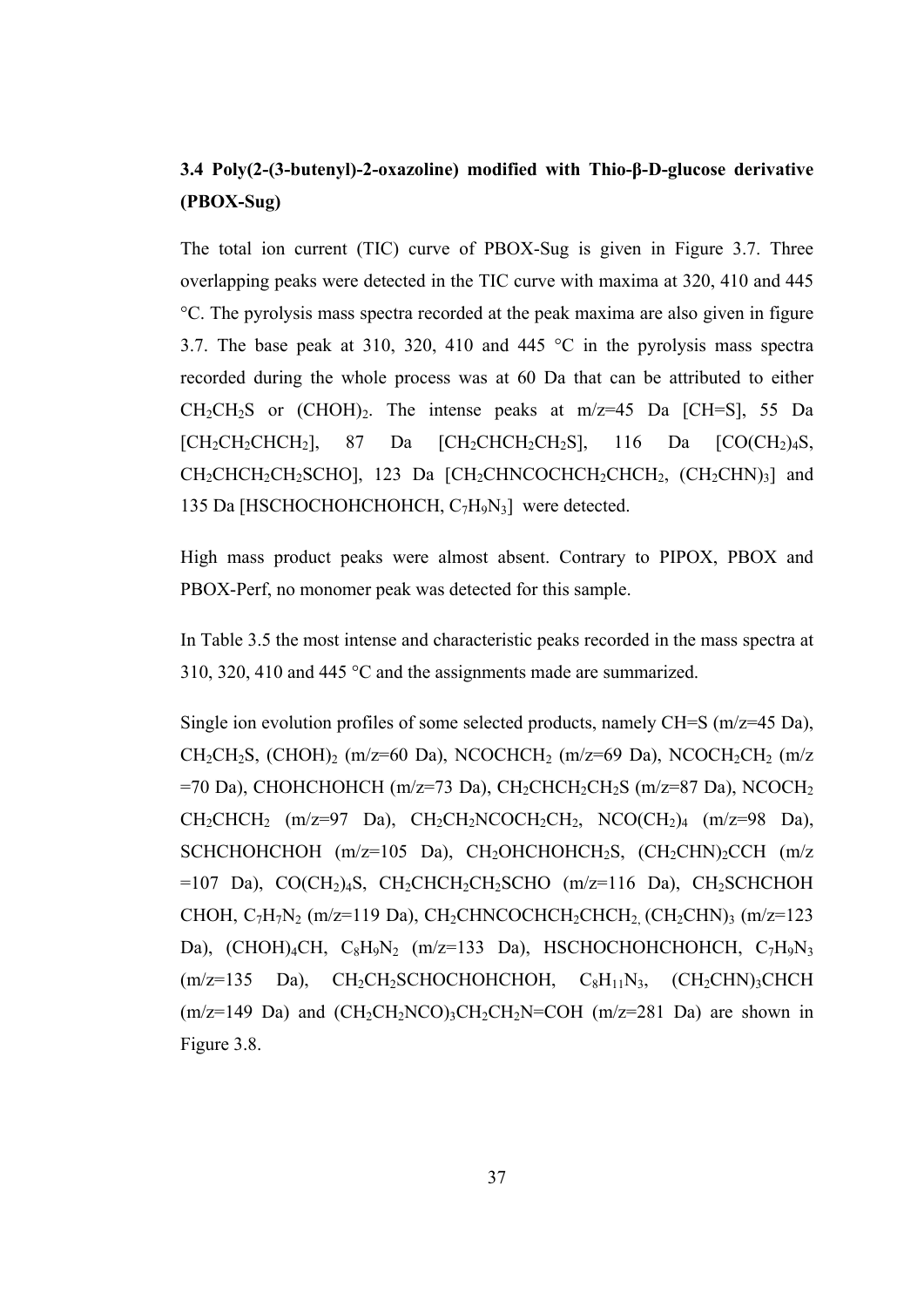

**Figure 3.7:** Pyrolysis mass data for PBOX-Sug.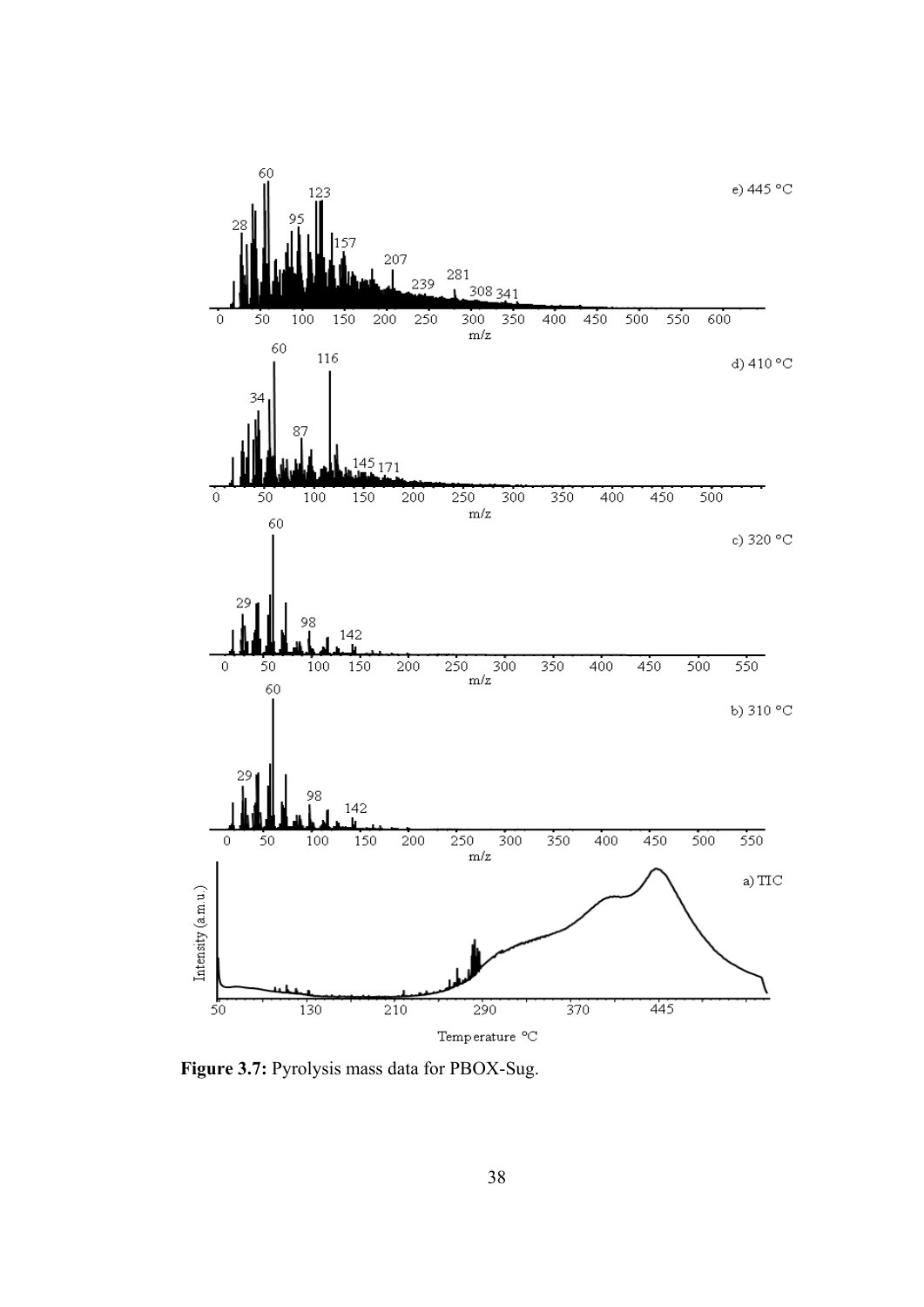**Table 3.5:** The relative intensities (RI) detected during the PBOX-Sug pyrolysis and chemical assignments of the most intense and characteristic peaks in the mass spectrum of PBOX-Sug at 310, 320, 410 and 445 °C.

| m/z | RI              |                 |                 |       |                                                                                                                    |
|-----|-----------------|-----------------|-----------------|-------|--------------------------------------------------------------------------------------------------------------------|
|     | $310^{\circ}$ C | $320^{\circ}$ C | $410^{\circ}$ C | 445°C | Assignment                                                                                                         |
| 18  | 165             | 207             | 238             | 218   | $H_2O$                                                                                                             |
| 43  | 373             | 427             | 403             | 514   | ОНСНСН                                                                                                             |
| 45  | 347             | 433             | 453             | 471   | $CH = S$                                                                                                           |
| 55  | 282             | 331             | 708             | 982   | $CH2CH2CHCH2$                                                                                                      |
| 60  | 1000            | 1000            | 1000            | 1000  | $CH2CH2S$ , (CHOH) <sub>2</sub>                                                                                    |
| 69  | 191             | 211             | 231             | 389   | NCOCHCH <sub>2</sub>                                                                                               |
| 70  | 185             | 188             | 133             | 251   | $NCOCH_2CH_2$                                                                                                      |
| 73  | 424             | 432             | 224             | 303   | СНОНСНОНСН                                                                                                         |
| 86  | 26              | 34              | 87              | 212   | СНСНОНСНОНСН                                                                                                       |
| 87  | 77              | 101             | 394             | 609   | CH <sub>2</sub> CHCH <sub>2</sub> CH <sub>2</sub> S                                                                |
| 97  | 112             | 131             | 294             | 578   | $NCOCH_2CH_2CHCH_2$                                                                                                |
| 98  | 169             | 197             | 176             | 342   | $CH2CH2NCOCH2CH2$ , NCO(CH <sub>2</sub> ) <sub>4</sub>                                                             |
| 105 | 10              | 12              | 72              | 166   | <b>SCHCHOHCHOH</b>                                                                                                 |
| 107 | 9               | 14              | 146             | 582   | CH <sub>2</sub> OHCHOHCH <sub>2</sub> S, (CH <sub>2</sub> CHN) <sub>2</sub> CCH                                    |
| 116 | 107             | 140             | 912             | 846   | $CO(CH2)4S, CH2CHCH2CH2SCHO$                                                                                       |
| 117 | 120             | 152             | 197             | 277   | (CH <sub>2</sub> ) <sub>4</sub> SCHO                                                                               |
| 119 | 13              | 15              | 129             | 431   | CH <sub>2</sub> SCHCHOHCHOH, C <sub>7</sub> H <sub>7</sub> N <sub>2</sub>                                          |
| 123 | 16              | 23              | 348             | 849   | CH <sub>2</sub> CHNCOCHCH <sub>2</sub> CHCH <sub>2</sub> ,(CH <sub>2</sub> CHN) <sub>3</sub>                       |
| 133 | 9               | 10              | 114             | 382   | $(CHOH)4CH, C8H9N2$                                                                                                |
| 135 | 17              | 21              | 136             | 596   | HSCHOCHOHCHOHCH, C7H9N3                                                                                            |
| 142 | 78              | 93              | 97              | 182   | CH <sub>2</sub> NCOCHCHCH <sub>2</sub> CH <sub>2</sub> S                                                           |
| 149 | $\tau$          | 8               | 115             | 453   | CH <sub>2</sub> CH <sub>2</sub> SCHOCHOHCHOH, C <sub>8</sub> H <sub>11</sub> N <sub>3</sub> ,<br>$(CH_2CHN)_3CHCH$ |
| 281 | $\overline{2}$  | $\overline{2}$  | 26              | 153   | $(CH_2CH_2NCO)_3CH_2CH_2N=COH$                                                                                     |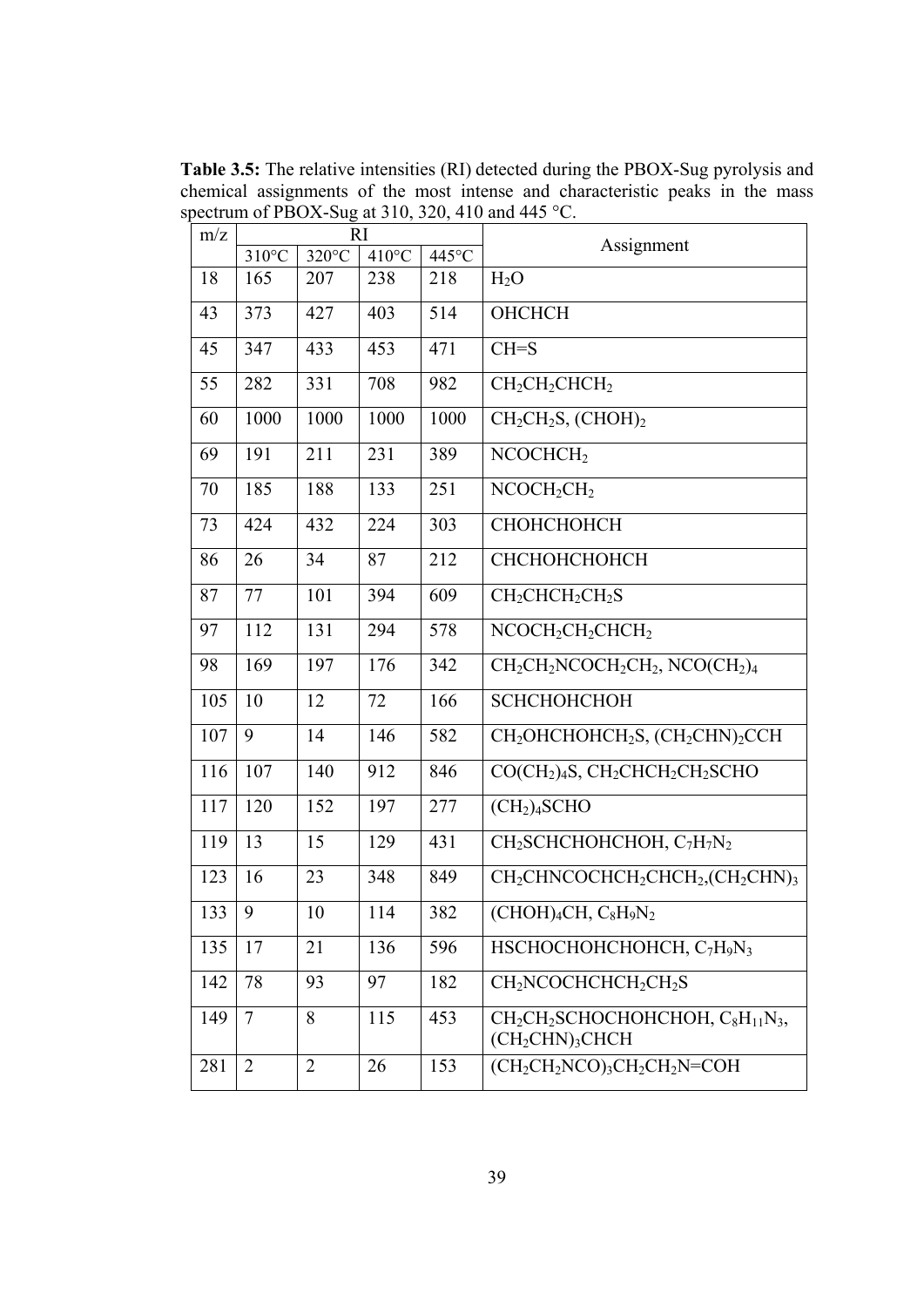

Figure 3.8: Single ion evolution pyrograms of some selected pyrolysis compounds obtained by direct pyrolysis of PBOX-Sug.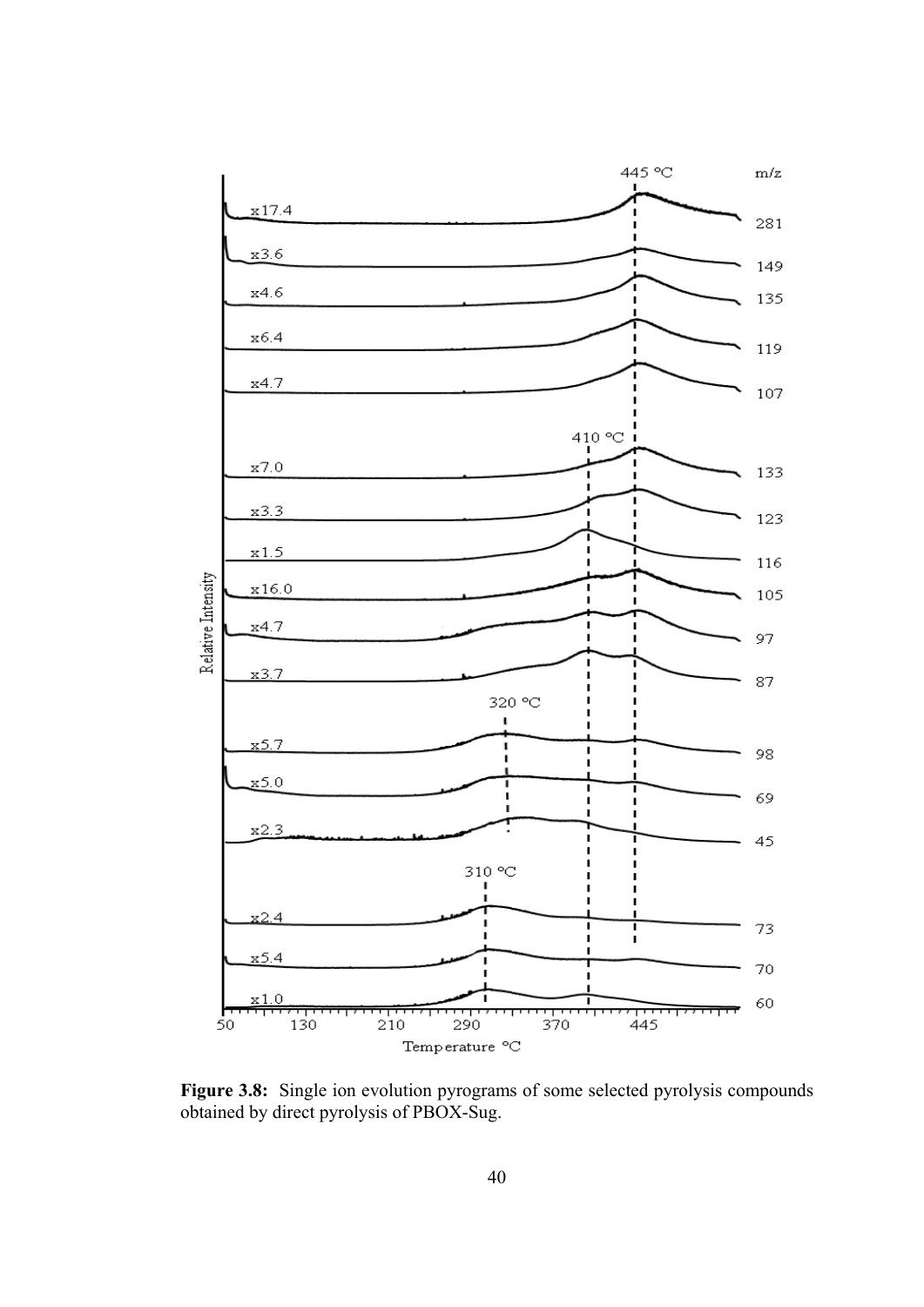Product yields were maximized at different temperatures indicating the presence of units and/or chains with different stabilities. Low mass fragments that can be associated with decomposition of cyclic end groups maximized at around 310 °C. Products generated by loss of glucose units and cleavage of the main chain were maximized at 410 and 445 °C, respectively.

The trends detected in the evolution profiles indicated that the decomposition of polymer was started by cleavage of glucose units. This step was followed by loss of side chains. The high temperature evolutions were associated with the decomposition of polymer backbone, generated upon loss of side chains.

### **3.5 Poly(2-(3-butenyl)-2-oxazoline) modified with 3-mercapto-1,2 propanediol (PBOX-Thiop)**

The total ion current (TIC) of PBOX-Thiop and pyrolysis mass spectra recorded at 80, 410, 425 and 445 °C are given in Figure 3.9. The base peak at 80 °C is 205 Da, it is 43 Da at 410 °C and 55 Da at 425 °C, whereas, at 445 °C, the base peak is at 123 Da. Peaks at m/z=42 Da  $\text{[(CH}_2)_3\text{]},$  73 Da  $\text{[(CH}_2)\text{SCHCH}_2\text{, CH}_2\text{SCH}_2\text{CH},$  $SCH_2CHCH_2$ ], 87 Da  $\left[CH_2CHCH_2SCH_2\right]$   $CH_2CHCH_2CH_2S$ ,  $CH_2CH_2CH_2CH_2CH=S$ ], 101 Da  $\text{[CH}_2\text{CHCH}_2\text{CH}_2\text{SCH}_2$ ], 159 Da  $\text{[C}_2\text{H}_4\text{NCO}(\text{CH}_2)_4\text{SH}$ ,  $\text{CH}_2\text{NCOH}(\text{CH}_2)_4$  $SCH<sub>2</sub>$ ] and 190 Da  $[CO(CH<sub>2</sub>)<sub>4</sub>SCH<sub>2</sub>CHOHCHOH, COCH(CH<sub>2</sub>)<sub>3</sub>SCH<sub>2</sub>CHOH$ CH2OH] were detected as intense peaks.

There are three peaks in the TIC curve of PBOX-Thiop as in the case of PBOX-Perf TIC curves. However, for PBOX-Thiop, the TIC curve was maximized at significantly higher temperatures compared to PBOX-Perf and PBOX-Sug. Evolution of low mass fragments indicating the cleavage of the side chains was dominant at around 400 °C. Products pointing out decomposition of the main chain were again maximized at around 445 °C.

Contrary to PBOX-Sug, monomer peak was detected for this sample as in the case of PBOX-Perf.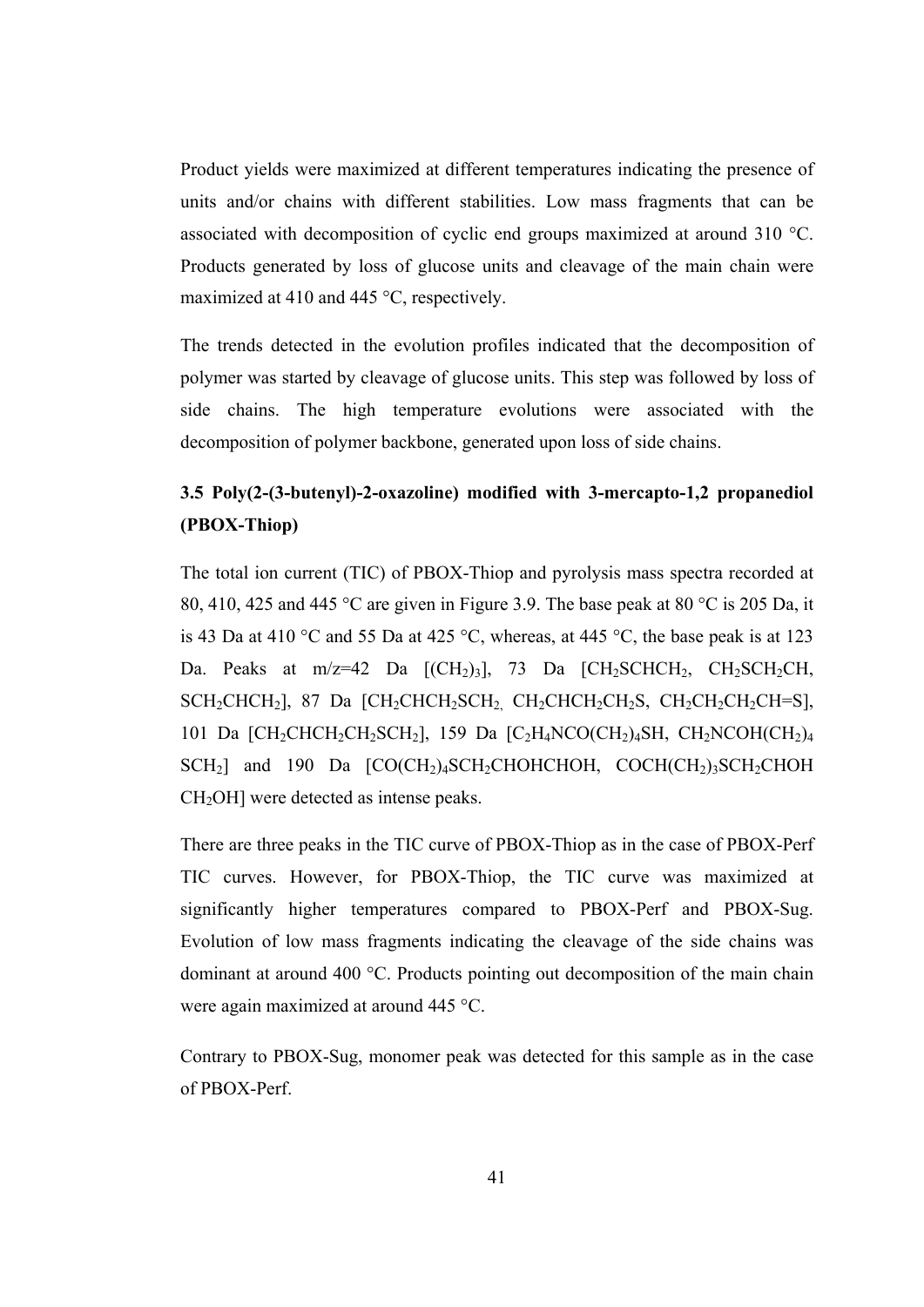In Table 3.6 the most intense and characteristic peaks recorded in the mass spectra at 80, 410, 425 and 445 °C and the assignments made are summarized.

Single ion evolution profiles indicated a more homogeneous structure than PBOX-Perf. Single ion evolution profiles of some selected products, namely  $(CH<sub>2</sub>)<sub>3</sub>$  (m/z  $=42$  Da), CH<sub>2</sub>CH<sub>2</sub>CHCH<sub>2</sub> (m/z=55 Da), CH<sub>2</sub>CH<sub>2</sub>S, (CHOH)<sub>2</sub> (m/z=60 Da), CH<sub>2</sub>SCHCH (m/z=72 Da), CH<sub>2</sub>SCHCH<sub>2</sub>, CH<sub>2</sub>SCH<sub>2</sub>CH, SCH<sub>2</sub>CHCH<sub>2</sub> (m/z=73 Da), OCCH<sub>2</sub>CH<sub>2</sub>CHCH<sub>2</sub>, CH<sub>2</sub>COCHCH<sub>2</sub>CH<sub>2</sub> (m/z=83 Da), CH<sub>2</sub>SCH<sub>2</sub>CHOH (m/z=90 Da),  $CH_2CHCH_2CH_2SCH_2$  (m/z=101 Da),  $OCCH_2CH_2CH_2CH_2S$  (m/z=116 Da), CH<sub>2</sub>CHNCOCHCH<sub>2</sub>CHCH<sub>2</sub> (m/z=123 Da), COCH<sub>2</sub>CH<sub>2</sub>CH<sub>2</sub>SCHCHOH, NHCO  $(CH<sub>2</sub>)<sub>4</sub>SCH<sub>2</sub>$ ,  $CH<sub>2</sub>NCO(CH<sub>2</sub>)<sub>4</sub>SH$ ,  $NCOH(CH<sub>2</sub>)<sub>4</sub>SCH<sub>2</sub>$  (m/z=145 Da),  $CH<sub>2</sub>CH$  $NCO(CH_2)_4S$ ,  $CH_2CH_2NCO(CH_2)_3CH=S$  (m/z=157 Da),  $CH_2CHNCO(CH_2)_4SCH_2$  $(m/z=171$  Da),  $CO(CH<sub>2</sub>)<sub>4</sub>SCH<sub>2</sub>CHOHCHOH$ ,  $COCH(CH<sub>2</sub>)<sub>3</sub>SCH<sub>2</sub>CHOHCH<sub>2</sub>OH$  $(m/z=190$  Da), CH<sub>2</sub>CHNCO(CH<sub>2</sub>)<sub>4</sub>SCH<sub>2</sub>CHOH (m/z=201 Da), NCO(CH<sub>2</sub>)<sub>4</sub>SCH<sub>2</sub> CHOHCH2OH (m/z=205 Da), CH3NCO(CH2)4SCH2CHOHCH2OH, CH2NCOH  $(CH<sub>2</sub>)<sub>4</sub>SCH<sub>2</sub>CHOHCH<sub>2</sub>OH (m/z=220 Da)$ , Monomer (m/z=233 Da) and MCH<sub>2</sub> (m/z=247 Da) are shown in Figure 3.10.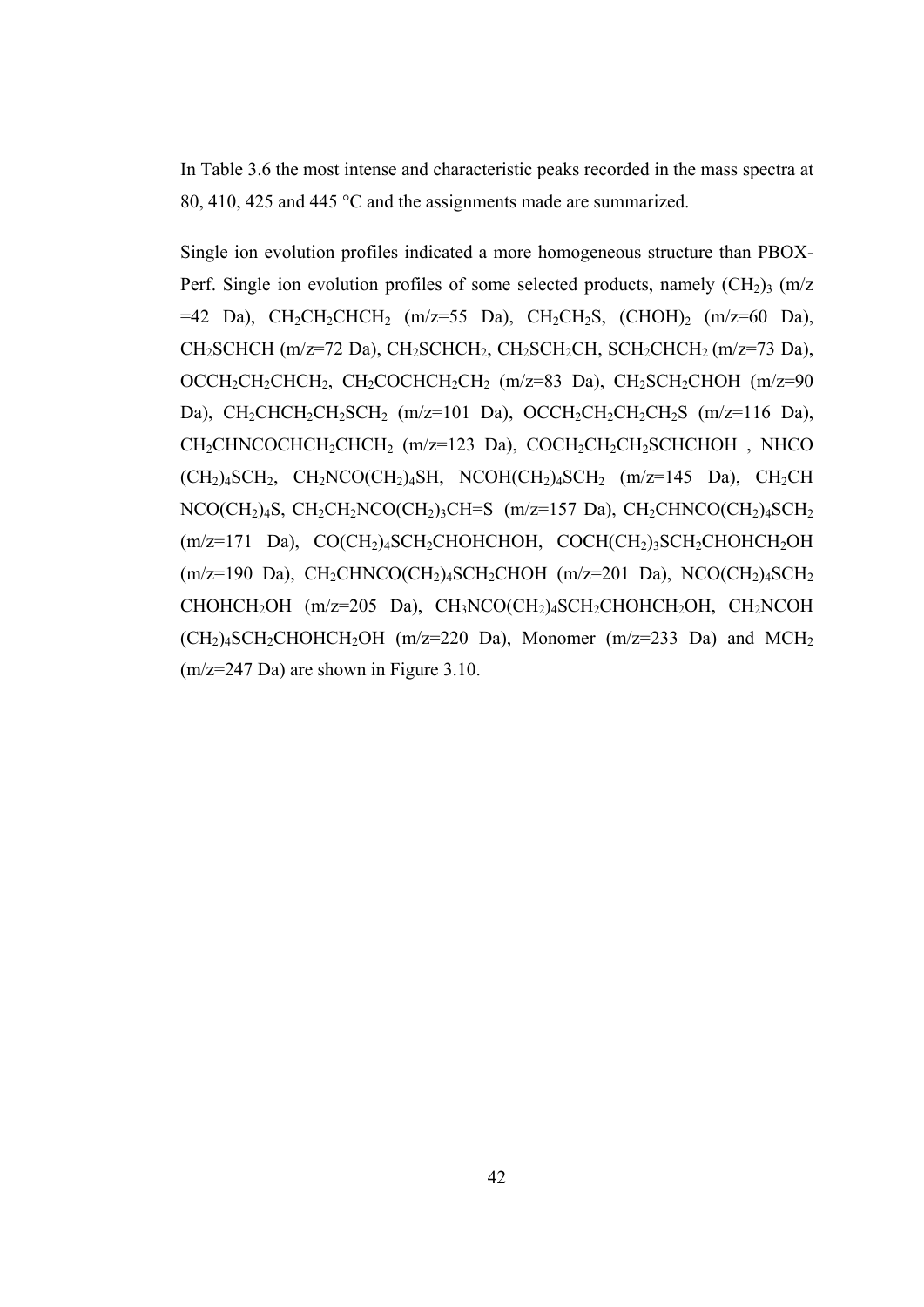

**Figure 3.9:** Pyrolysis mass data for PBOX-Thiop.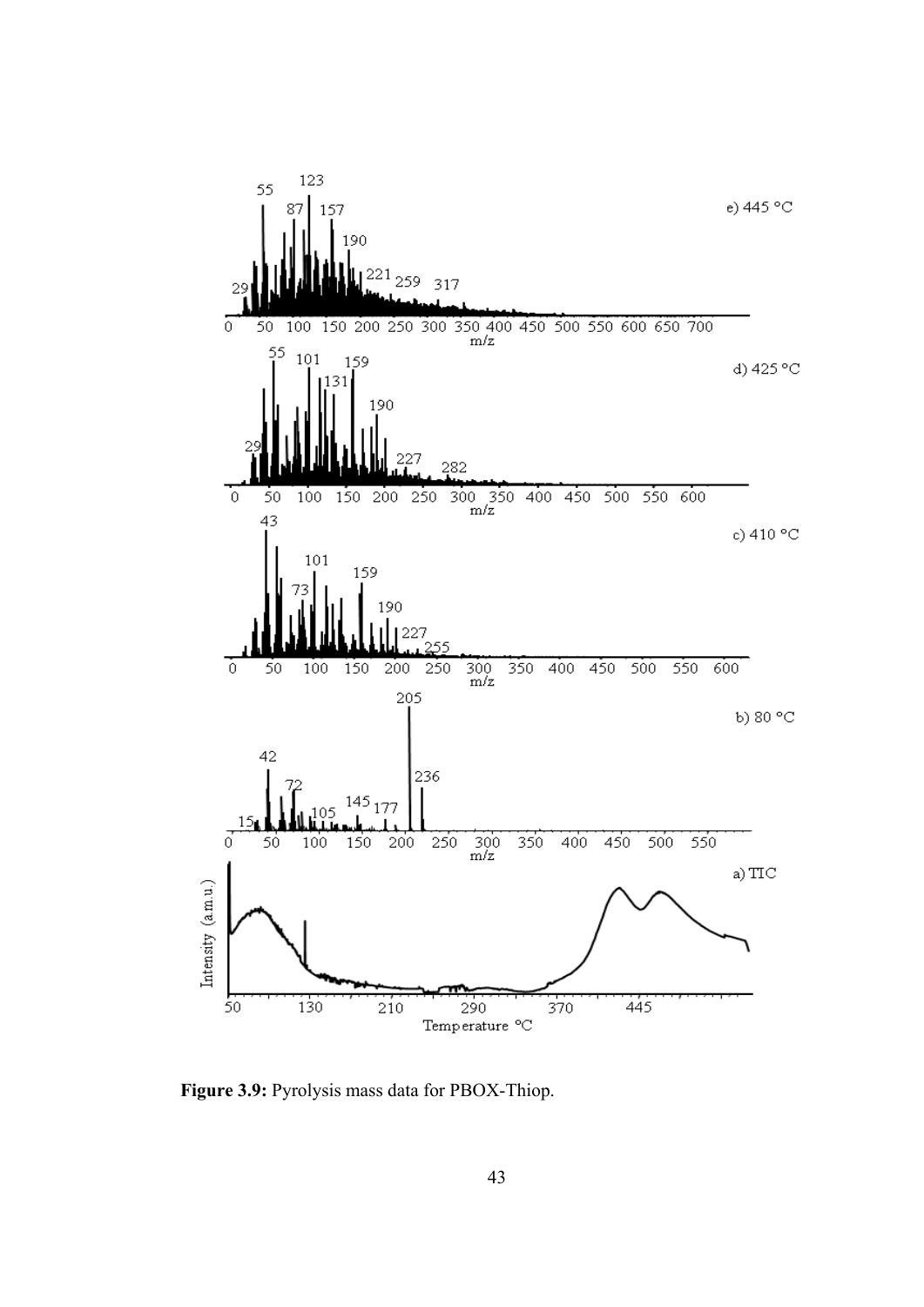**Table 3.6:** The relative intensities (RI) detected during the PBOX-Thiop pyrolysis and chemical assignments of the most intense and characteristic peaks in the mass spectrum of PBOX-Thiop at 80, 410, 425 and 445 °C.

| m/z | R1             |                 |       | Assignment |                                                                                                                          |
|-----|----------------|-----------------|-------|------------|--------------------------------------------------------------------------------------------------------------------------|
|     | 80°C           | $410^{\circ}$ C | 425°C | 445°C      |                                                                                                                          |
| 42  | 487            | 247             | 282   | 279        | (CH <sub>2</sub> ) <sub>3</sub>                                                                                          |
| 43  | 227            | 1000            | 779   | 417        | CH(CH <sub>3</sub> ) <sub>2</sub>                                                                                        |
| 55  | 89             | 868             | 1000  | 926        | CH <sub>2</sub> CH <sub>2</sub> CHCH <sub>2</sub>                                                                        |
| 60  | 26             | 253             | 371   | 443        | $CH2CH2S$ , (CHOH) <sub>2</sub>                                                                                          |
| 72  | 328            | 93              | 116   | 139        | CH <sub>2</sub> SCHCH                                                                                                    |
| 73  | 75             | 328             | 400   | 419        | CH <sub>2</sub> SCHCH <sub>2</sub> , CH <sub>2</sub> SCH <sub>2</sub> CH <sub>2</sub> SCH <sub>2</sub> CHCH <sub>2</sub> |
| 83  | 37             | 374             | 513   | 473        | $OCCH_2CH_2CHCH_2$ , $CH_2COCHCH_2CH_2$                                                                                  |
| 87  | 19             | 448             | 632   | 697        | $C_3H_5SCH_2$ , $CH_2CH(CH_2)_2S$ , $(CH_2)_3CH=S$                                                                       |
| 90  | 112            | 217             | 243   | 159        | CH <sub>2</sub> SCH <sub>2</sub> CHOH                                                                                    |
| 97  | 29             | 412             | 592   | 575        | $CH2NCOCH2CHCH2$                                                                                                         |
| 98  | 14             | 225             | 329   | 360        | $CH2NCOCH2CH2CH2$                                                                                                        |
| 101 | 17             | 675             | 944   | 802        | $CH2CHCH2CH2SCH2$                                                                                                        |
| 116 | 26             | 561             | 865   | 721        | $OCCH2(CH2)3S$                                                                                                           |
| 121 | 57             | 122             | 242   | 509        | CH <sub>2</sub> SCH <sub>2</sub> CHOHCH <sub>2</sub> OH                                                                  |
| 123 | 27             | 417             | 770   | 1000       | CH <sub>2</sub> CHNCOCHCH <sub>2</sub> CHCH <sub>2</sub>                                                                 |
| 145 | 129            | 61              | 149   | 313        | CO(CH <sub>2</sub> ) <sub>3</sub> SCHCHOH, NHCO(CH <sub>2</sub> ) <sub>4</sub> SCH <sub>2</sub> ,                        |
|     |                |                 |       |            | CH <sub>2</sub> NCO(CH <sub>2</sub> ) <sub>4</sub> SH, NCOH(CH <sub>2</sub> ) <sub>4</sub> SCH <sub>2</sub>              |
| 149 | 57             | 111             | 257   | 471        | $(CH2)3SCH2CHOHCH2OH$                                                                                                    |
| 157 | 19             | 505             | 856   | 807        | $CH2CHNCO(CH2)4S$ ,                                                                                                      |
|     |                |                 |       |            | $C_2H_4NCO(CH_2)_3CH=S$                                                                                                  |
| 159 | 25             | 583             | 934   | 716        | $C_2H_4NCO(CH_2)_4SH$ , $CH_2NCOHC_4H_8SCH_2$                                                                            |
| 171 | 6              | 271             | 450   | 447        | $CH_2CHNCO(CH_2)_4SCH_2$                                                                                                 |
| 173 | $\tau$         | 104             | 262   | 441        | $C_2H_4NCOH(CH_2)_4SCH_2$                                                                                                |
| 175 | 17             | 59              | 153   | 332        | HNCO(CH <sub>2</sub> ) <sub>4</sub> SCH <sub>2</sub> CHOH                                                                |
| 177 | 103            | 61              | 134   | 265        | $H_2NCO(CH_2)_4SCH_2CH_2OH$                                                                                              |
| 190 | 10             | 309             | 568   | 399        | $COC_4H_8SCH_2(CHOH)_2,$                                                                                                 |
|     |                |                 |       |            | COCHC <sub>3</sub> H <sub>6</sub> SCH <sub>2</sub> CHOHCH <sub>2</sub> OH                                                |
| 191 | 10             | 75              | 196   | 293        | CO(CH <sub>2</sub> ) <sub>4</sub> SCH <sub>2</sub> CHOHCH <sub>2</sub> OH                                                |
| 201 | $\overline{2}$ | 232             | 379   | 365        | $CH2CHNCO(CH2)4SCH2CHOH$                                                                                                 |
| 205 | 100            | 26              | 69    | 164        | NCO(CH <sub>2</sub> ) <sub>4</sub> SCH <sub>2</sub> CHOHCH <sub>2</sub> OH                                               |
| 220 | 350            | 14              | 44    | 131        | CH <sub>3</sub> NCOC <sub>4</sub> H <sub>8</sub> SCH <sub>2</sub> CHOHCH <sub>2</sub> OH,                                |
|     |                |                 |       |            | CH <sub>2</sub> NCOH(CH <sub>2</sub> ) <sub>4</sub> SCH <sub>2</sub> CHOHCH <sub>2</sub> OH                              |
| 233 | $\mathbf{1}$   | 23              | 79    | 158        | M                                                                                                                        |
| 235 | $\mathbf{1}$   | 14              | 46    | 126        | CH <sub>3</sub> CH <sub>2</sub> NCOH(CH <sub>2</sub> ) <sub>4</sub> SCH <sub>2</sub> CHOHCH <sub>2</sub> OH              |
| 247 | $\mathbf{1}$   | 17              | 51    | 143        | MCH <sub>2</sub>                                                                                                         |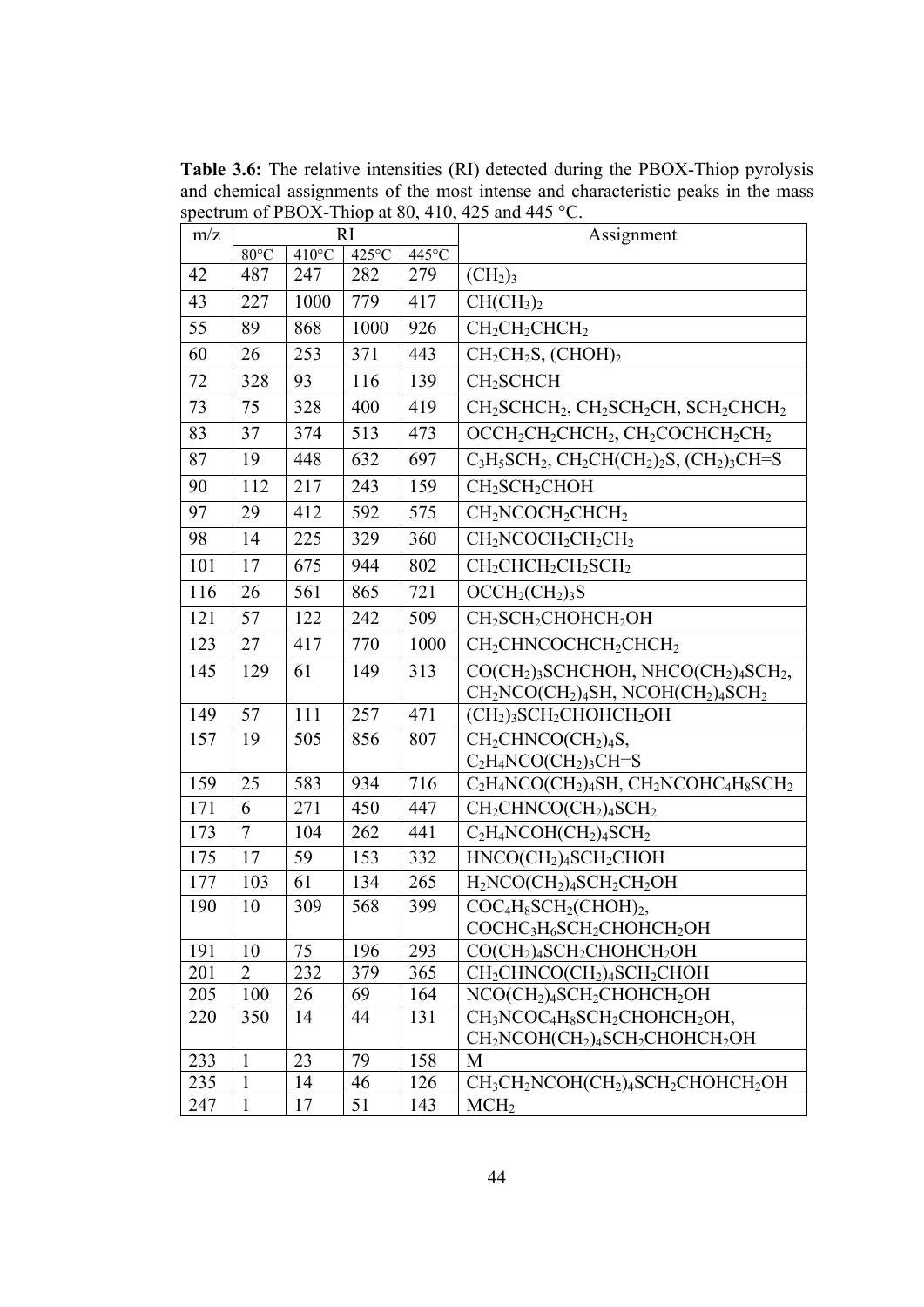Low temperature evolutions were maximized at two different temperatures; 67 and 80 °C. In this region evolutions of unreacted and/or dissociated monomer during transport and/or storage were detected. Furthermore, evolution of RSCH2CHOHCH2OH units indicating presence of unreacted reactants was observed.

Low mass fragments with m/z values 55 Da and 73 Da maximized at around 410 and 425 °C respectively were associated with decomposition of side chains. Main decomposition was again recorded at around 445 °C. Besides the evolution of fragments indicating loss of side chains, products due to decomposition of the main chain was recorded in this region.

Evolution profiles of monomer and higher mass fragments showed maxima at 445 °C. The trends in the evolution profiles pointed out that thermal decomposition again started by lose of side chains as in case of PBOX-Sug and PBOX-Perf. However, unlike what was observed for PBOX-Sug and PBOX-Perf, the temperature region where the loss of side chains occurred was very close to the region where decomposition of the main chain was detected indicating that thermal stability of side chains were significantly higher for PBOX-Thiop.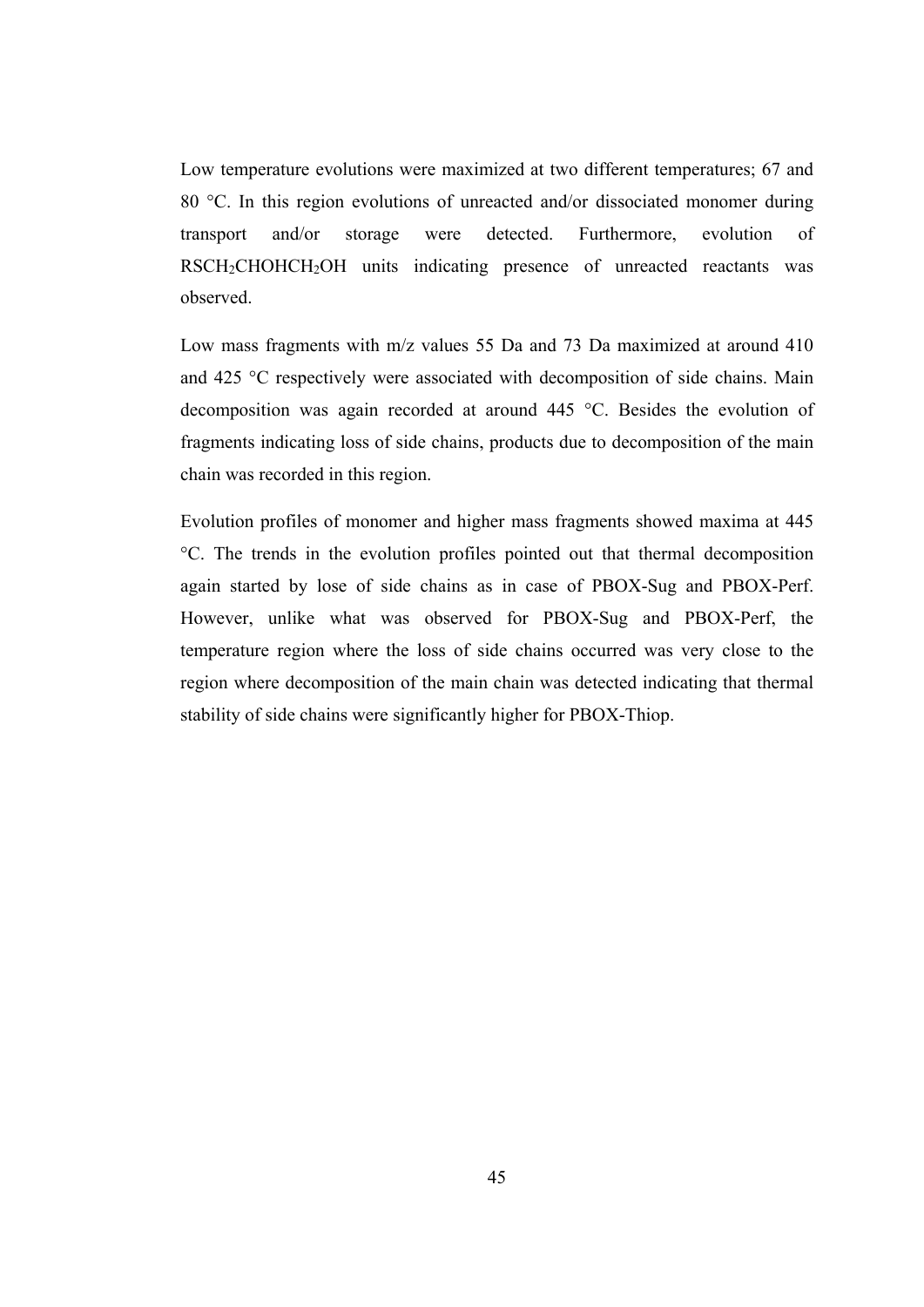

Figure 3.10 Single ion evolution pyrograms of some selected pyrolysis compounds obtained by direct pyrolysis of PBOX-Thiop.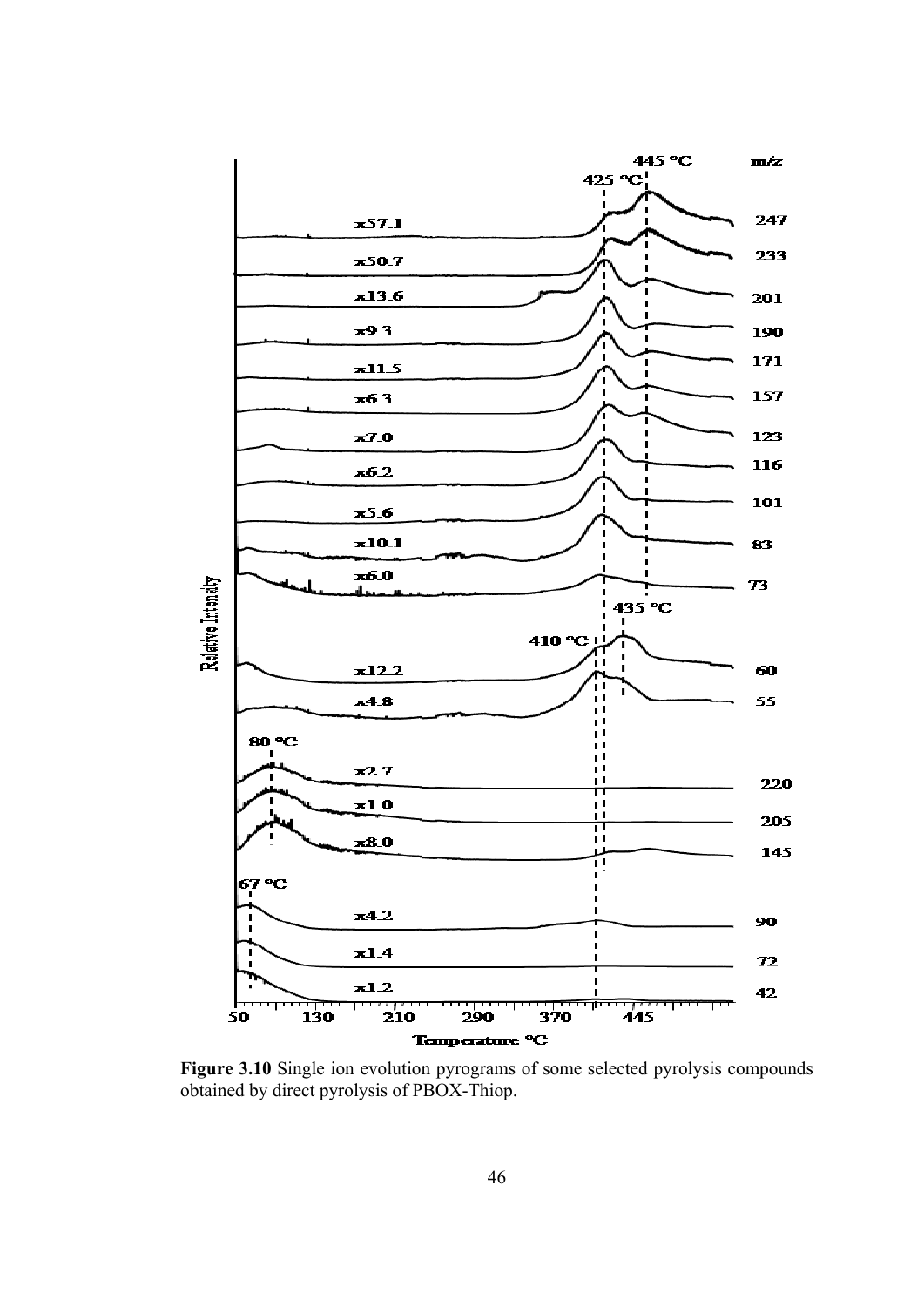## **3.6 Poly(2-(3-butenyl)-2-oxazoline) modified with mixture of 99% Thio-β-Dglucose derivative and 1% 1H,1H,2H,2H-perfluoro-octanethiol (PBOX-SP1)**

The total ion current (TIC) curve of PBOX-SP1 is given in Figure 3.11. Two peaks were detected with maxima at 400 and 445 °C. The pyrolysis mass spectra recorded at 380, 400, 425 and 445 °C are also shown in Figure 3.11. The base peak at 380 and 400 °C was at 43 Da and at 55 Da respectively and at 425 and 445 °C, the base peak was at 123 Da. Furthermore, peaks at m/z=60 Da [CH<sub>2</sub>CH<sub>2</sub>S], 87 Da  $[CH_2CHCH_2CH_2S]$ , 116 Da  $[CO(CH_2)_4S$ ,  $CH_2CHCH_2CH_2SCHO]$  and 135 Da [HSCHOCHOHCHOHCH] were again among the most intense peaks.

In Table 3.7 the most intense and characteristic peaks recorded in the mass spectra at 380, 400, 425 and 445° C and the assignments made are given.

Single ion evolution profiles of some selected products, namely OHCHCH (m/z=43 Da),  $CH_2CH_2CHCH_2$  (m/z=55 Da), CHOHCHOH,  $CH_2CH_2S$  ( $(m/z=60$  Da),  $CH_2CHCH_2CH_2S$  (m/z=87 Da), (m/z=101 Da),  $CH_2CHCH_2CH_2SCH_2$  (m/z=110 Da), CO(CH<sub>2</sub>)<sub>4</sub>S, CH<sub>2</sub>CHCH<sub>2</sub>CH<sub>2</sub>SCHO (m/z=116 Da), HSCHOCHOHCH<sub>2</sub>OH  $(m/z=123$  Da), HSCHOCHOHCHOHCH  $(m/z=135$  Da), CH<sub>2</sub>NCO(CH<sub>2</sub>)<sub>4</sub>SCHCH<sub>2</sub>  $(m/z=171 \text{ Da})$ , H(HCOH)<sub>4</sub>OCHSH (m/z=183 Da), CF<sub>3</sub>(CF<sub>2</sub>)<sub>5</sub>(CH<sub>2</sub>)<sub>2</sub>SCH<sub>2</sub> (m/z=393) Da) and  $CF_3(CF_2)_5(CH_2)_2S=CH_2CH_2CH_2CH_2CO$  (m/z=463 Da) are shown in Figure 3.12.

Characteristic peaks due to PBOX-Perf were quite significant although the sample modified with only one percent of the mercaptan used in the modification of PBOX-Perf.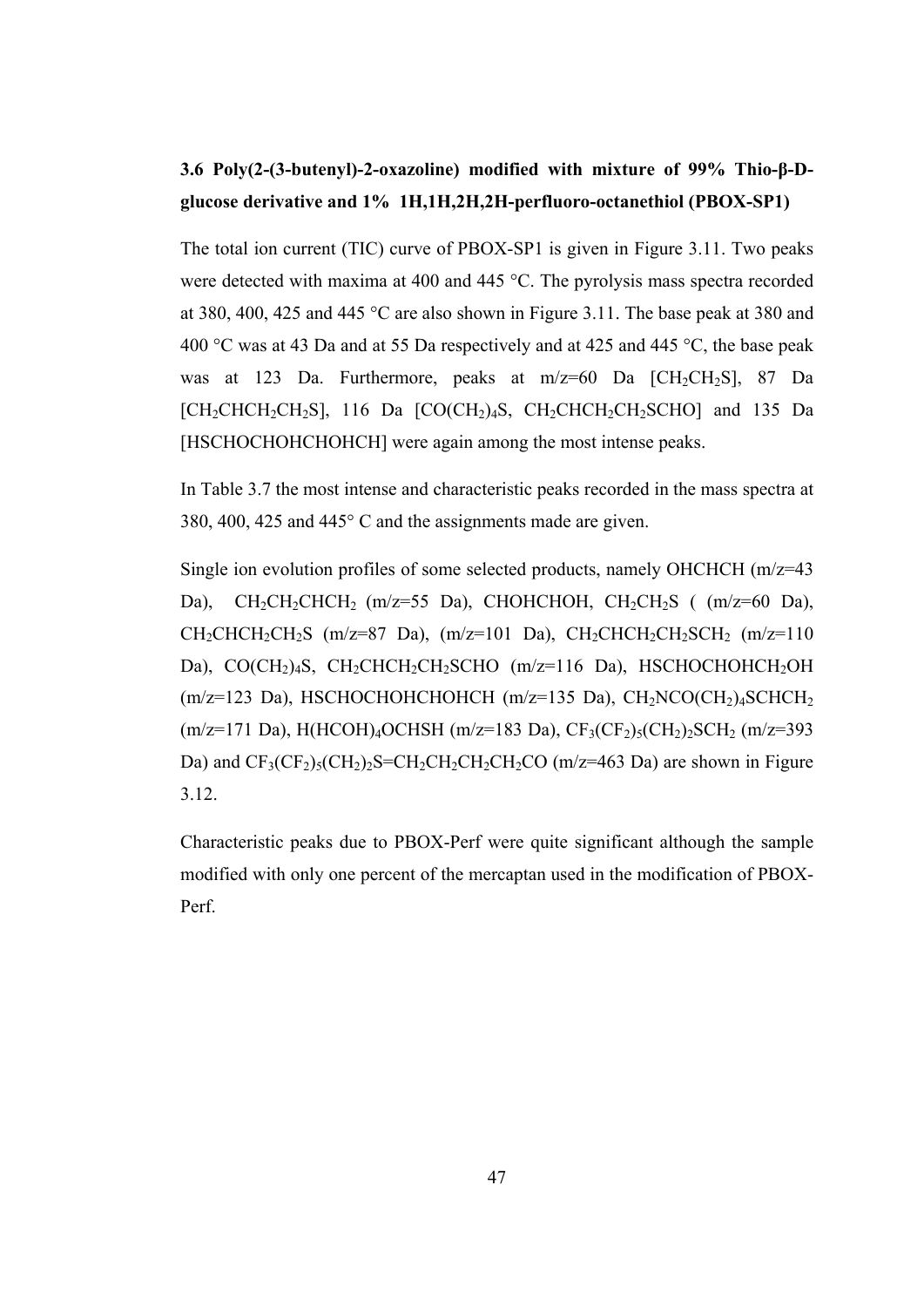

**Figure 3.11:** Pyrolysis mass data for PBOX-SP1.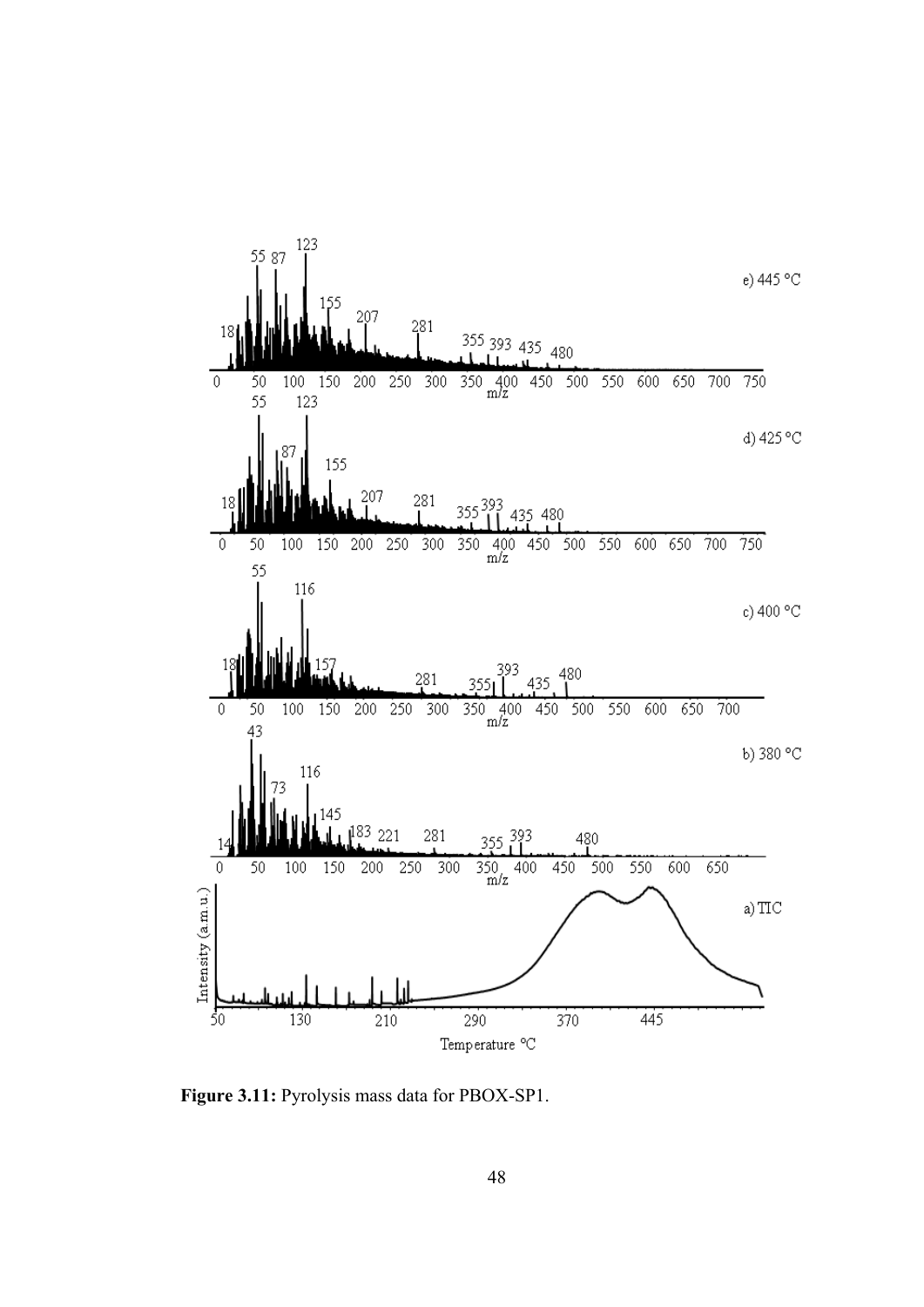**Table 3.7:** The relative intensities (RI) detected during the PBOX-SP1 pyrolysis and chemical assignments of the most intense and characteristic peaks in the mass spectrum of PBOX-SP1 380, 400, 425 and 445° C.

|     |       |                 | RI    |       |                                                                       |
|-----|-------|-----------------|-------|-------|-----------------------------------------------------------------------|
| m/z | 380°C | $400^{\circ}$ C | 425°C | 445°C | Assignment                                                            |
| 43  | 1000  | 600             | 366   | 348   | ОНСНСН                                                                |
| 55  | 869   | 1000            | 997   | 898   | $CH2CH2CHCH2$                                                         |
| 60  | 726   | 823             | 849   | 688   | CHOHCHOH, CH <sub>2</sub> CH <sub>2</sub> S                           |
| 87  | 404   | 526             | 609   | 553   | $CH2CHCH2CH2S$                                                        |
| 98  | 299   | 273             | 279   | 301   | $C_2H_4NCOC_2H_4NCO(CH_2)_4$<br>$CH2NCOC3H6$                          |
| 101 | 349   | 443             | 371   | 228   | CH <sub>2</sub> CHCH <sub>2</sub> CH <sub>2</sub> SCH <sub>2</sub>    |
| 110 | 297   | 301             | 305   | 366   | CH <sub>2</sub> CH <sub>2</sub> NCOCH <sub>2</sub> CHCH               |
| 116 | 616   | 849             | 637   | 450   | $CO(CH2)4S, CH2CHCH2CH2SCHO$                                          |
| 123 | 257   | 598             | 1000  | 1000  | HSCHOCHOHCH2OH                                                        |
| 135 | 99    | 167             | 300   | 384   | НЅСНОСНОНСНОНСН                                                       |
| 142 | 197   | 165             | 167   | 204   | CH <sub>2</sub> NCOCHCHCH <sub>2</sub> CH <sub>2</sub> S              |
| 171 | 225   | 217             | 223   | 254   | CH <sub>2</sub> NCO(CH <sub>2</sub> ) <sub>4</sub> SCHCH <sub>2</sub> |
| 172 | 134   | 140             | 183   | 225   | $CH2NCO(CH2)4SCH2CH2$                                                 |
| 183 | 105   | 192             | 287   | 348   | H(HCOH) <sub>4</sub> OCHSH                                            |
| 281 | 71    | 92              | 194   | 317   | $CF3CFCF(CF2)3$                                                       |
|     |       |                 |       |       | $(CH_2CH_2NCO)_3CH_2CH_2N=COH$ ,                                      |
|     |       |                 |       |       | $(CH_2CH_2NCO)_3CH_2CH_2N=COH$                                        |
| 335 | 8     | 20              | 39    | 65    | $SCH_2CH_2C_6F_8(OH)_3$                                               |
| 393 | 111   | 179             | 169   | 115   | $CF_3(CF_2)_5(CH_2)_2SCH_2$                                           |
| 435 | 21    | 52              | 81    | 85    | $CF3(CF2)5CH2CH2CH2CH2CH2CH2CH2$                                      |
| 463 | 19    | 45              | 67    | 66    | $CF3(CF2)5(CH2)2SCH2CH2CH2CH2CO$                                      |
| 480 | 81    | 136             | 91    | 41    | $HCO(CH2)4SCH2CHOH(CF2)5CF3$                                          |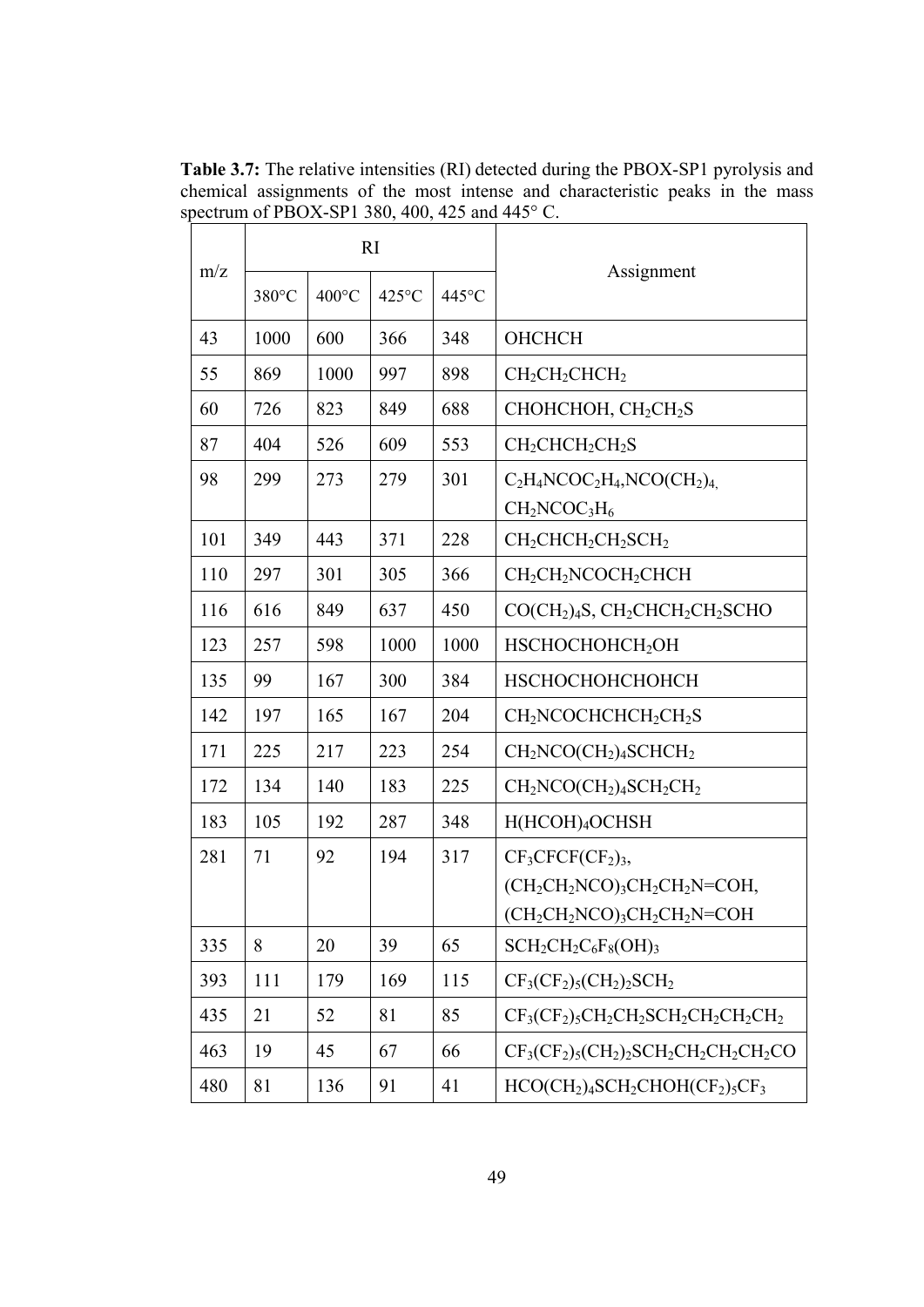

**Figure 3.12:** Single ion evolution pyrograms of some selected pyrolysis compounds obtained by direct pyrolysis of PBOX-SP1.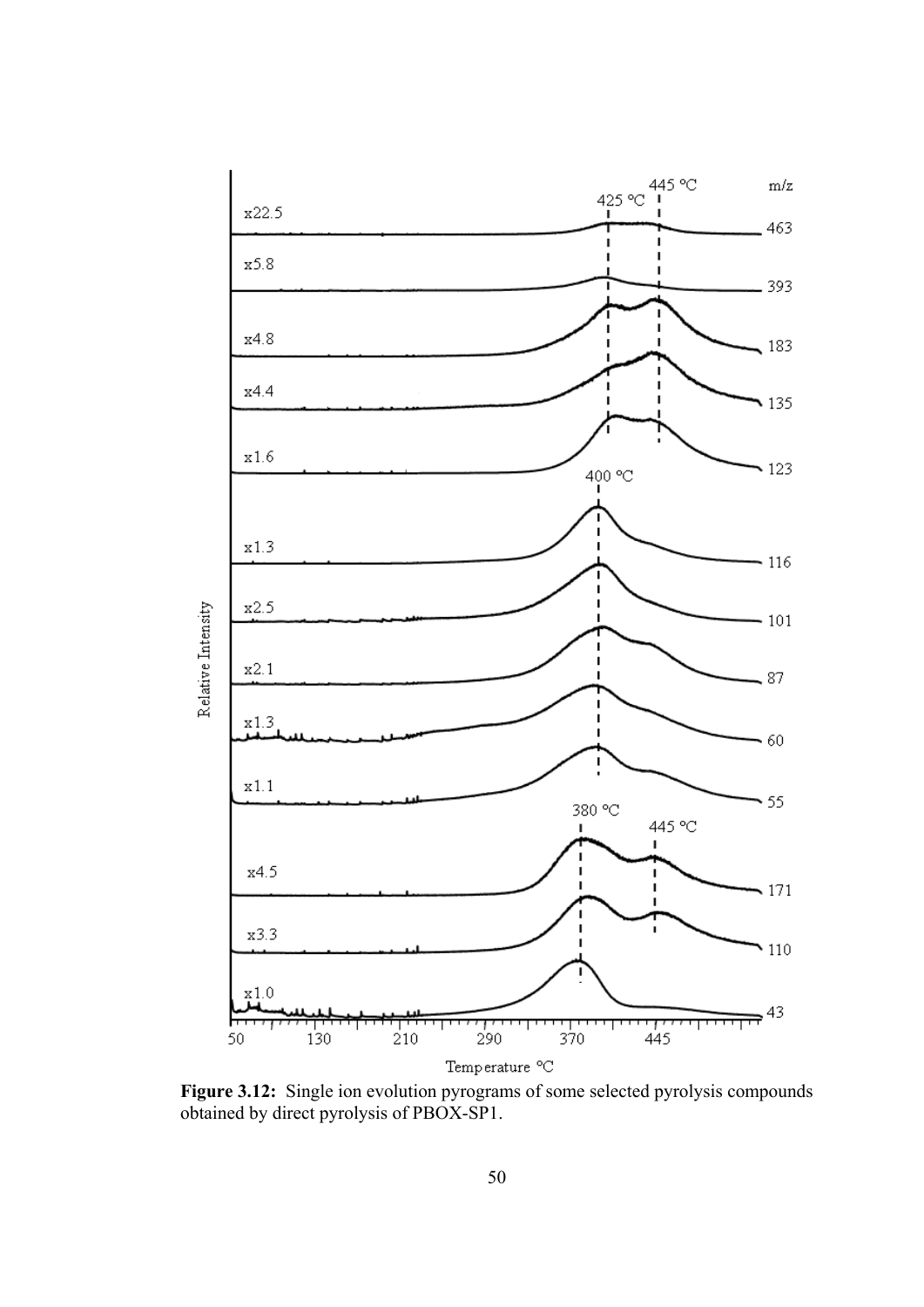One point that should be noticed was the disappearance of the low temperature evolutions detected in case of PBOX-Perf. Another point that should also be noticed was the detection of significantly intense 55 Da peak that was associated with CH<sub>2</sub>CH<sub>2</sub>CHCH<sub>2</sub> fragment. Comparison of the trends in the evolution profiles of characteristics products of PBOX-Sug with the ones of PBOX-SP1 indicated an increase in thermal stability of thio-β-glucose unit significantly; the evolutions around 310 and 320 °C detected for PBOX-Sug totally disappeared for PBOX-SP1. Similarly low temperature evolutions detected during the pyrolysis of PBOX-Perf, in the temperature range between 300 and 350 °C also disappeared during the pyrolysis of PBOX-SP1. Single ion evolution profiles of degradation products showed maxima at different temperatures indicating presence of units with different thermal stabilities. However, variations in the position of peak maxima were noticeably smaller (380, 400, 425 and 445 °C) than those were observed for PBOX-Perf (67, 310, 332 and 445 °C) and PBOX-Sug (310, 320, 410 and 445 °C). It can be concluded that a thermally more homogeneous polymer was obtained by modification with 99% mercaptan of PBOX-Sug and 1% mercaptan of PBOX-Perf.

In Figure 3.13 single ion evolution profiles of some diagnostic products generated during pyrolysis of PBOX-Sug, PBOX-Perf and SP1 are shown for a better comparison. These products were mainly generated upon decomposition of the side chains generated by loss of glucose and perf units. Disappearance of low temperature evolutions pointed out stabilization of glucose units in the presence of 1H,1H,2H,2H-perfluoro-octanethiol.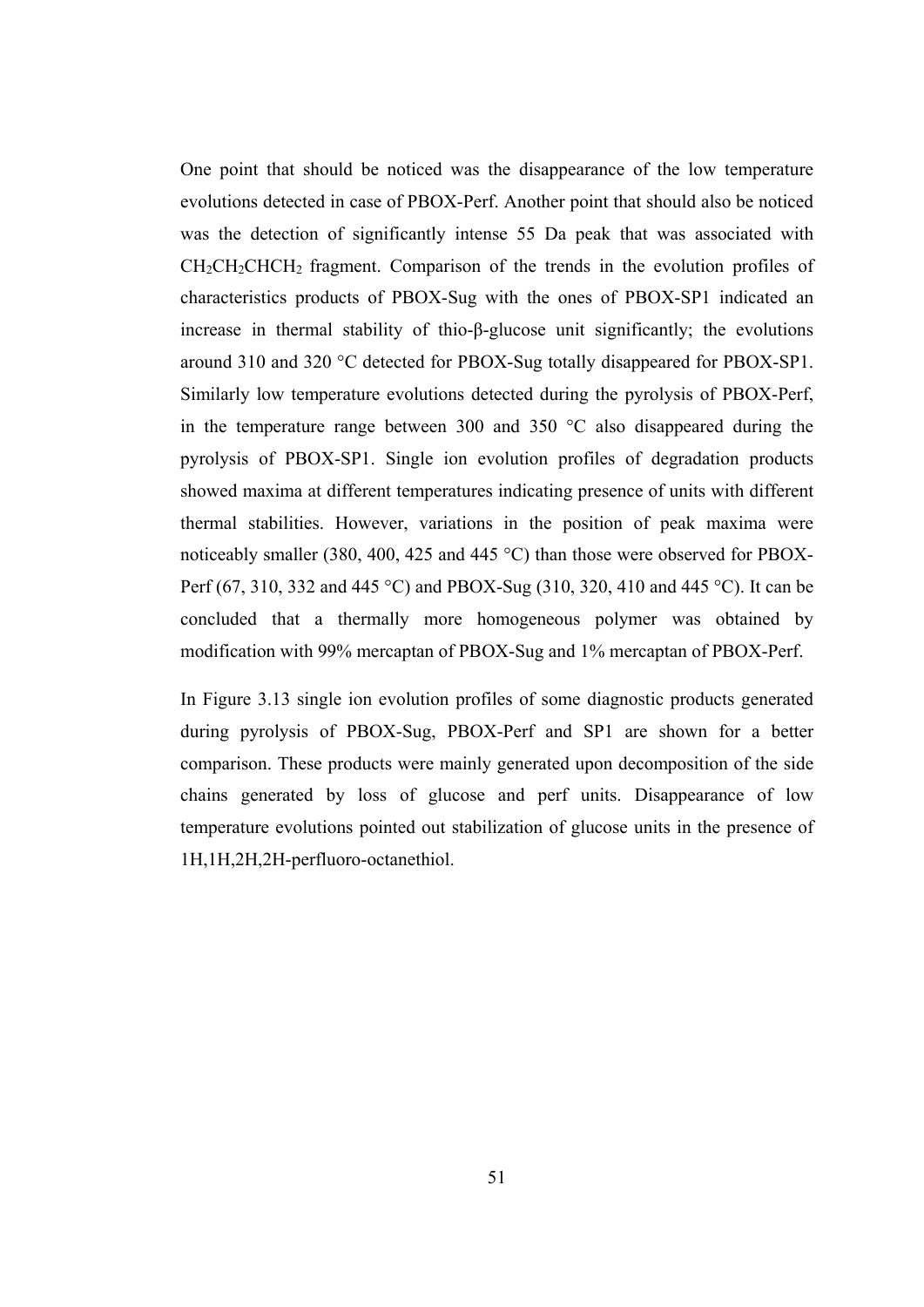

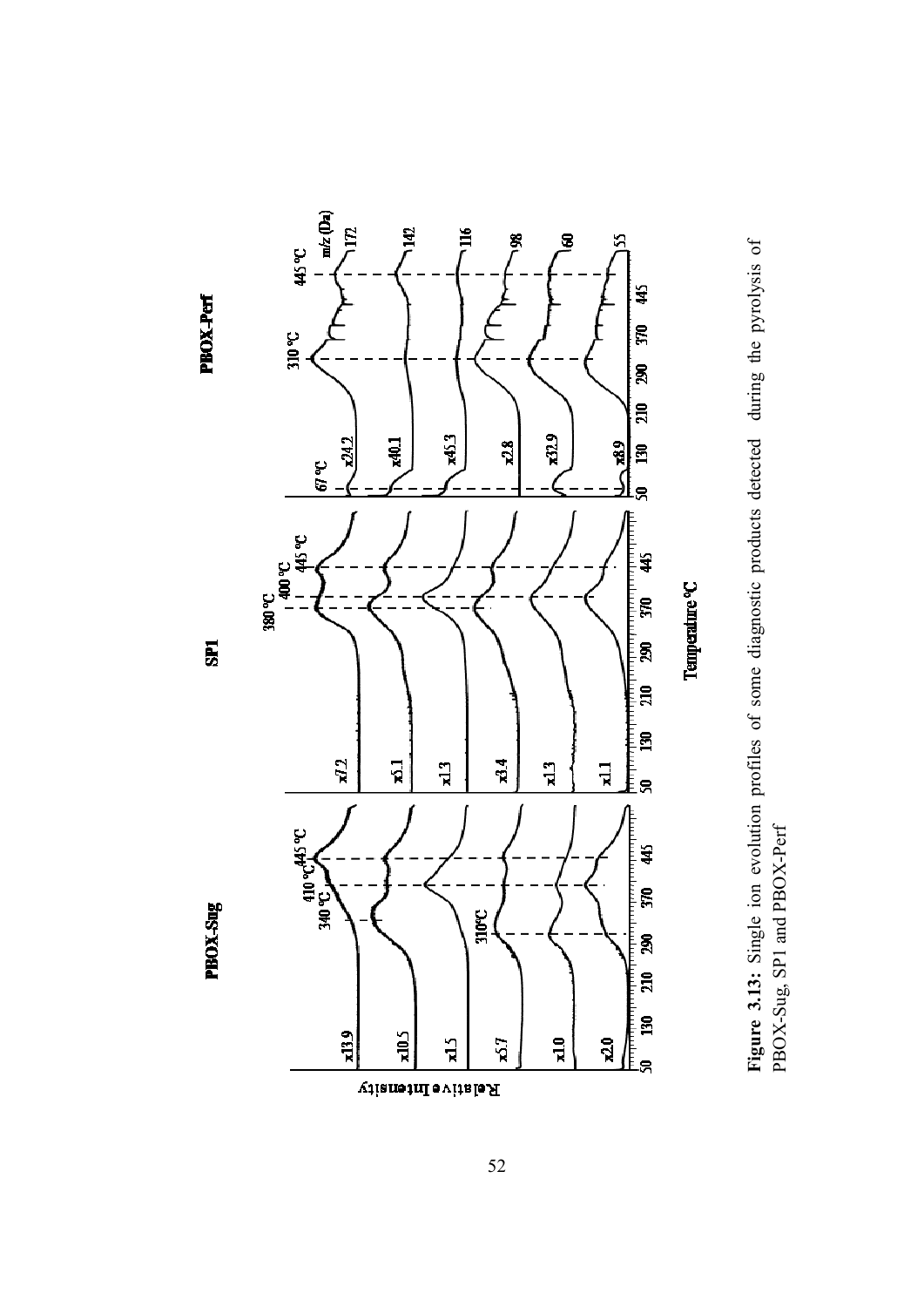# **3.7 Poly(2-(3-butenyl)-2-oxazoline) modified with a mixture of 99% 3 mercapto-1,2 propanediol and 1% 1H,1H,2H,2H-perfluoro-octanethiol (PBOX-TP1).**

The TIC curve of PBOX-TP1 is given in Figure 3.14. It showed a broad and weak peak with a maximum at around 210 °C, besides an intense peak with a maximum at around 425 °C (Figure 3.14). The base peak at 210 °C is at 28 Da, 240 °C is at 57 whereas, at 400, 425 and 445 °C, it is at 55 Da. In Table 3.8 the most intense and characteristic peaks recorded in the mass spectra at 210, 240, 400, 425 and 445 °C and their assignments made are given.

Contrary to what were observed for PBOX-Thiop and PBOX-Perf, no peak below 100 °C was detected in the TIC curve for this sample. However, the mass spectra recorded at around 210 °C were dominated with peaks that were present in the mass spectra of PBOX-Perf recorded below 100 °C (Figure 3.14). Presence of these peaks indicated evolution of  $(CF_3(CF_2)_{5}(CH_2)_{2}S)_{2}$ . The high mass peaks that can readily be associated with parent ion (m/z=758 Da) and fragment ions  $CF_3(CF_2)_5(CH_2)_2SH$  $(m/z=380 \text{ Da})$ ,  $CF_3(CF_2)_5(CH_2)_2S-S$   $(m/z=411 \text{ Da})$  and  $CF_3(CF_2)_5(CH_2)_2SSCH_2$ (m/z=425 Da) were quite significant in this region.

The base peak in the low temperature mass spectra of PBOX-Thiop at 205 Da was now quite weak. The base peak was now at 28 Da due to  $C_2H_4$  and/or CO. Other intense peaks were at 57 (CFC<sub>2</sub>H<sub>2</sub>, C<sub>4</sub>H<sub>9</sub>), 69 (CF<sub>3</sub>), 77 (CF<sub>2</sub>CH=CH<sub>2</sub>,  $SCH_2CH_2OH$ ) and 89 Da (CH<sub>2</sub>SCHCHOH). The 57 Da peak may be attributed to  $C_3H_2F$ ,  $C_4H_9$  and/or  $C_2H_5O$ . The 69 Da peak can readily be attributed to  $CF_3$ fragment. Products such as  $C_3H_2F$  and  $C_4H_3F_2$  that may be generated by loss of F atoms may give rise to peaks at 77 and 89 Da.

 $(CF<sub>3</sub>(CF<sub>2</sub>)<sub>5</sub>(CH<sub>2</sub>)<sub>2</sub>S)$ <sub>2</sub> peak totally disappeared in the pyrolysis mass spectra recorded at elevated temperature. The base peak was at 55 Da in this region as in the case of PBOX-Thiop. Other characteristic peaks of PBOX-Thiop such as 101  $(CH_2CHCH_2CH_2SCH_2)$ , 116 (CO(CH<sub>2</sub>)<sub>4</sub>S), 123 (CH<sub>2</sub>CHNCOCHCH<sub>2</sub>CHCH<sub>2</sub>), 132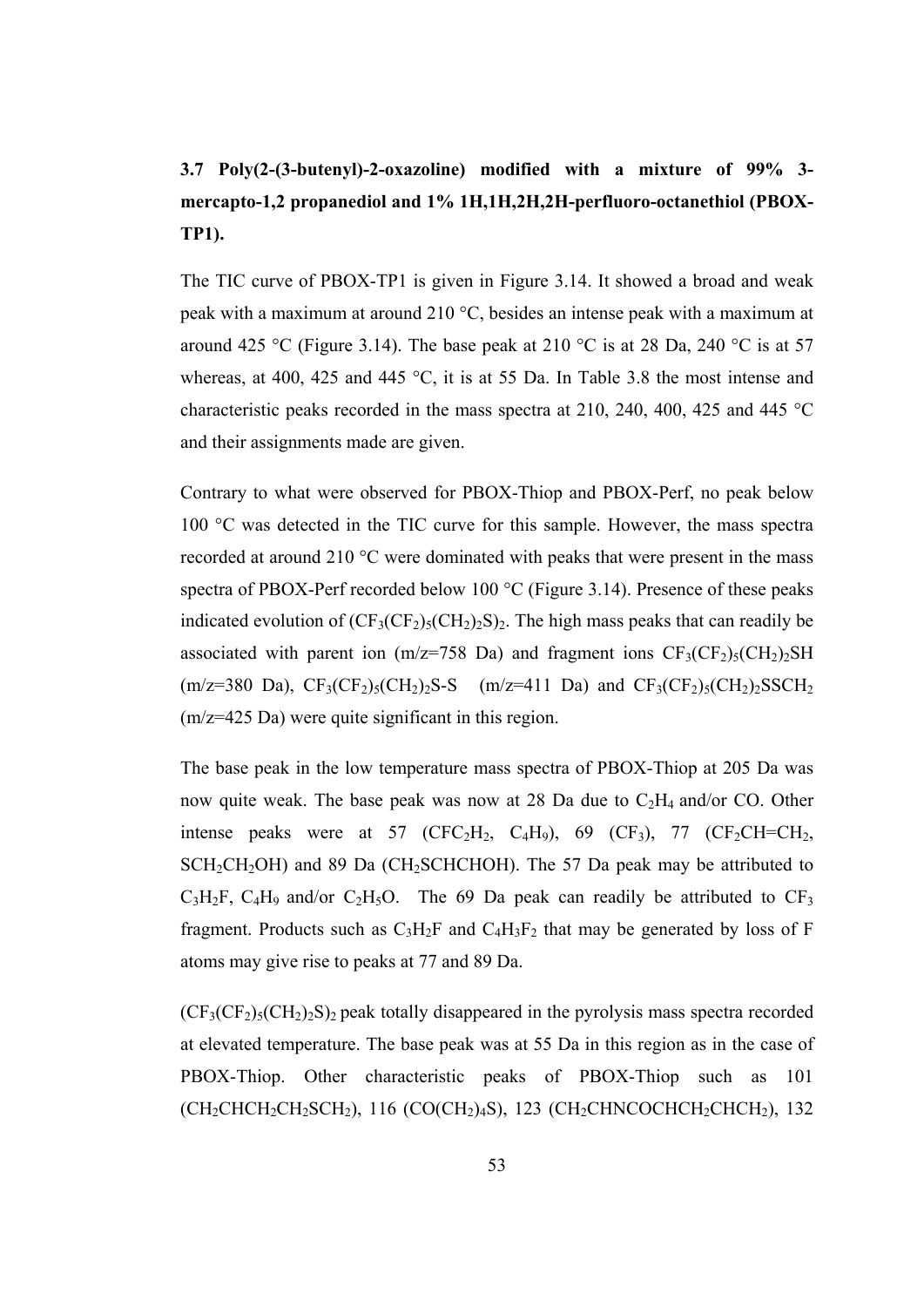$(CF_2CF_2CHF)$  and 157 Da  $(CH_2CHNCO(CH_2)_4S, C_2H_4NCO(CH_2)_3CH=S$  ) were also present in the spectra. However their relative intensities changed significantly (Figure 3.15).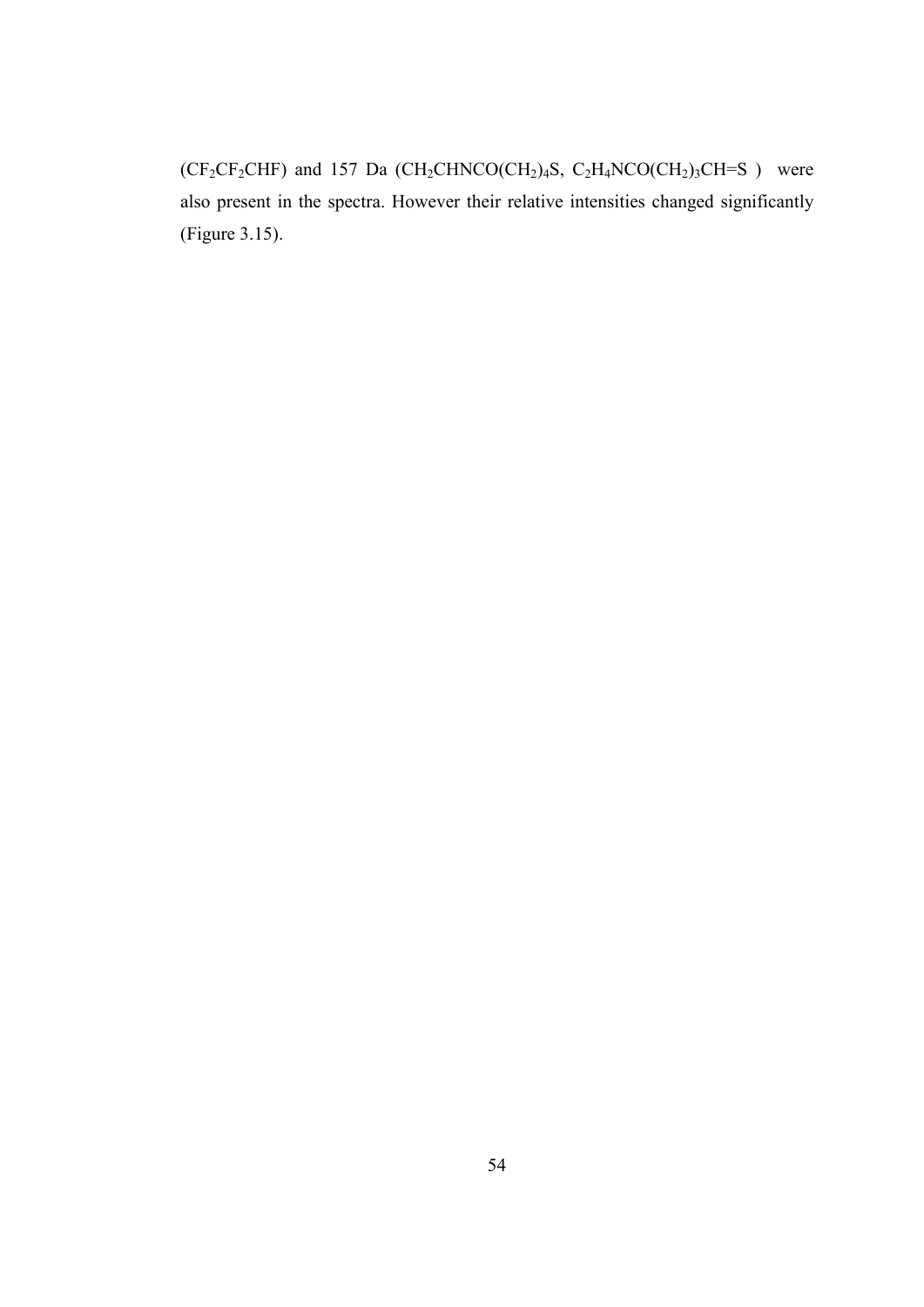

**Figure 3.14:** Pyrolysis mass data for PBOX-TP1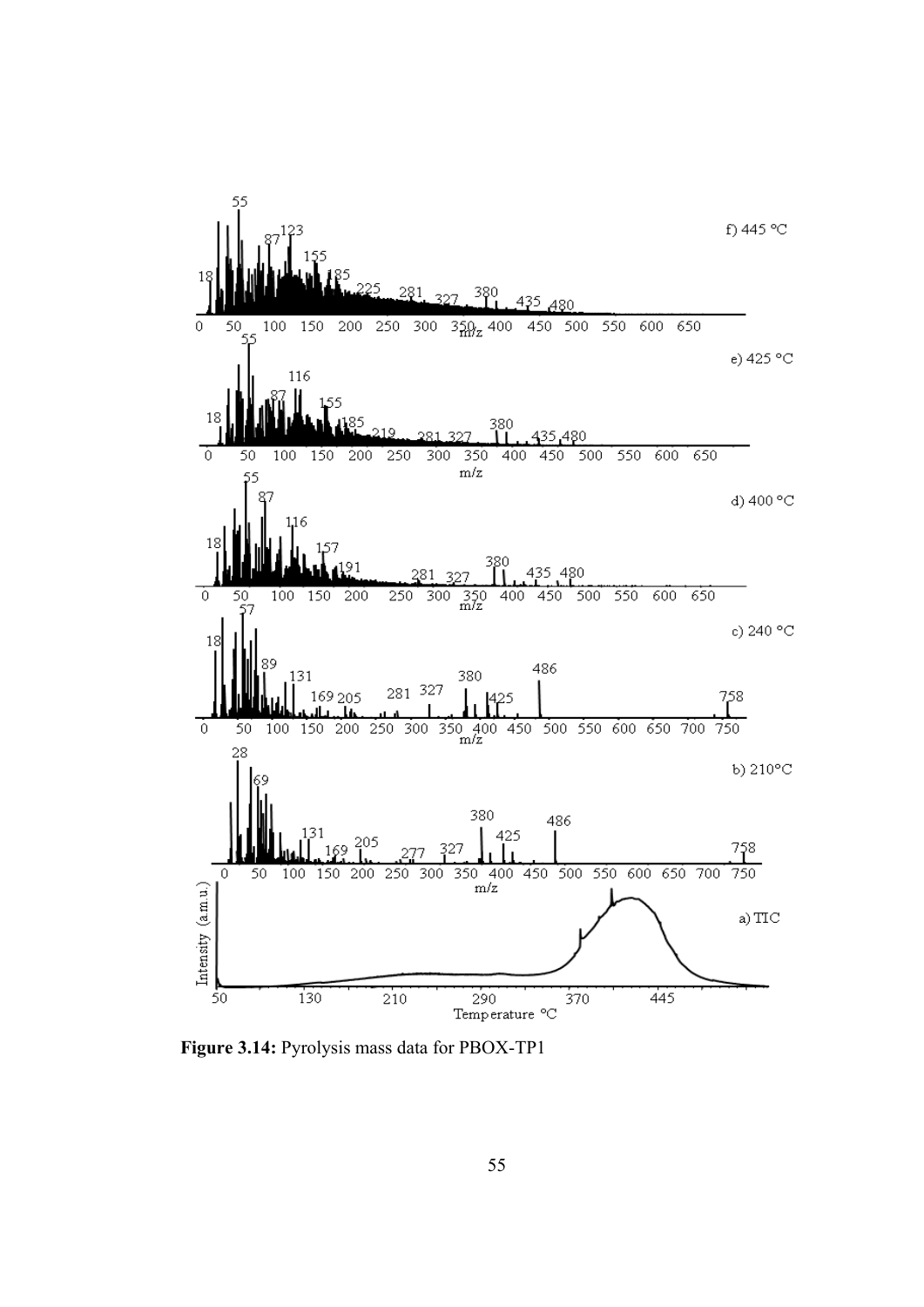**Table 3.8:** The relative intensities (RI) detected during the PBOX-TP1 pyrolysis and chemical assignments of the most intense and characteristic peaks in the mass spectrum of PBOX-TP1 at 210, 240, 400, 425 and 445 °C.

|     | RI              |                 |                  |                  |                  | Assignment                                                                                          |
|-----|-----------------|-----------------|------------------|------------------|------------------|-----------------------------------------------------------------------------------------------------|
| m/z | $210^{\circ}$ C | $240^{\circ}$ C | $400^{\circ}$ C  | 425°C            | $445^{\circ}$ C  |                                                                                                     |
| 28  | 1000            | 953             | 605              | 556              | 731              | $C_2H_4$ , CO                                                                                       |
| 45  | 603             | 660             | 561              | 534              | 549              | $CH2CH2OH$ , $CFCH2$                                                                                |
| 47  | 935             | 814             | 615              | 459              | 427              | CH <sub>2</sub> SH                                                                                  |
| 55  | 73              | 96              | 1000             | 1000             | 1000             | $CH2CH2CHCH2$                                                                                       |
| 57  | 841             | 1000            | 480              | 369              | 376              | $CFC2H2, C4H9$                                                                                      |
| 69  | 665             | 739             | 432              | 371              | 400              | CF <sub>3</sub>                                                                                     |
| 77  | 578             | 852             | 704              | 450              | 414              | $CF_2CH=CH_2$ , $SCH_2CH_2OH$                                                                       |
| 81  | 63              | 75              | 860              | 459              | 479              | $CF_2CF$                                                                                            |
| 89  | 355             | 438             | 138              | 146              | 179              | CH <sub>2</sub> SCHCHOH                                                                             |
| 91  | 154             | 191             | 146              | 174              | 140              | CFCH <sub>2</sub> CH <sub>2</sub> S, CH <sub>2</sub> SCH <sub>2</sub> CH <sub>2</sub> OH            |
| 101 | 28              | 50              | 506              | 446              | 433              | $CH_2CHCH_2CH_2SCH_2$                                                                               |
| 107 | 117             | 149             | 181              | 283              | 354              | CH <sub>2</sub> OHCHOHCH <sub>2</sub> S                                                             |
| 109 | 157             | 203             | 206              | 276              | 381              | SCHCH <sub>2</sub> CF <sub>2</sub>                                                                  |
| 116 | 10              | 16              | 616              | 560              | 534              | CO(CH <sub>2</sub> ) <sub>4</sub> S                                                                 |
| 119 | 265             | 340             | 288              | 325              | 377              | $CF3CF2$ , $CFCH2CH2SCH2CH2$                                                                        |
| 121 | 42              | 57              | 285              | 498              | 647              | CH <sub>2</sub> SCH <sub>2</sub> CHOHCH <sub>2</sub> OH                                             |
| 123 | 48              | 66              | 407              | 551              | 718              | CH <sub>2</sub> CHNCOCHCH <sub>2</sub> CHCH <sub>2</sub>                                            |
| 131 | 270             | 323             | 328              | 295              | 339              | $CF_2CFCF_2$                                                                                        |
| 132 | 16              | 27              | 320              | 310              | 332              | $CF_2CF_2CHF$                                                                                       |
| 147 | 32              | 50              | 217              | 256              | 301              | $(CH2)4SCH2CHOHCH3$                                                                                 |
| 155 | $\overline{7}$  | 6               | 224              | 396              | 527              | $CH2SCH2CH2CFCF2$                                                                                   |
| 157 | 19              | 25              | 358              | 393              | 463              | CH <sub>2</sub> CHNCO(CH <sub>2</sub> ) <sub>4</sub> S,                                             |
|     |                 |                 |                  |                  |                  | $C_2H_4NCO(CH_2)_3CH=S$                                                                             |
| 163 | 28              | 34              | 126              | 182              | 258              | (CF <sub>2</sub> ) <sub>3</sub> CH                                                                  |
| 169 | 97              | 117             | 165              | 191              | 245              | $CF3(CF2)2$ , $CH2CH2S(CH2)2CF=CF2$                                                                 |
| 181 | 56              | 68              | 125              | 173              | 215              | $C_2H_4SC_2H_4C_3F_3$ , $C_3H_5SC_2H_3CFCF_2$                                                       |
| 205 | 137             | 118             | 60               | 95               | 154              | $CF_2=CFCF_2CH_2CH_2SCH_2$                                                                          |
| 214 | 45              | 91              | 46               | 87               | 147              | CH <sub>2</sub> CH <sub>2</sub> CH <sub>2</sub> CH <sub>2</sub> CH <sub>2</sub> CFCFCF <sub>2</sub> |
| 327 | 106             | 132             | 36               | 50               | 83               | $CF3(CF2)4CFCHCH2$                                                                                  |
| 359 | 32              | 37              | 11               | 26               | 57               | $CF3(CF2)4CFCHCH2S$                                                                                 |
| 380 | 387             | 282             | 194              | 153              | 158              | $CF_3(CF_2)_5(CH_2)_2SH$                                                                            |
| 393 | 116             | 133             | 167              | 141              | 129              | $C_6F_{12}HC_2H_4S_2$                                                                               |
|     |                 |                 |                  |                  |                  | $C_6F_{12}C_2H_4S_2H_1C_6F_{13}C_2H_4SCH_2$                                                         |
| 407 | 8               | 9               | 58               | 49               | 56               | $CF_3(CF_2)_5(CH_2)_2SCH_2CH_2$                                                                     |
| 411 | 230             | 250             | $\overline{7}$   | 15               | 33               | $CF_3(CF_2)_5(CH_2)_2SS$                                                                            |
| 419 | 3               | 5               | 50               | 50               | 56               | $CF3(CF2)5(CH2)2SCH2CHCH$                                                                           |
| 425 | 141             | 148             | $\overline{4}$   | 12               | 28               | $CF_3(CF_2)_5(CH_2)_2SSCH_2$                                                                        |
| 435 | 15              | 27              | 66               | 69               | 81               | $CF3(CF2)5(CH2)2SCH2CH2CH2CH2CH2$                                                                   |
| 455 | 38              | 43              | 3                | 8                | 18               | $CF_3(CF_2)_3(CHF)_2(CH_2)_2S(CH_2)_4CONCH_2$                                                       |
| 463 | 5               | 6               | 61               | 63               | 64               | $CF3(CF2)5(CH2)2S=CH2CH2CH2CH2CH2CO$                                                                |
| 758 | 137             | 156             | $\boldsymbol{0}$ | $\boldsymbol{0}$ | $\boldsymbol{0}$ | $(CF_3(CF_2)_5(CH_2)_2S)_2$                                                                         |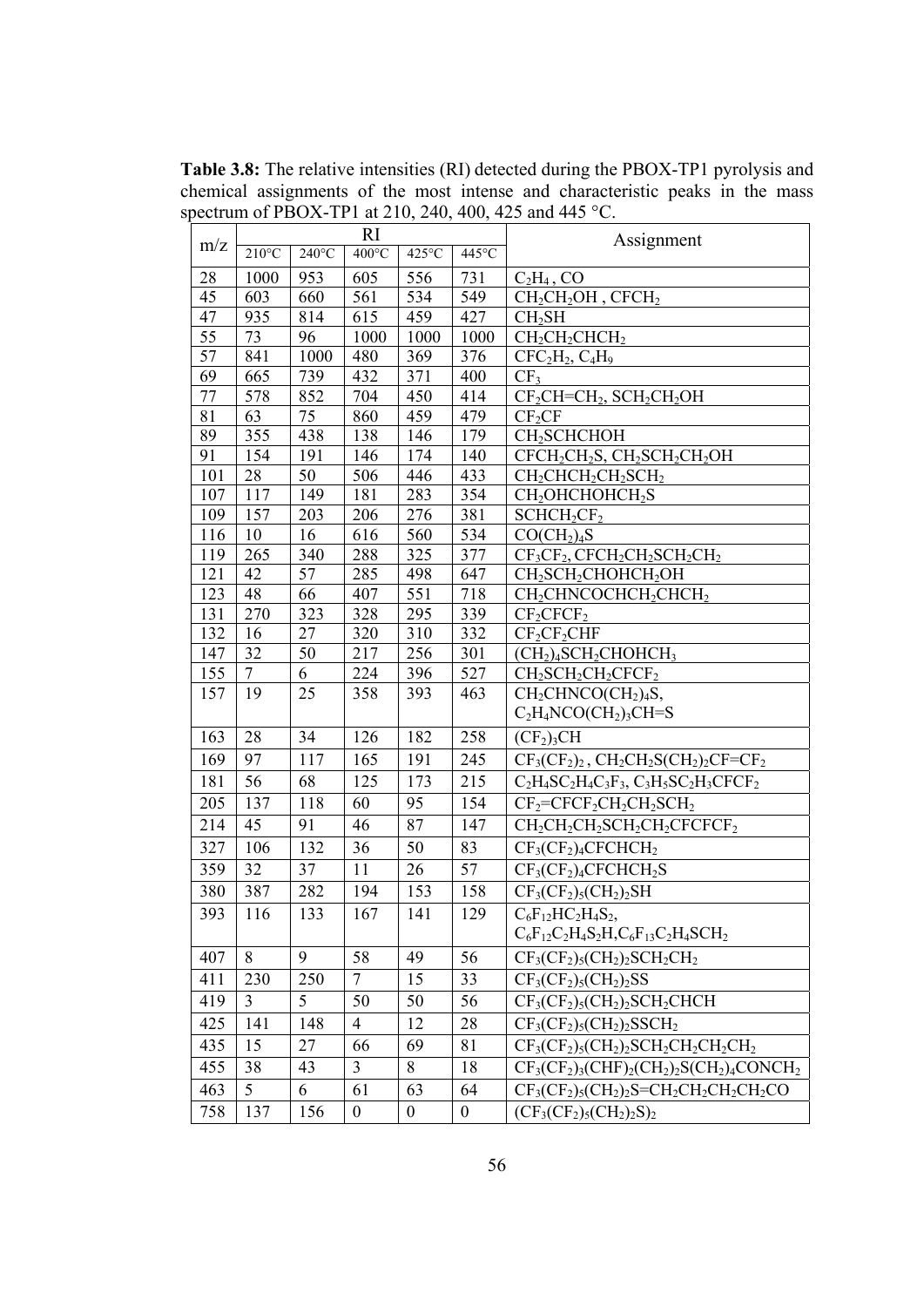Single ion evolution of some selected products, namely  $C_2H_4$ , CO (m/z=28 Da), CH<sub>2</sub>CH<sub>2</sub>OH, CFCH<sub>2</sub> (m/z=45 Da), CH<sub>2</sub>SH (m/z=47 Da), CH<sub>2</sub>CH<sub>2</sub>CHCH<sub>2</sub> (m/z=55 Da),  $CFC_2H_2$ ,  $C_4H_9$  (m/z=57 Da),  $CF_3$  (m/z=69 Da),  $CF_2CH=CH_2$ ,  $SCH_2CH_2OH$  $(m/z=77 \text{ Da})$ , CH<sub>2</sub>SCHCHOH  $(m/z=89 \text{ Da})$ , CH<sub>2</sub>CHCH<sub>2</sub>CH<sub>2</sub>SCH<sub>2</sub>  $(m/z=101 \text{ Da})$ , SCHCH<sub>2</sub>CF<sub>2</sub> (m/z=109 Da), CO(CH<sub>2</sub>)<sub>4</sub>S (m/z=116 Da), [CH<sub>2</sub>CHNCOCHCH<sub>2</sub> CHCH<sub>2</sub>] (m/z=123 Da), CF<sub>2</sub>CF<sub>2</sub>CHF (m/z=132 Da), CH<sub>2</sub>CHNCO(CH<sub>2</sub>)<sub>4</sub>S,  $CH_2CH_2NCO(CH_2)$ <sub>3</sub>CH=S (m/z=157 Da),  $CH_2CH_2SCH_2CH_2CFCFCF$ ,  $CH_2CHCH_2$  $SCH_2CHCFCF_2$  (m/z=181 Da),  $CF_2=CFCF_2CH_2CH_2SCH_2$  (m/z=205 Da),  $CH_2CH_2CH_2CH_2CH_2CFCCFCF_2$  (m/z=214 Da),  $CF_3(CF_2)_4CFCHCH_2$  (m/z=327 Da),  $CF_3(CF_2)_5(CH_2)_2SH$  (m/z=380 Da),  $CF_3(CF_2)_5(CH_2)_2SS$  (m/z=411 Da),  $CF<sub>3</sub>(CF<sub>2</sub>)<sub>5</sub>(CH<sub>2</sub>)<sub>2</sub>SCH<sub>2</sub>CHCH$  ( $m/z=419$  Da) and  $[CF<sub>3</sub>(CF<sub>2</sub>)<sub>3</sub>(CHF)<sub>2</sub>(CH<sub>2</sub>)<sub>2</sub>S$  $(CH<sub>2</sub>)<sub>4</sub>$ CONCH<sub>2</sub> $(m/z=455$  Da) are shown in Figure 3.15.

Evolution profiles of some diagnostic products detected during the pyrolysis of PBOX-Thiop, PBOX-Perf and TP1 are given in Figure 3.16.

Unlike SP1,  $(CF_3(CF_2)_5(CH_2)_2S)_2$  dimer was detected for this sample as in case of PBOX-Perf. However, its evolution shifted to higher temperatures. Again a thermally homogeneous polymer was produced in the presence of 1% mercaptan (1H,1H,2H,2H-perfluoro-octanethiol). Actually PBOX-Thiop was the thermally most stable among the modified PBOX polymers.

The high temperature evolutions detected for PBOX-Thiop and PBOX-Perf, was not recorded for TP1. It may be thought that for PBOX-Thiop and PBOX-Perf when the end groups of side chains were lost at low temperatures, coupling of these radicals took place generating units with relatively high thermal stability. It may further be thought that in the presence of 1% mercaptan used in the modification of PBOX-Perf, these coupling processes were inhibited and decomposition of side chains and polymer backbone occurred almost in the same temperature range.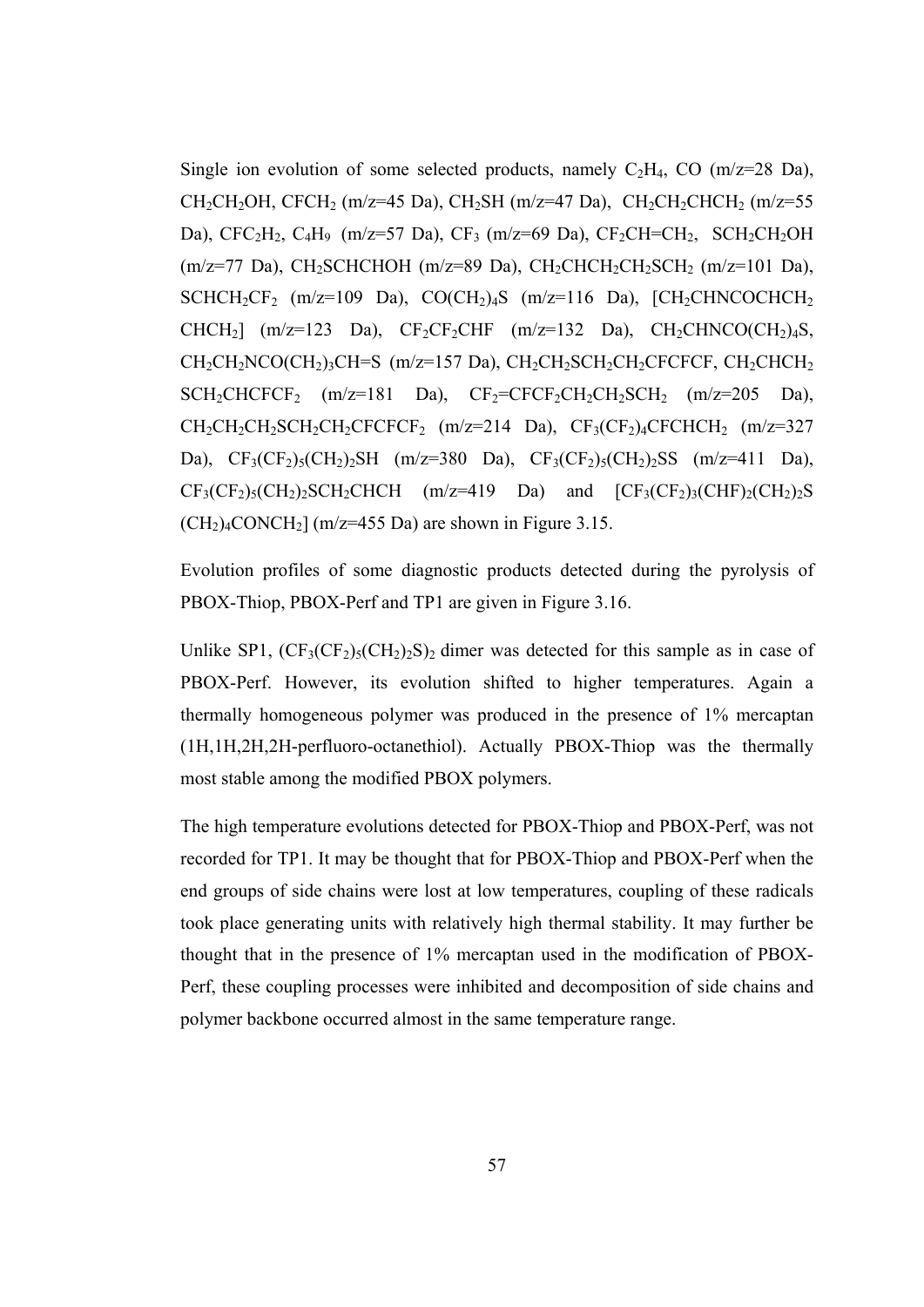

**Figure 3.15:** Single ion evolution pyrograms of some selected pyrolysis compounds obtained by direct pyrolysis of PBOX-TP1.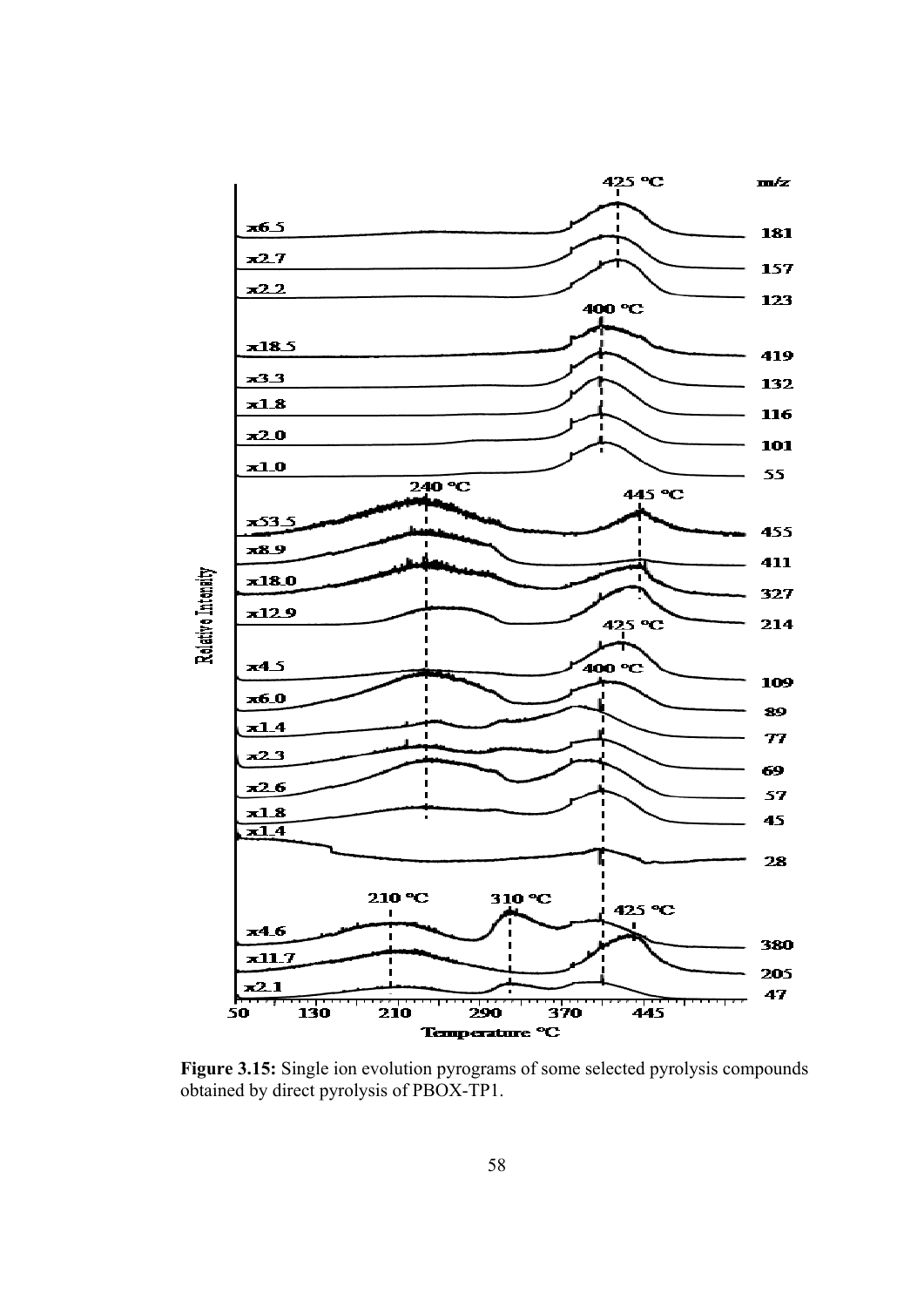

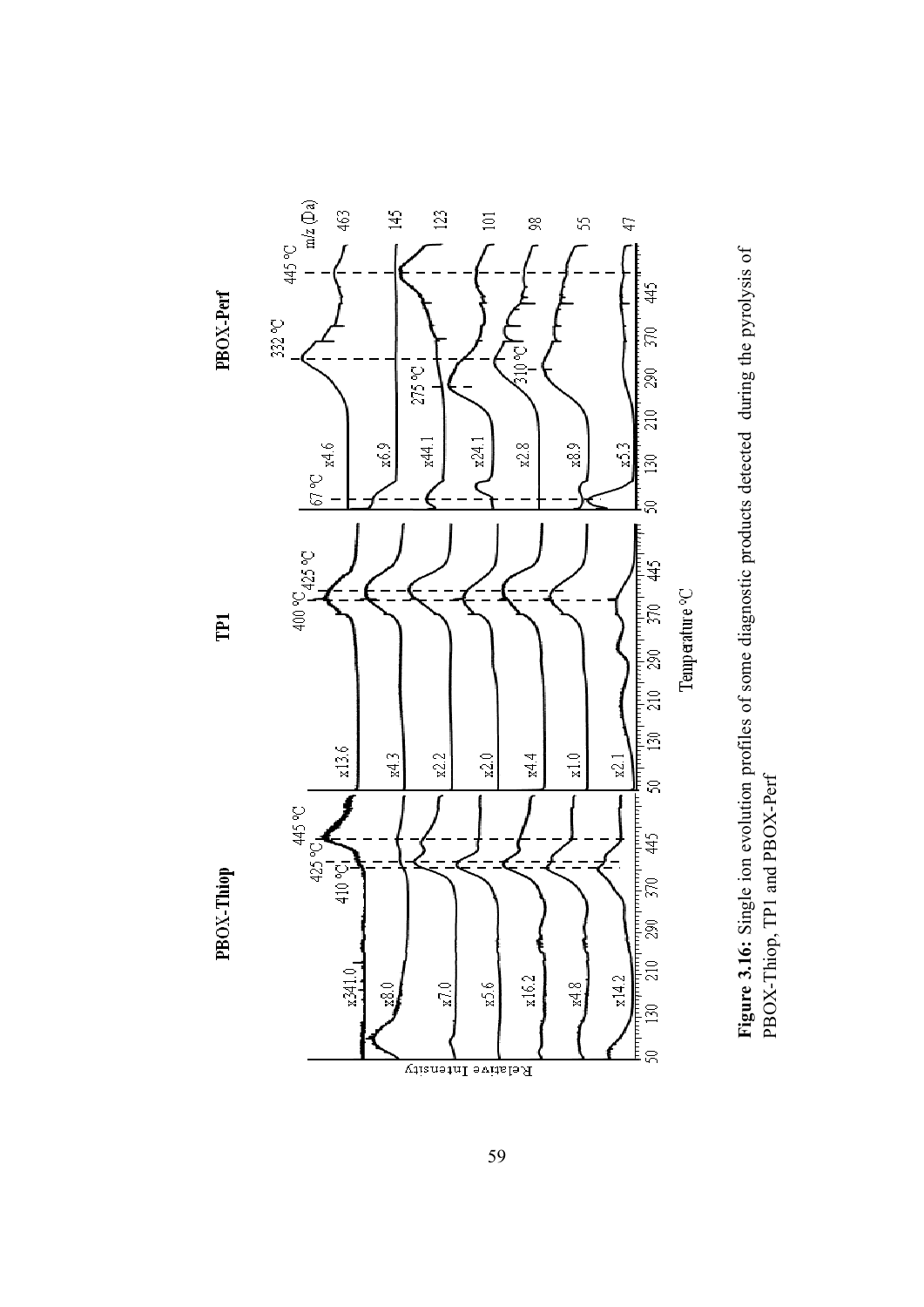## **CHAPTER 4**

## **CONCLUSIONS**

In this study, the thermal characteristics of poly(2-isopropyl-2-oxazoline) (PIPOX), poly(2-(3-butenyl)-2-oxazoline) (PBOX) and modified PBOX polymers such as PBOX-Perf, PBOX-Thiop, PBOX-Sug, PBOX-SP and PBOX-TP modified with 1H,1H,2H,2H- perfluoro-octanethiol, 3-mercapto-1,2 propanediol, thio-β-D-glucose derivative, mixture of thio-β-D-glucose derivative and 1H,1H,2H,2H-perfluorooctanethiol and mixture of 3-mercapto-1,2 propanediol and 1H,1H,2H,2Hperfluoro-octanethiol respectively were investigated by direct pyrolysis mass spectrometry technique.

The results of this study can be summarized as;

PIPOX is the thermally most stable and homogeneous polymer among the polymers under investigation. Thermal degradation of PIPOX yielded mainly protonated monomer and oligomers. Thermal stability decreased when isopropyl side chains were replaced by butenyl groups indicating that presence of isopropyl side chains enhances thermal stability. For the polymer in which isopropyl groups were replaced by butenyl groups, namely, PBOX, the yield of protonated monomer and oligomers decreased noticeably. It may be thought that in the presence of the unsaturated butenyl groups, formation of oligomers, depolymerization reactions were inhibited most probably due to crosslinking of the groups generated during decomposition of side chains.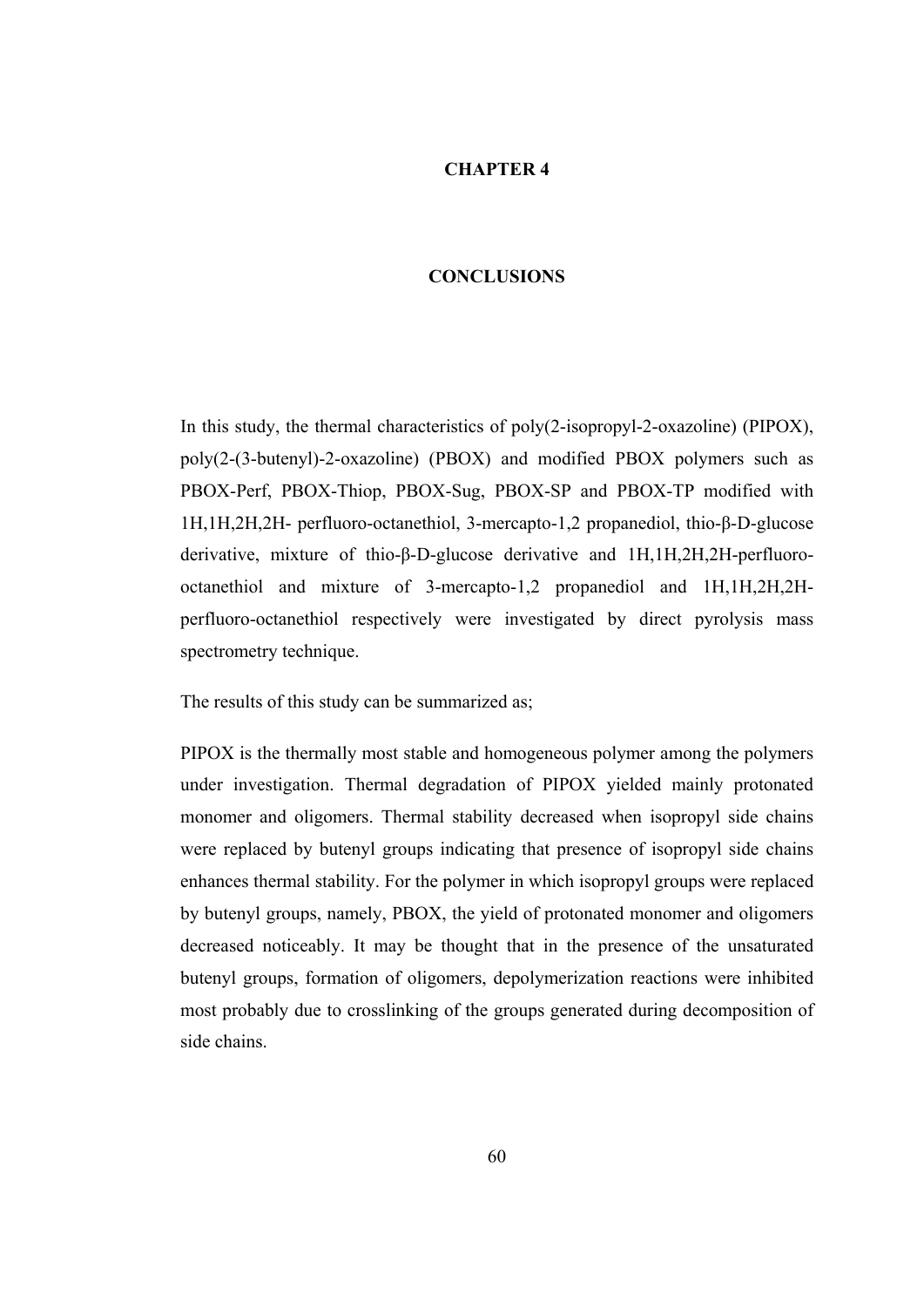Almost similar thermal degradation behavior was observed for PIPOX50 and PIPOX90 where 50 and 90 indicate the number of repeating units. So it can be concluded that the number of repeating units in this range do not have any significant effect on the thermal behavior of PIPOX.

Modifications of PBOX with different mercaptans namely with 3-mercapto-1,2 propanediol (PBOX-Thiop), 1H,1H,2H,2H-perfluoro-octanethiol (PBOX-Perf) and thio-β-D-glucose derivative (PBOX-Sug) affected both thermal stability and thermal degradation products. For PBOX-Thiop and PBOX-Perf, presence of unreacted mercaptan and its dimer was confirmed by detection of low temperature evolutions. However, low temperature evolutions were not observed for PBOX-Sug, PBOX-SP1 and PBOX-TP1. Thermal degradation of modified samples was started by decomposition of side chains. The decomposition of the polymer backbone chains occurred at relatively high temperatures compared to side chains. Among the modified samples, PBOX-Thiop is thermally most stable. The temperature region where thermal degradation of side chains occurred shifted from 300 to 410 °C by modification of PBOX with 3-mercapto-1,2 propanediol. However a significant decrease in the thermal stability was observed when PBOX was modified with 1H, 1H,2H,2H-perfluoro-octanethiol. For PBOX-Sug obtained from modification of PBOX with thio-β-D-glucose derivative, change in thermal stability was not significant compared to PBOX-Perf.

Evolution of monomer was detected for PIPOX, PBOX, PBOX-Perf and PBOX-Thiop. However, monomer peak was not recorded for PBOX-Sug. This behavior may be attributed to presence of relatively unstable glucose unit.

Thermally more homogeneous polymers were obtained when PBOX was modified with a mixture of two mercaptans (PBOX-SP1, PBOX-TP1). Although the percentage of mercaptan 1H,1H,2H,2H-perfluoro-octanethiol used in the preparation of PBOX-TP1 and PBOX-SP1 was only 1%, a significant effect on thermal behavior was noted. Thermal stability of the glucose units were increased drastically in case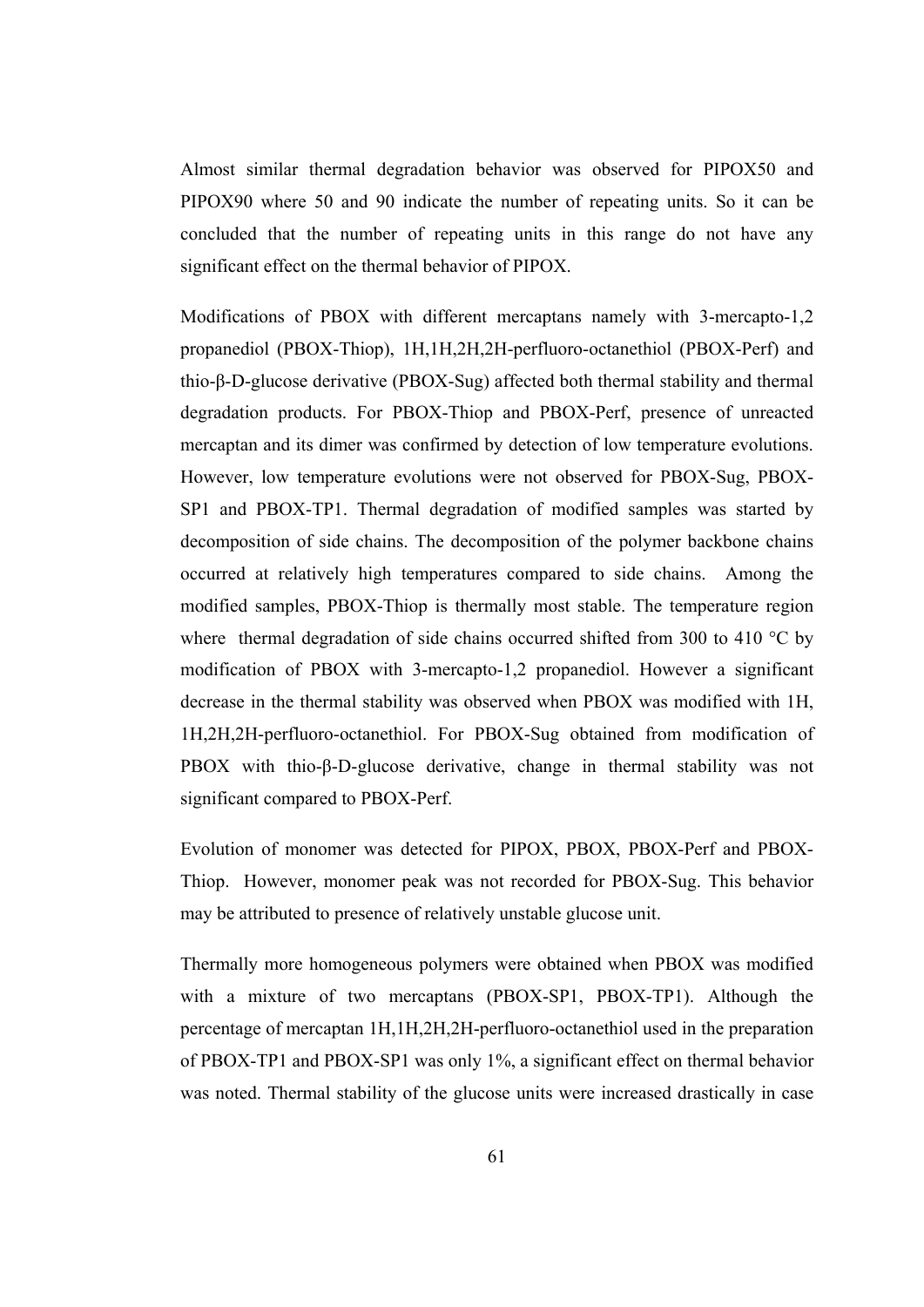of PBOX-SP1. On the other hand, although thermally more homogeneous sample was obtained due to the increase in thermal stability of side chains, a slight decrease in the thermal stability of the main chain was observed for PBOX-Thiop in the presence of 1% mercaptan 3-mercapto-1,2 propanediol. It may be concluded that in the presence of 1H,1H,2H,2H-perfluoro-octanethiol, strong interactions between hydroxides of glucose units and octanethiol took place. This inturn increased the thermal stability of both glucose and octanethiol units. However, when the thermal stability of thionyl groups increased, the coupling of end groups generating relatively more stable polymer backbone for PBOX-TP1 was limited compared to PBOX-Thiop.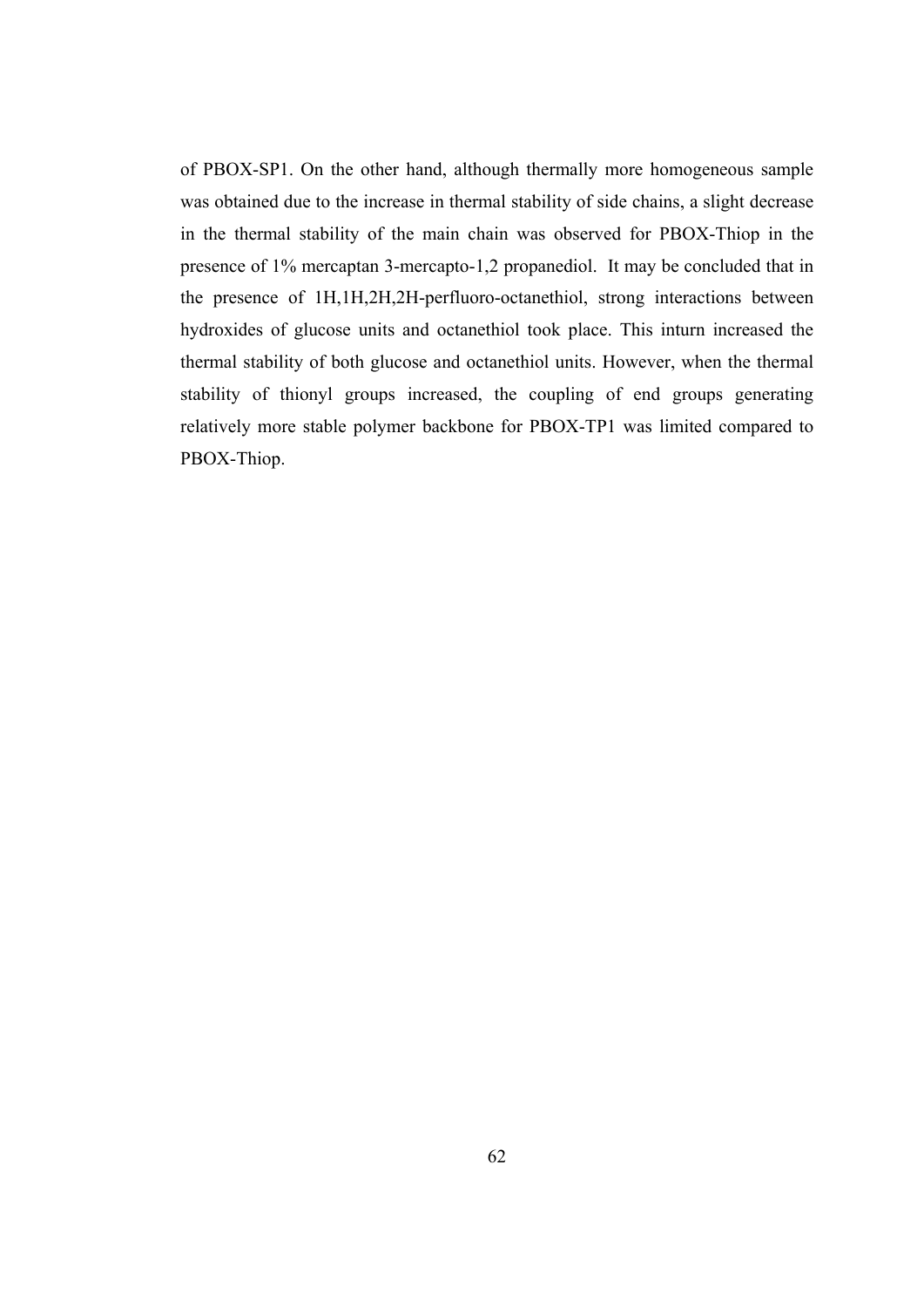## **REFERENCES**

- 1- Kumar A., Srivastava A., Galaev I., Mattiasson B., 'Smart polymers: Physical forms and bioengineering applications', *Progress in Polymer Science*, 2007, 32, p.1205-1237
- 2- Lambermont-Thijs H.M.L., Van Kuringen H.P.C., Van der Put J.P.W., Schubert U.S., Hoogenboom R., 'Temperature Induced Solubility Transitions of Various Poly(2-oxazoline)s in Ethanol-Water Solvent Mixtures', *Polymers,* 2010, 2, p.188-199
- 3- Meyer M., Antonietti M., Schlaad H., 'Unexpected Thermal Characteristics of Aqueous Solutions of Poly(2-isopropyl-2-oxazoline)', *Soft Matter,* 2007, 3, p.430-431 (and references therein)
- 4- Kutz M., Handbook of Materials Selection*,* 2002, p. 412
- 5- De las Heras Alarco´n C., Pennadam S., Alexander C*.,* 'Stimuli responsive polymers for biomedical applications', *Chem. Soc. Rev*., 2005, 34, p.276– 285
- 6- Park J.S., Kataoka K., 'Comprehensive and Accurate Control of Thermosensitivity of Poly(2-alkyl-2-oxazoline)s via Well-Defined Gradient or Random Copolymerization', *Macromolecules,* 2007, 40, p.3599-3609
- 7- Heskins M., James E., Guillet J., 'Solution properties of poly(Nisopropylacrylamide)', *Macromol. Sci. Chem.,* 1968, 2(8), p.1441-1455.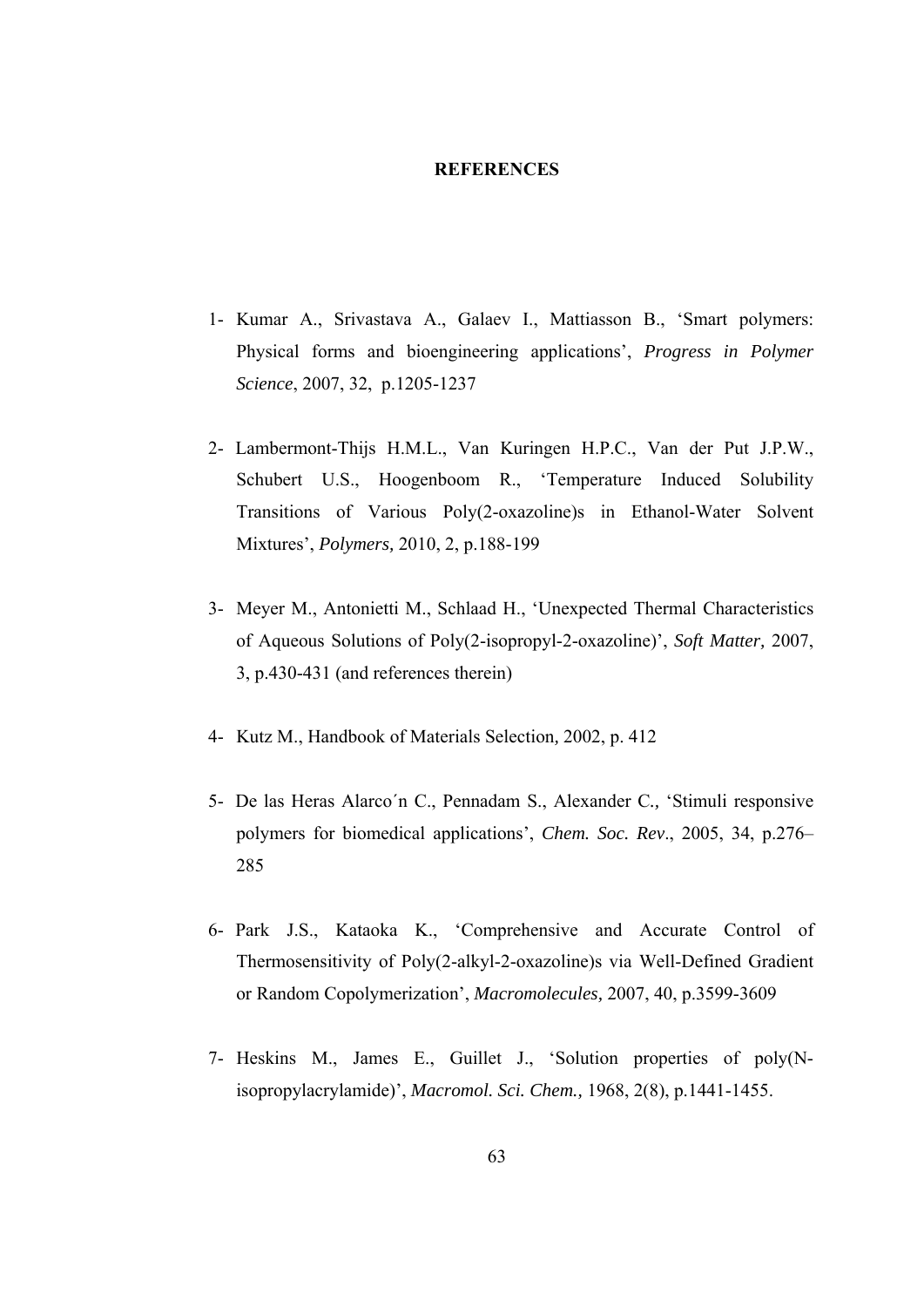- 8- Demirel A. L., Meyer M., Schlaad H., 'Formation of Polyamide Nanofibers by Directional Crystallization in Aqueos Solution', *Angew. Chem. Int. Ed*., 2007, 46, p.8622-8624
- 9- Gress A., Smarsly B., Schlaad H., 'Formation of Glycopolyamide Nanofibers', *Macromolecular Rapid Communications*, 2008, 29, p.304-308
- 10- Huber S., Hutter N., Jordan R., 'Effect of end group polarity upon the lower critical solution temperature of poly(2-isopropyl-2-oxazoline)', *Colloid Polym Sci.*, 2008, 286, p.1653–166
- 11- Weber C., Becer R., Hoogenboom R., Schubert U. S., 'Lower Critical Solution Temperature Behavior of Comb and Graft Shaped Poly[oligo(2 ethyl-2-oxazoline)methacrylate]s', *Macromolecules*, 2009, 42, p.2965-2971
- 12- Hoogenboom R., Thijs H.M.L., Jochems M.J.C.H., Lankvelt B.M.V., Fijten M.W.M., Schubert U.S., 'Tuning the LCST of poly(2-oxazoline)s by varying composition and molecular weight: alternatives to poly(Nisopropylacrylamide)', *Chem. Commun.,* 2008, p.5758–5760
- 13- Schlaad H., Diehl C., Gress A., Meyer M., Demirel A.L., Nur Y., Bertin A., 'Poly(2-oxazoline)s as Smart Bioinspired Polymers', *Macromol. Rapid Commun.*, 2010, p.511-525 (references therein)
- 14- Diehl C., Schlaad H., 'Thermo-Responsive Polyoxazolines with Widely Tuneable LCST', *Macromol. Biosci.,* 2009, 9, p.157–161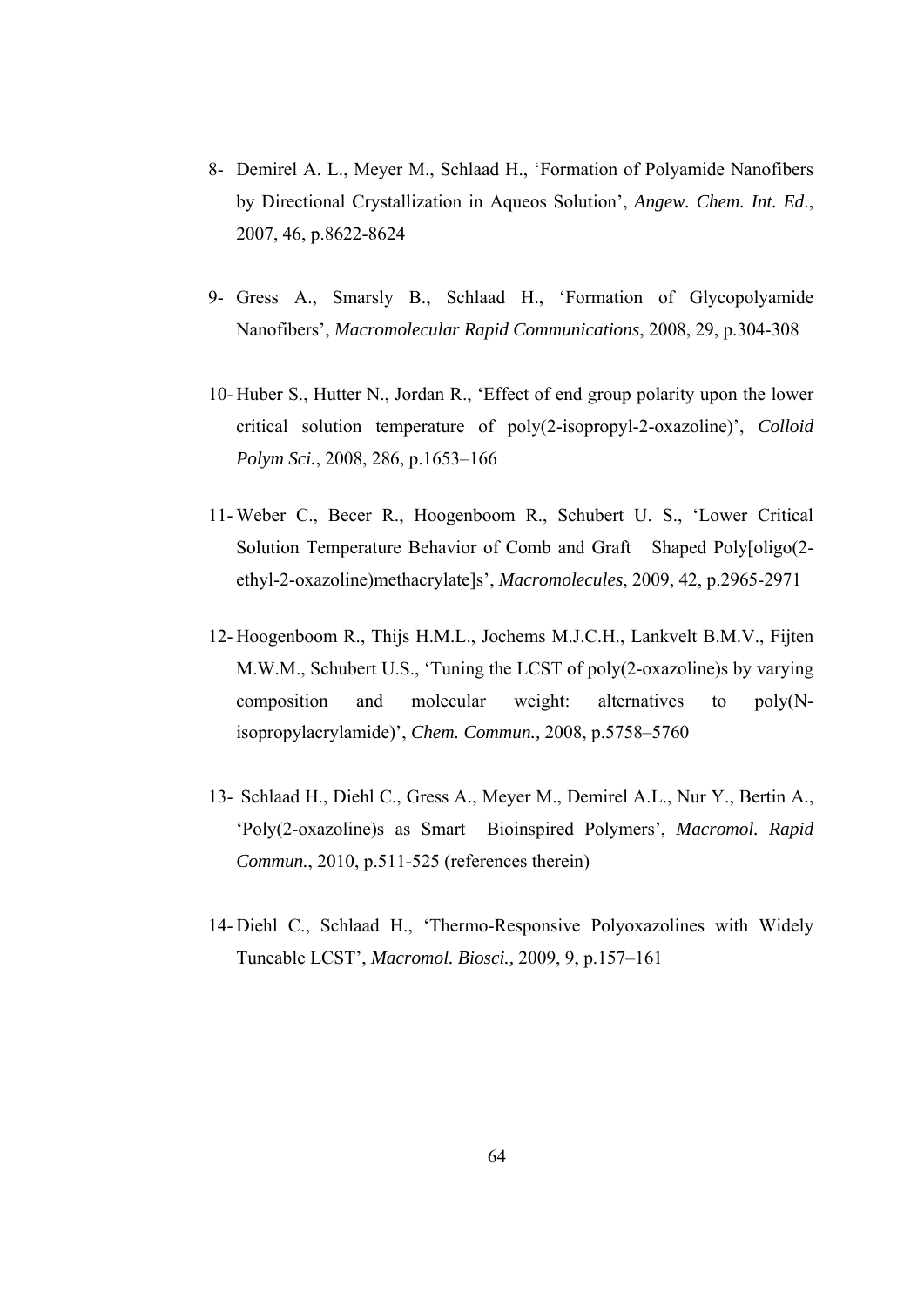- 15- Aoi K., Suzuki H., Okada M., 'Architectural control of sugar-containing polymers by living polymerization: ring-opening polymerization of 2 oxazolines initiated with carbohydrate derivatives', *Macromolecules*, 1992, 25 (25), p.7073–7075
- 16- Hoogenboom R., Fıjten M.W.M., Schubert U.S., 'Parallel Kinetic Investigation of 2-Oxazoline Polymerizations with Different Initiators as Basis for Designed Copolymer Synthesis', *Journal of Polymer Science: Part A: Polymer Chemistry*, 2004, Vol. 42, p.1830–1840 (and references therein)
- 17- Hoogenboom R., 'Poly(2-oxazoline)s: A polymer class with numerous potential applications', *Angew Chem Int Ed Engl.* 2009, 48(43), p.7978-94.
- 18- Adams N., Schubert U.S., 'Poly(2-oxazolines) in Biological and Biomedical Application Contexts', *Advanced Drug Delivery Reviews,* 2007, 59(15), p.1504-20.
- 19- Hoogenboom R., Fıjten M.W.M., Thijs H.M.L., Lankvelt B.M., Schubert U.S., 'Microwave-assisted synthesis and properties of a series of poly(2 alkyl-2-oxazolines)s', *Designed Monomers and Polymers,* 2005, Vol. 8, No. 6, p. 659–671
- 20- Wiesbrock F., Hoogenboom R., Abeln C. H., Schubert U.S., 'Single-Mode Microwave Ovens as New Reaction Devices: Accelerating the Living Polymerization of 2-Ethyl-2-Oxazoline', *Macromol. Rapid Commun.,* 2004, 25, p.1895–1899
- 21- Huber S., Jordan R., 'Modulation of the lower critical solution temperature of 2-Alkyl-2-oxazoline copolymers', *Colloid Polym Sci.*, 2008, 286, p.395– 402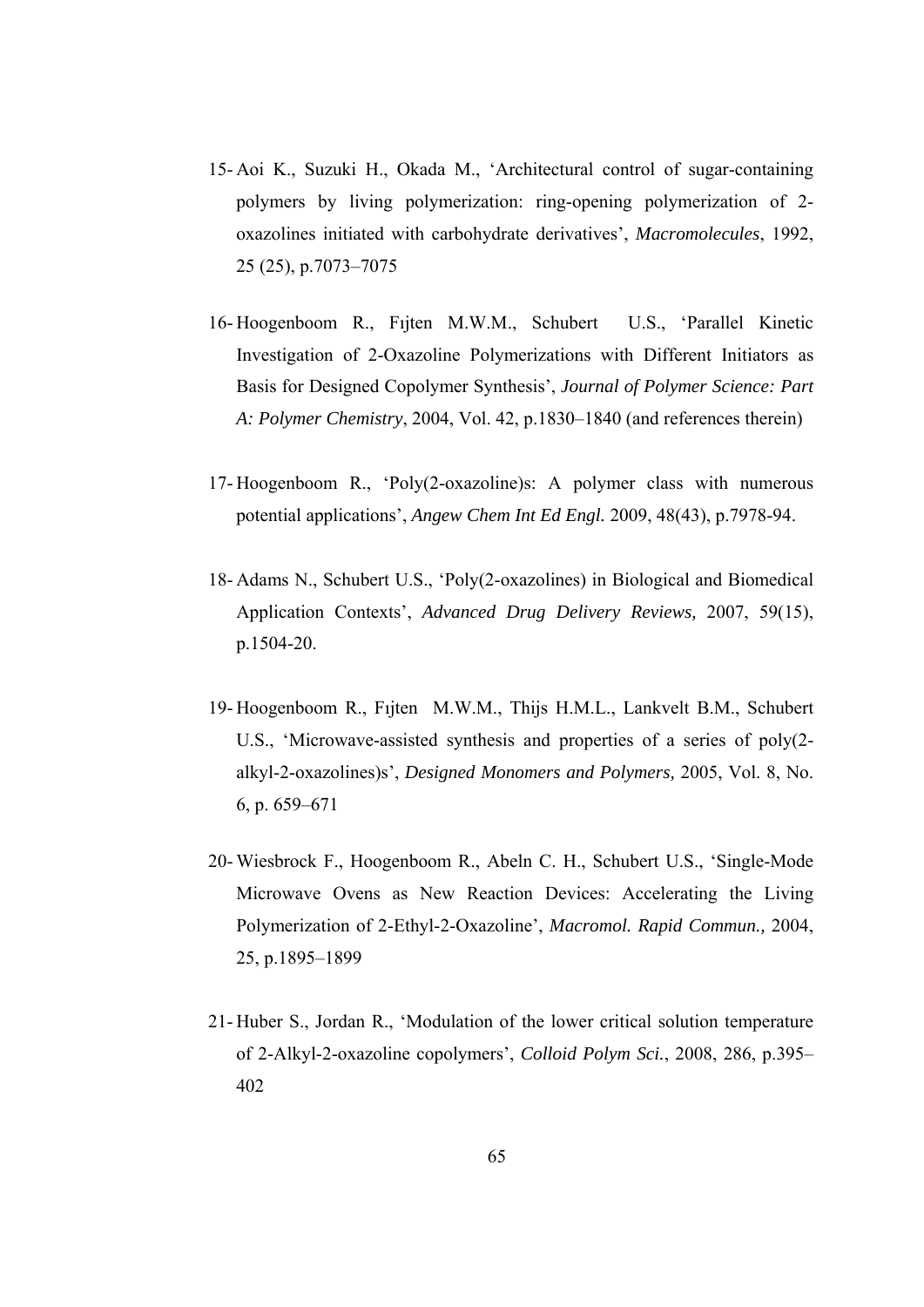- 22- Haruna, M.,'Synthesis and Characterization of Temperature Responsive poly(2-ethyl-2-oxazoline)', *Bayero Journal of Pure and Applied Sciences,* 2010, 3(1), p.250 – 254
- 23- Morimoto N., Obeid R., Yamane S., Françoise M.W., Akiyoshi K., 'Composite nanomaterials by self-assembly and controlled crystallization of poly(2-isopropyl-2-oxazoline)-grafted polysaccharides', *Soft Matter*, 2009, 5, p.1597–1600
- 24- Thijs H.M.L., Hoogenboom R.,Fustin C.A., D'Haese C.B., Gohy J.F., Schubert U.S., 'Solubility Behavior of Amphiphilic Block and Random Copolymers Based on 2-Ethyl-2-oxazoline and 2-Nonyl-2 oxazoline in Binary Water–Ethanol Mixtures', *Journal of Polymer Science: Part A: Polymer Chemistry*, 2009, Vol. 47, p.515–522
- 25- Kempe K., Lobert M., Hoogenboom R., Schubert U.S., 'Synthesis and Characterization of a Series of Diverse Poly(2-oxazoline)s', *Journal of Polymer Science: Part A: Polymer Chemistry*, 2009, Vol. 47, p.3829–3838
- 26-Fustin C.A., Huang H., Hoogenboom R., Wiesbrock F., Jonas A.M., Schubert U.S., Gohy J.F., 'Evaporation induced micellization of poly(2 oxazoline) multiblock copolymers on surfaces'*, Soft Matter*, 2007, 3, p.79– 82
- 27-Kempe K., Vollrath A., Schaefer H.W. , Poehlmann T. G. , Biskup C., Hoogenboom R., Hornig S., Schubert U.S., 'Multifunctional Poly(2 oxazoline) Nanoparticles for Biological Applications', *Macromolecular Rapid Communications,* 2010, Vol. 31, p.1869-1873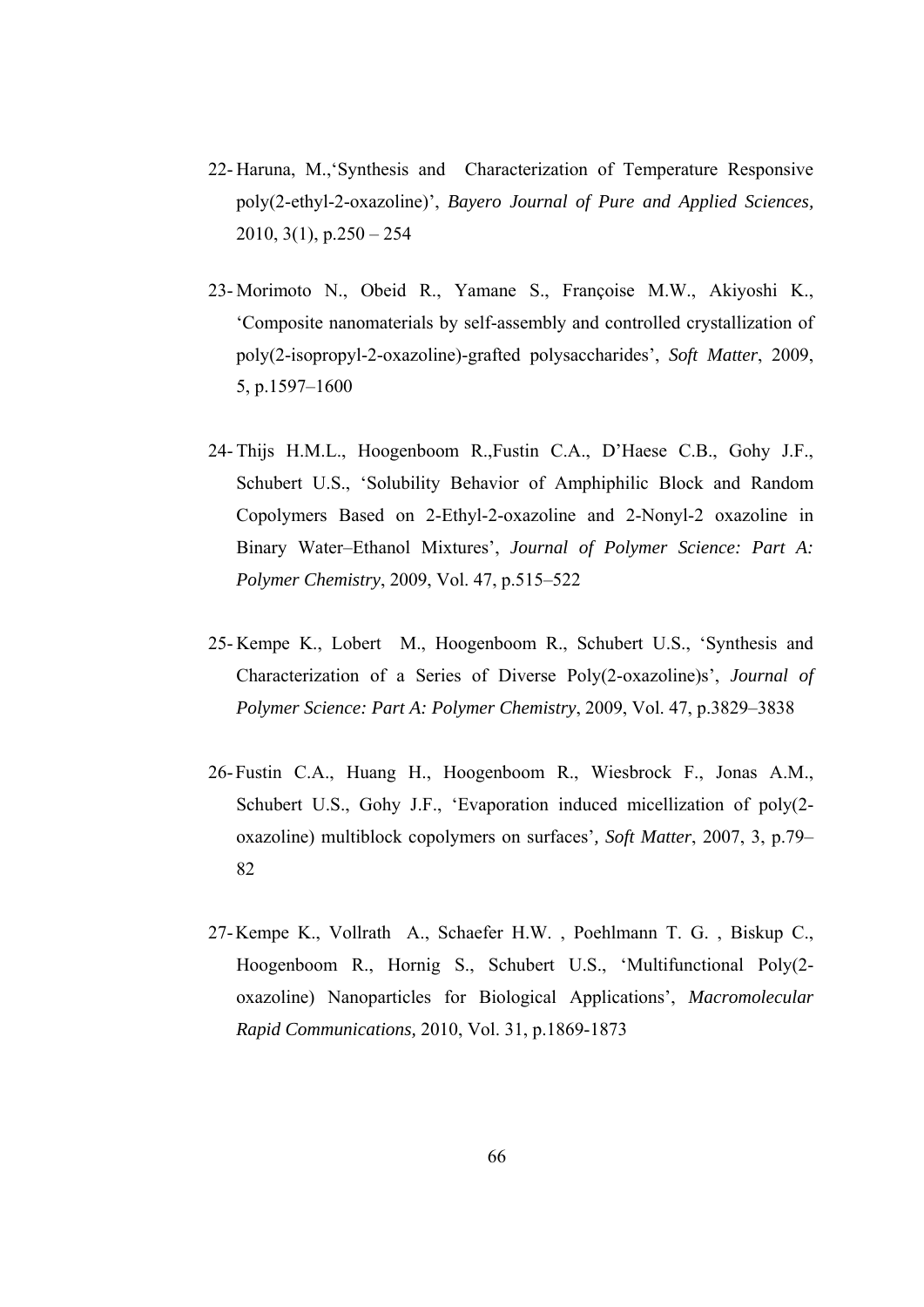- 28- Zhao J., Hoogenboom R., Assche G. V., Mele B.V., 'Demixing and Remixing Kinetics of Poly(2-isopropyl-2-oxazoline) (PIPOZ) Aqueous Solutions Studied by Modulated Temperature Differential Scanning Calorimetry', *Macromolecules*, 2010, 43, p.6853–6860
- 29- Park J-S., Kataoka K., 'Precise Control of Lower Critical Solution Temperature of Thermosensitive Poly(2-isopropyl-2-oxazoline) via Gradient Copolymerization with 2-Ethyl-2-oxazoline as a Hydrophilic Comonomer', *Macromolecules*, 2006, 39, p.6622-6630
- 30- Aguilar M.R., Elvira C., Gallardo A., Vázquez B., Román J.S., 'Smart Polymers and Their Applications as Biomaterials', *Topics in Tissue Engineering*, 2007, Vol. 3, Chapter 6
- 31- Kempe K., Lobert M., Hoogenboom R., Schubert U.S., 'Screening the Synthesis of 2-Substituted-2-oxazolines', *J. Comb. Chem*., 2009, 11, p.274– 280
- 32- Caponi P.F., Qiu X.P., Vilela F., Winnik F.M., Ulijn R.V., 'Phosphatase/temperature responsive poly(2-isopropyl-2-oxazoline)', *Polymer Chemistry*, 2011, 2, p.306-308
- 33- Park J.S., Akiyama Y., Winnik F.M., Kataoka K., 'Versatile Synthesis of End-Functionalized Thermosensitive Poly(2-isopropyl-2-oxazolines)', *Macromolecules,* 2004, 37, p. 6786-6792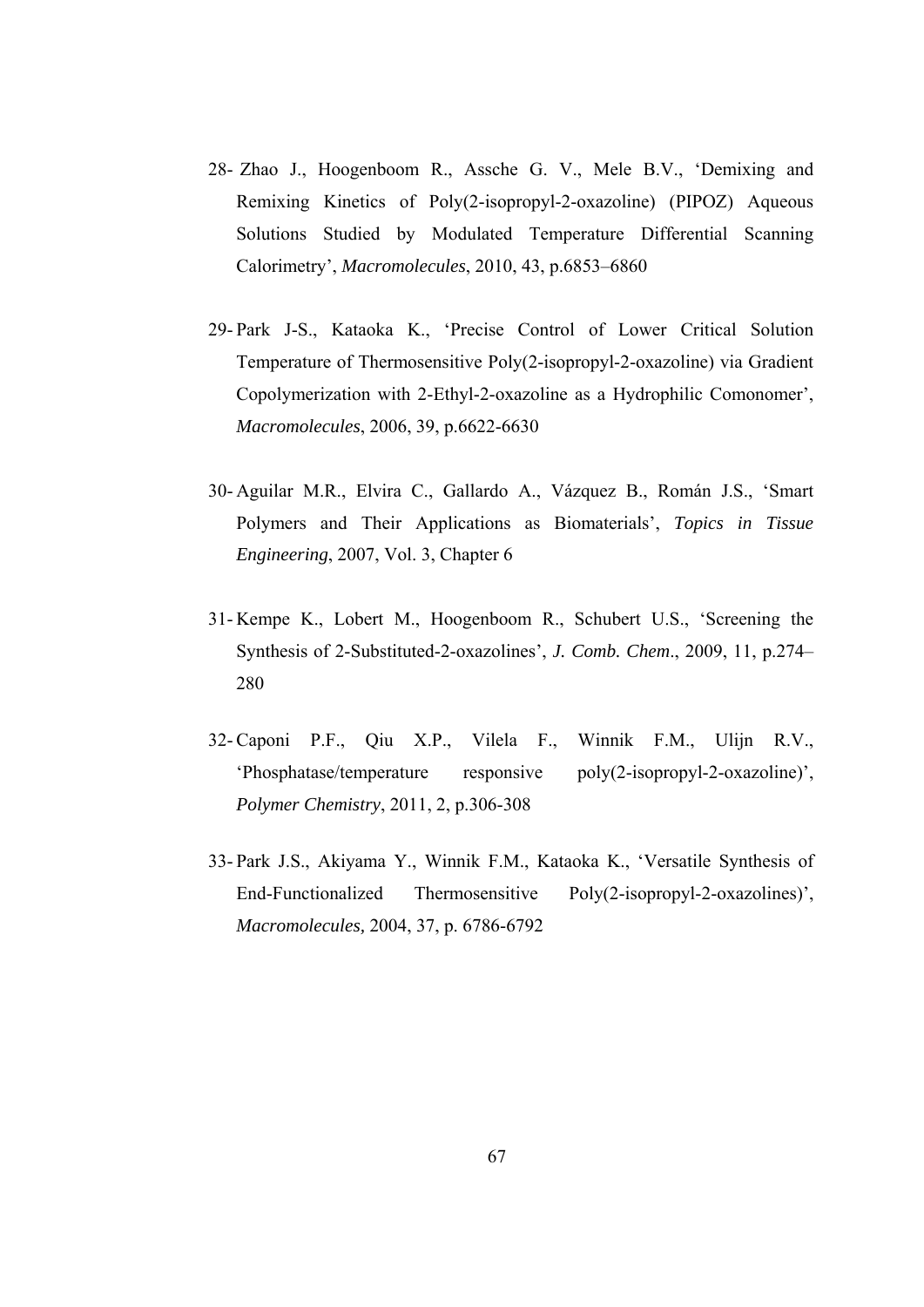- 34- Obeid R., Park J.Y., Advincula R.C., Winnik F.M., 'Temperature-dependent interfacial properties of hydrophobically end-modified poly(2-isopropyl-2 oxazoline)s assemblies at the air/water interface and on solid substrates', *Journal of Colloid and Interface Science,* 2009, Volume 340, p. 142-152
- 35- Kranenburg J.M., Tweedie C.A., Hoogenboom R., Wiesbrock F., Thijs H.M.L., Hendriks C.E., Vliet K.J.V., Schubert U.S., 'Micro moduli for a diblock copoly(2-oxazoline) library obtained by highthroughput screening'*, J. Mater. Chem*., 2007, 17, p.2713–2721
- 36- Diehl C., Černoch P., Zenke I., Runge H., Pitschke R., Hartmann J., Tiersch B., and Schlaad H., 'Mechanistic study of the phase separation/crystallization process of poly(2-isopropyl-2-oxazoline) in hot water', *Soft Matter*, 2010, 6, p.3784-3788
- 37- Gress A., Völkel A., Schlaad H., 'Thio-Click Modification of Poly(2-(3 butenyl)-2-oxazoline)', *Macromolecules,* 2007, 40 (22), p.7928-7933
- 38-Justynska J., Hordyjewicz Z., Schlaad H., 'New Functional Diblock Copolymers Through Radical Addition of Mercaptans', *Macromol. Symp.,*  2006, 240, p.41-46
- 39- You L., Schlaad H., 'An Easy Way to Sugar-Containing Polymer Vesicles or Glycosomes', *J. Am. Chem. Soc*., 2006, 128 (41), p. 13336-13337
- 40- Gruendling T., Weidner S., Falkenhagen J., Barner-Kowollik C., 'Mass spectrometry in polymer chemistry: a state-of-the-art up-date', *Polym. Chem.*, 2010, 1, p. 599-617